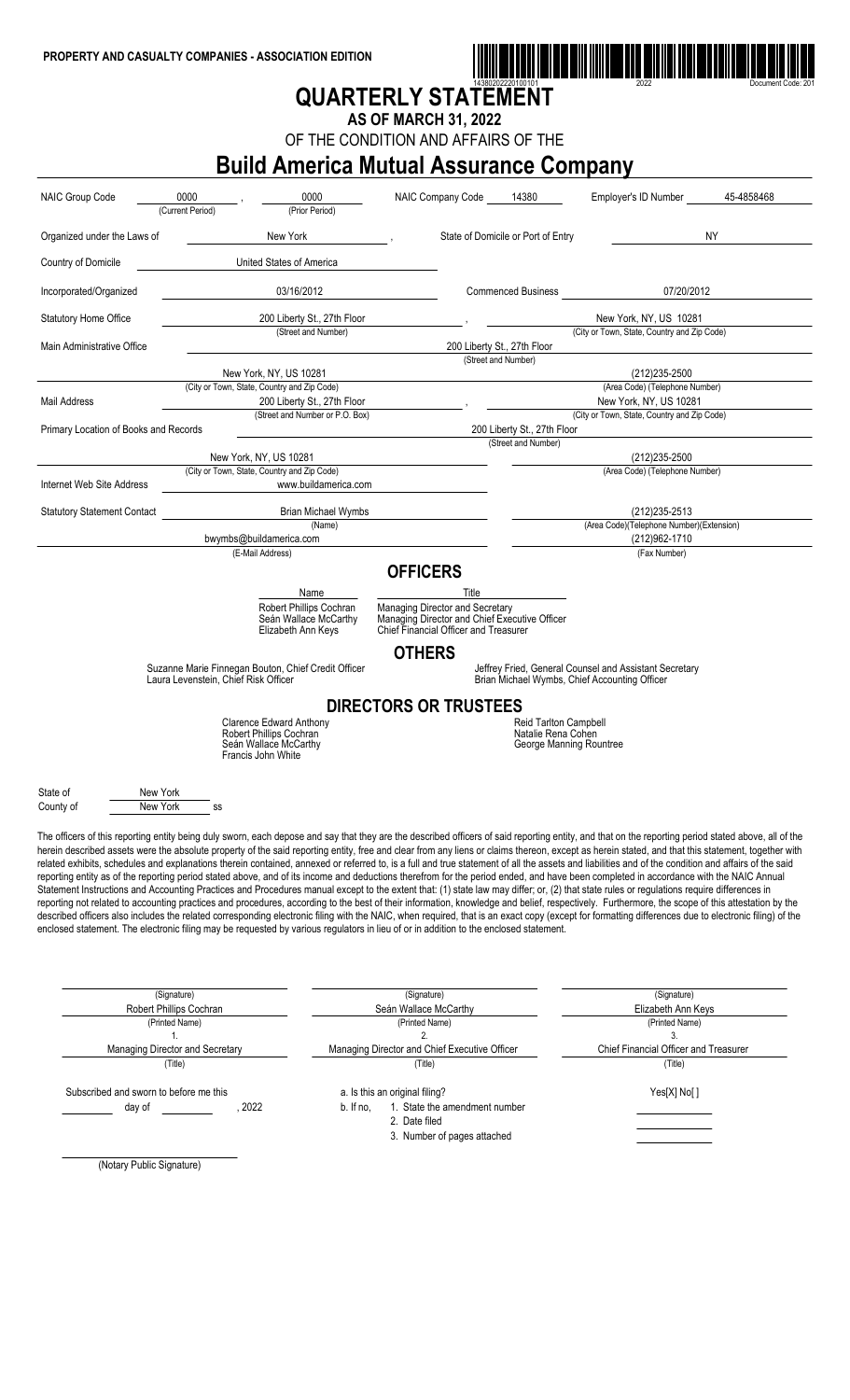#### **ASSETS Current Statement Date**  $\overline{\mathbf{A}}$  $\overline{3}$  $\mathfrak{p}$ Net Admitted December 31 Nonadmitted Prior Year Net Assets **Admitted Assets** Assets  $(Cols. 1 - 2)$ Assets 456,342,826 448,820,999 448.820.999  $\mathbf{1}$ Bonds.  $\overline{2}$ . Stocks: Preferred stocks ..  $2.1$  $2.2$ Common stocks 92,000 92.000  $\ldots$  92.000  $\overline{3}$ Mortgage loans on real estate:  $3.1$ First liens ............. 32 4. Real estate: 41 Properties occupied by the company (less \$................0 4.2 Properties held for the production of income (less \$.................0 Properties held for sale (less \$................0 encumbrances).  $4.3$ 5 Cash (\$......10,114,399), cash equivalents (\$.......3,338,740) and 13.453.139 13.453.139 20.963.369 Contract loans (including \$................0 premium notes)... 6. **Derivatives**  $\overline{7}$ . 8. Other invested assets  $.1,101$  $1.10'$ 9. Receivables for securities  $\ldots$  96 96 199  $10.$ Securities lending reinvested collateral assets. 11. Aggregate write-ins for invested assets ...  $12.$ Subtotals, cash and invested assets (Lines 1 to 11) 462,367,335 1,101 462,366,234 477,398,394 13. Title plants less \$................0 charged off (for Title insurers only)  $14$ 2.877.623 2.877.623 2.928.773  $15<sub>1</sub>$ Premiums and considerations: 15.1 Uncollected premiums and agents' balances in the course of collection ..................... 15.2 Deferred premiums, agents' balances and installments booked but deferred and not yet due (including \$................0 earned but unbilled premiums).... 15.3 Accrued retrospective premiums (\$.................0) and contracts subject to redetermination (\$.................0) .................. 16. Reinsurance: 16.1 Amounts recoverable from reinsurers ................. 16.2 Funds held by or deposited with reinsured companies 16.3 Other amounts receivable under reinsurance contracts  $17.$ Amounts receivable relating to uninsured plans ...... 18.1 Current federal and foreign income tax recoverable and interest thereon 18.2 Net deferred tax asset ............  $19$ Guaranty funds receivable or on deposit ..  $20<sub>1</sub>$ 3,361,652 3.201.804 Electronic data processing equipment and software ........... 159848 130 229  $21<sub>1</sub>$ Furniture and equipment, including health care delivery assets 478.356 478.356  $(\$............0)$ 22. Net adjustments in assets and liabilities due to foreign exchange rates 23. Receivables from parent, subsidiaries and affiliates. 24. Health care (\$................0) and other amounts receivable 25. Aggregate write-ins for other-than-invested assets .. 2,256,519 839,975 1,416,544 1,088,509 TOTAL assets excluding Separate Accounts, Segregated Accounts and 26. 471,341,485 4,521,236 466,820,249 481,545,905 27. From Separate Accounts, Segregated Accounts and Protected Cell Accounts 28 TOTAL (Lines 26 and 27) 471,341,485 4,521,236 466,820,249 481.545.905 **DETAILS OF WRITE-INS**  $1101$ 1102. 1103. 1198. Summary of remaining write-ins for Line 11 from overflow page 1199. TOTALS (Lines 1101 through 1103 plus 1198) (Line 11 above) 1.416.544 2501. Other assets 1416544 1 088 509 2502. Prepaid assets ... 839,975 839,975 2503 2598. Summary of remaining write-ins for Line 25 from overflow page 2599. TOTALS (Lines 2501 through 2503 plus 2598) (Line 25 above) 2.256.519 839.975 1.416.544 1.088.509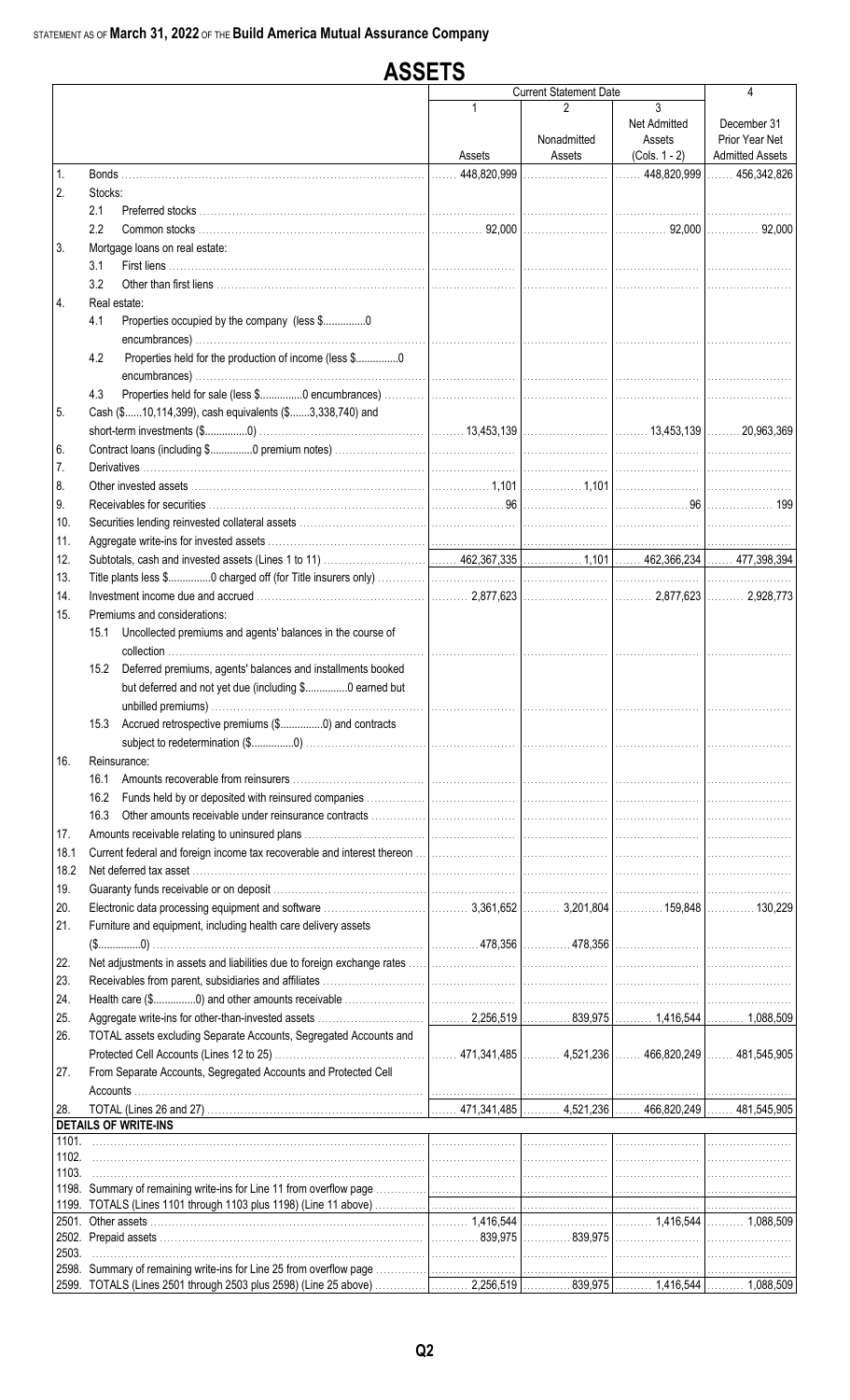# **LIABILITIES, SURPLUS AND OTHER FUNDS**

|                |                                                                                                                                                                                                                                | $\mathbf{1}$                     | 2                          |
|----------------|--------------------------------------------------------------------------------------------------------------------------------------------------------------------------------------------------------------------------------|----------------------------------|----------------------------|
|                |                                                                                                                                                                                                                                | Current<br><b>Statement Date</b> | December 31,<br>Prior Year |
| 1.             |                                                                                                                                                                                                                                |                                  |                            |
|                |                                                                                                                                                                                                                                |                                  |                            |
| 2.             |                                                                                                                                                                                                                                |                                  |                            |
| 3.             |                                                                                                                                                                                                                                |                                  |                            |
| 4.             |                                                                                                                                                                                                                                |                                  |                            |
| 5.             |                                                                                                                                                                                                                                |                                  |                            |
| 6.             |                                                                                                                                                                                                                                |                                  |                            |
| 7.1            |                                                                                                                                                                                                                                |                                  |                            |
| 7.2            |                                                                                                                                                                                                                                |                                  |                            |
| 8.             |                                                                                                                                                                                                                                |                                  |                            |
| I9.            | Unearned premiums (after deducting unearned premiums for ceded reinsurance of \$249,674,940 and including                                                                                                                      |                                  |                            |
|                | warranty reserves of \$0 and accrued accident and health experience rating refunds including \$0                                                                                                                               |                                  |                            |
|                |                                                                                                                                                                                                                                |                                  |                            |
| 10.            |                                                                                                                                                                                                                                |                                  |                            |
| 11.            | Dividends declared and unpaid:                                                                                                                                                                                                 |                                  |                            |
|                | 11.1                                                                                                                                                                                                                           |                                  |                            |
|                | 11.2                                                                                                                                                                                                                           |                                  |                            |
| 12.            |                                                                                                                                                                                                                                |                                  |                            |
| 13.            | Funds held by company under reinsurance treaties with the content of the content of the content of the content of the content of the content of the content of the content of the content of the content of the content of the |                                  |                            |
| 14.            |                                                                                                                                                                                                                                |                                  |                            |
| 15.            |                                                                                                                                                                                                                                |                                  |                            |
| 16.            |                                                                                                                                                                                                                                |                                  |                            |
| 17.            |                                                                                                                                                                                                                                |                                  |                            |
| 18.            |                                                                                                                                                                                                                                |                                  |                            |
| 19.            |                                                                                                                                                                                                                                |                                  |                            |
| 20.            |                                                                                                                                                                                                                                |                                  |                            |
| 21.            |                                                                                                                                                                                                                                |                                  |                            |
| 22.            |                                                                                                                                                                                                                                |                                  |                            |
| 23.            |                                                                                                                                                                                                                                |                                  |                            |
| 24.            |                                                                                                                                                                                                                                |                                  |                            |
| 25.            |                                                                                                                                                                                                                                |                                  |                            |
| 26.            |                                                                                                                                                                                                                                |                                  |                            |
| 27.            |                                                                                                                                                                                                                                |                                  |                            |
| 28.            |                                                                                                                                                                                                                                |                                  |                            |
| 29.            |                                                                                                                                                                                                                                |                                  |                            |
| 30.            |                                                                                                                                                                                                                                |                                  |                            |
| 31.            |                                                                                                                                                                                                                                |                                  |                            |
| 32.            |                                                                                                                                                                                                                                |                                  |                            |
| 33.            |                                                                                                                                                                                                                                |                                  |                            |
| 34.            |                                                                                                                                                                                                                                |                                  |                            |
|                |                                                                                                                                                                                                                                |                                  |                            |
| 35.            |                                                                                                                                                                                                                                |                                  |                            |
| 36.            | Less treasury stock, at cost:                                                                                                                                                                                                  |                                  |                            |
|                | 36.1                                                                                                                                                                                                                           |                                  |                            |
|                | 36.2                                                                                                                                                                                                                           |                                  |                            |
| 37.            |                                                                                                                                                                                                                                |                                  |                            |
| 38.            | <b>DETAILS OF WRITE-INS</b>                                                                                                                                                                                                    |                                  |                            |
| 2501.          | and the control of the control of the control of the control of the control of the control of the control of the                                                                                                               |                                  |                            |
| 2502.          |                                                                                                                                                                                                                                |                                  |                            |
| 2503.          |                                                                                                                                                                                                                                |                                  |                            |
| 2598.<br>2599. |                                                                                                                                                                                                                                |                                  |                            |
| 2901.          |                                                                                                                                                                                                                                |                                  |                            |
| 2902.          |                                                                                                                                                                                                                                |                                  |                            |
| 2903.          |                                                                                                                                                                                                                                |                                  |                            |
| 2998.          |                                                                                                                                                                                                                                |                                  |                            |
| 2999.<br>3201. |                                                                                                                                                                                                                                |                                  |                            |
| 3202.          |                                                                                                                                                                                                                                |                                  |                            |
| 3203.          |                                                                                                                                                                                                                                |                                  |                            |
| 3298.          |                                                                                                                                                                                                                                |                                  |                            |
| 3299.          |                                                                                                                                                                                                                                |                                  |                            |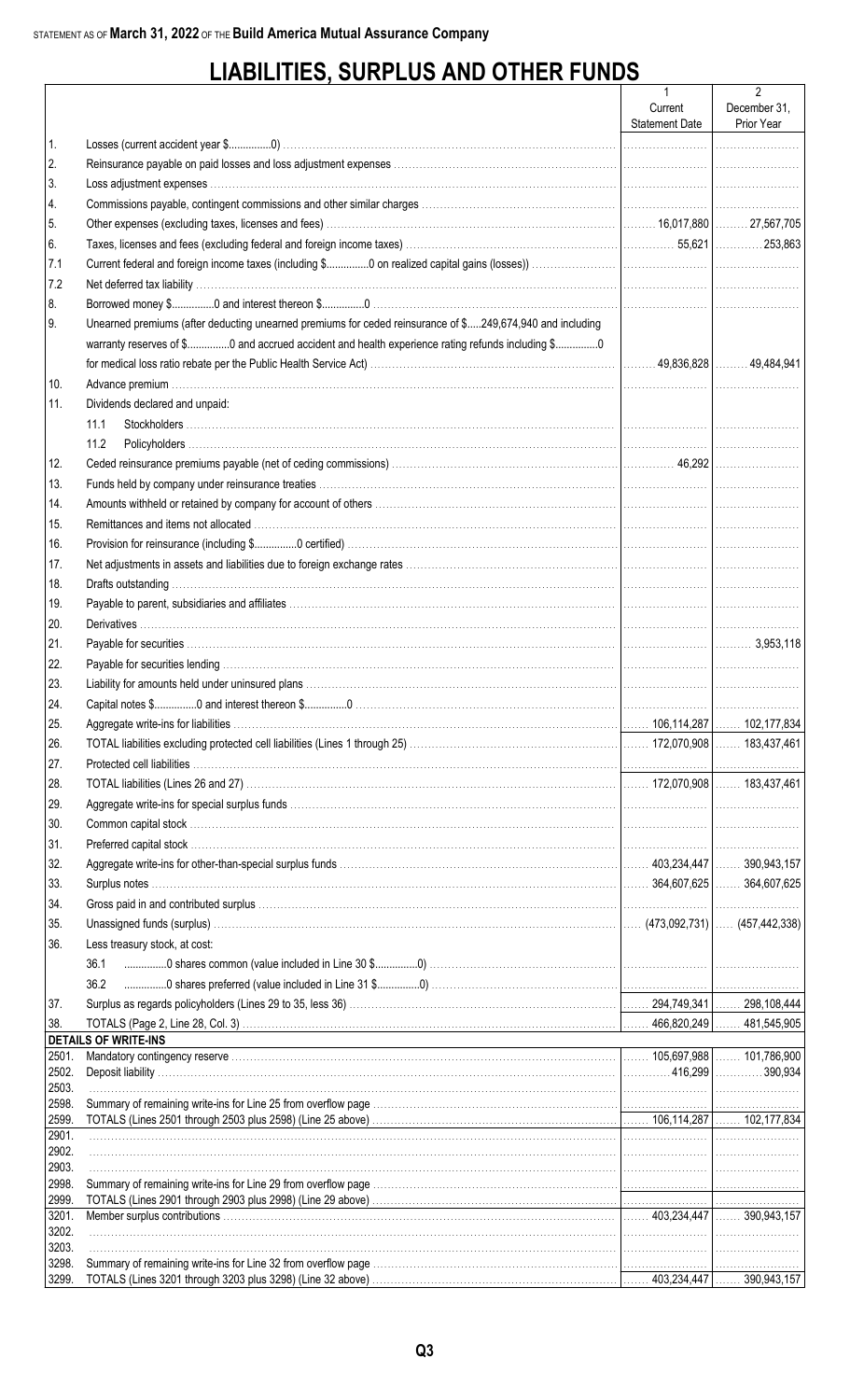# **STATEMENT OF INCOME**

|                  |                                                                                                        | $\mathbf{1}$        | $\overline{2}$ | $\overline{3}$   |
|------------------|--------------------------------------------------------------------------------------------------------|---------------------|----------------|------------------|
|                  |                                                                                                        | <b>Current Year</b> | Prior Year     | Prior Year Ended |
|                  |                                                                                                        | to Date             | to Date        | December 31      |
| $\mathbf{1}$ .   | UNDERWRITING INCOME<br>Premiums earned                                                                 |                     |                |                  |
|                  | 1.1                                                                                                    |                     |                |                  |
|                  | 1.2                                                                                                    |                     |                |                  |
|                  | 1.3                                                                                                    |                     |                |                  |
|                  | 1.4                                                                                                    |                     |                |                  |
|                  | <b>DEDUCTIONS:</b>                                                                                     |                     |                |                  |
| 2.               | Losses incurred (current accident year \$0)<br>2.1                                                     |                     |                |                  |
|                  | 2.2                                                                                                    |                     |                |                  |
|                  | 2.3                                                                                                    |                     |                |                  |
|                  | 2.4                                                                                                    |                     |                |                  |
| 3.               |                                                                                                        |                     |                |                  |
| 4.               |                                                                                                        |                     |                |                  |
| 5.               |                                                                                                        |                     |                |                  |
| 6.               |                                                                                                        |                     |                |                  |
| $\overline{7}$ . |                                                                                                        |                     |                |                  |
| 8.               | <b>INVESTMENT INCOME</b>                                                                               |                     |                |                  |
| 9.               |                                                                                                        |                     |                |                  |
| 10.              |                                                                                                        |                     |                |                  |
| 11.              |                                                                                                        |                     |                |                  |
|                  | <b>OTHER INCOME</b>                                                                                    |                     |                |                  |
| 12.              | Net gain or (loss) from agents' or premium balances charged off (amount recovered \$0                  |                     |                |                  |
|                  |                                                                                                        |                     |                |                  |
| 13.              |                                                                                                        |                     |                |                  |
| 14.<br>15.       |                                                                                                        |                     |                |                  |
| 16.              | Net income before dividends to policyholders, after capital gains tax and before all other federal and |                     |                |                  |
|                  |                                                                                                        |                     |                |                  |
| 17.              |                                                                                                        |                     |                |                  |
| 18.              | Net income, after dividends to policyholders, after capital gains tax and before all other federal and |                     |                |                  |
|                  |                                                                                                        |                     |                |                  |
| 19.              |                                                                                                        |                     |                |                  |
| 20.              |                                                                                                        |                     |                |                  |
|                  | CAPITAL AND SURPLUS ACCOUNT                                                                            |                     |                |                  |
| 21.<br>22.       |                                                                                                        |                     |                |                  |
| 23.              |                                                                                                        |                     |                |                  |
| 24.              |                                                                                                        |                     |                |                  |
| 25.              |                                                                                                        |                     |                |                  |
| 26.              |                                                                                                        |                     |                |                  |
| 27.              |                                                                                                        |                     |                |                  |
| 28.              |                                                                                                        |                     |                |                  |
| 29.<br>30.       |                                                                                                        |                     |                |                  |
| 31.              |                                                                                                        |                     |                |                  |
| 32.              | Capital changes:                                                                                       |                     |                |                  |
|                  | 32.1                                                                                                   |                     |                |                  |
|                  | 32.2                                                                                                   |                     |                |                  |
|                  | 32.3                                                                                                   |                     |                |                  |
| 33.              | Surplus adjustments:                                                                                   |                     |                |                  |
|                  | 33.1                                                                                                   |                     |                |                  |
|                  | 33.2<br>33.3                                                                                           |                     |                |                  |
| 34.              |                                                                                                        |                     |                |                  |
| 35.              |                                                                                                        |                     |                |                  |
| 36.              |                                                                                                        |                     |                |                  |
| 37.              |                                                                                                        |                     |                |                  |
| 38.              |                                                                                                        |                     |                |                  |
| 39.              |                                                                                                        |                     |                |                  |
|                  | <b>DETAILS OF WRITE-INS</b>                                                                            |                     |                |                  |
| 0501.<br>0502.   |                                                                                                        |                     |                |                  |
| 0503.            |                                                                                                        |                     |                |                  |
| 0598.            |                                                                                                        |                     |                |                  |
| 0599.            |                                                                                                        |                     |                |                  |
| 1401.            |                                                                                                        |                     |                |                  |
| 1402.            |                                                                                                        |                     |                |                  |
| 1403.            |                                                                                                        |                     |                |                  |
| 1498.            |                                                                                                        |                     |                |                  |
| 1499.            |                                                                                                        |                     |                |                  |
| 3701.<br>3702.   |                                                                                                        |                     |                |                  |
| 3703.            |                                                                                                        |                     |                |                  |
| 3798.            |                                                                                                        |                     |                |                  |
| 3799.            |                                                                                                        |                     |                |                  |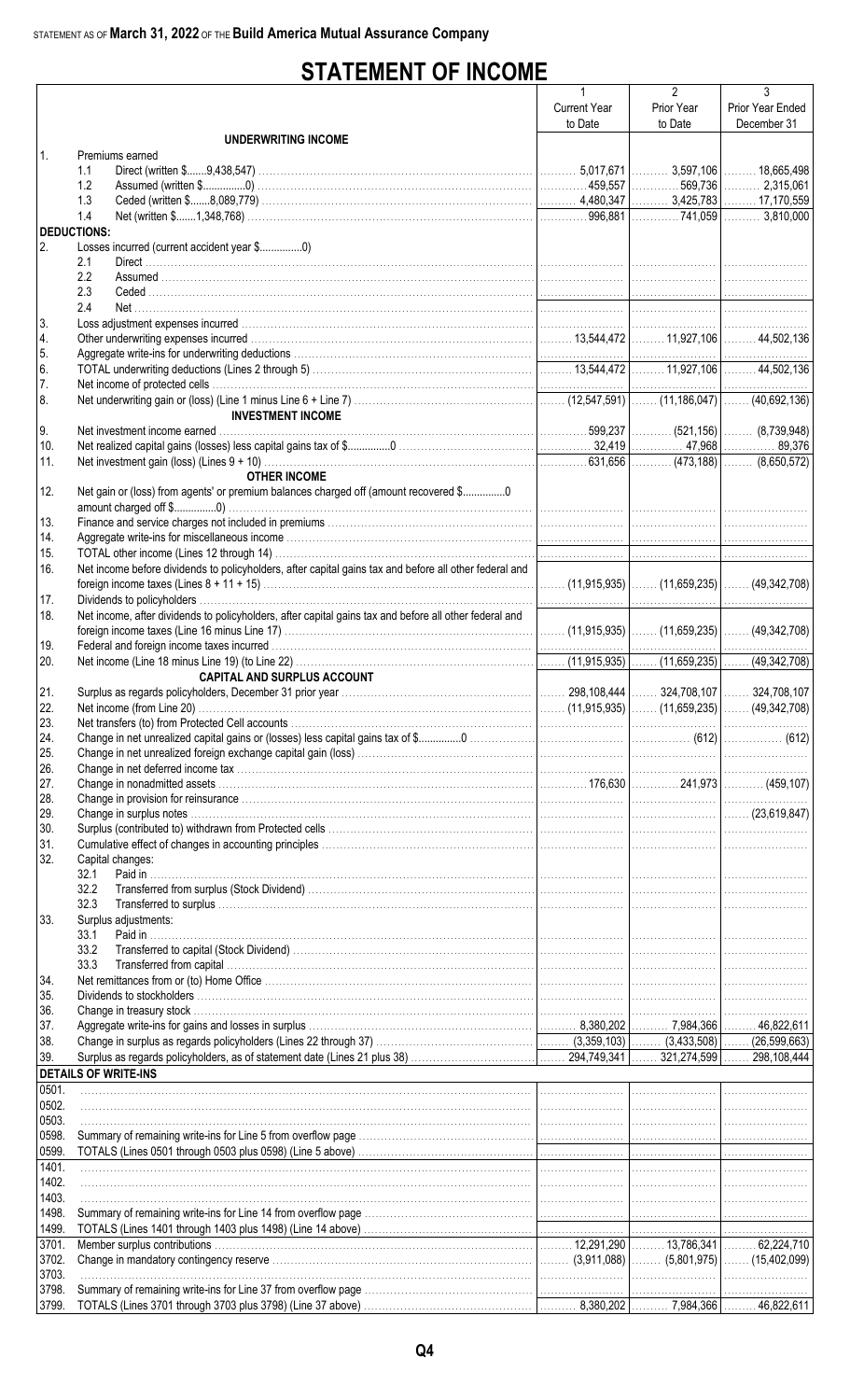|                |      | UMJI I LUII                                                                                 |                            |                                            |                                         |
|----------------|------|---------------------------------------------------------------------------------------------|----------------------------|--------------------------------------------|-----------------------------------------|
|                |      |                                                                                             | Current<br>Year<br>To Date | $\overline{2}$<br>Prior<br>Year<br>To Date | 3<br>Prior<br>Year Ended<br>December 31 |
|                |      | <b>Cash from Operations</b>                                                                 |                            |                                            |                                         |
| $\mathbf{1}$ . |      |                                                                                             |                            |                                            |                                         |
| 2.             |      |                                                                                             |                            |                                            |                                         |
| 3.             |      |                                                                                             |                            |                                            |                                         |
| 4.             |      |                                                                                             |                            |                                            |                                         |
| 5.             |      |                                                                                             |                            |                                            |                                         |
| 6.             |      |                                                                                             |                            |                                            |                                         |
| 7.             |      |                                                                                             |                            |                                            |                                         |
| 8.             |      |                                                                                             |                            |                                            |                                         |
| 9.             |      | Federal and foreign income taxes paid (recovered) net of \$0 tax on capital gains           |                            |                                            |                                         |
|                |      |                                                                                             |                            |                                            |                                         |
| 10.            |      |                                                                                             |                            |                                            |                                         |
| 11.            |      |                                                                                             |                            |                                            |                                         |
|                |      | <b>Cash from Investments</b>                                                                |                            |                                            |                                         |
| 12.            |      | Proceeds from investments sold, matured or repaid:                                          |                            |                                            |                                         |
|                | 12.1 |                                                                                             |                            |                                            |                                         |
|                | 12.2 |                                                                                             |                            |                                            |                                         |
|                | 12.3 |                                                                                             |                            |                                            |                                         |
|                | 12.4 |                                                                                             |                            |                                            |                                         |
|                | 12.5 |                                                                                             |                            |                                            |                                         |
|                | 12.6 |                                                                                             |                            |                                            |                                         |
|                | 12.7 |                                                                                             |                            |                                            |                                         |
|                | 12.8 |                                                                                             |                            |                                            |                                         |
| 13.            |      | Cost of investments acquired (long-term only):                                              |                            |                                            |                                         |
|                | 13.1 |                                                                                             |                            |                                            |                                         |
|                | 13.2 |                                                                                             |                            |                                            |                                         |
|                | 13.3 |                                                                                             |                            |                                            |                                         |
|                | 13.4 |                                                                                             |                            |                                            |                                         |
|                | 13.5 |                                                                                             |                            |                                            |                                         |
|                | 13.6 |                                                                                             |                            |                                            |                                         |
|                | 13.7 |                                                                                             |                            |                                            |                                         |
| 14.            |      |                                                                                             |                            |                                            |                                         |
| 15.            |      |                                                                                             |                            |                                            |                                         |
|                |      | <b>Cash from Financing and Miscellaneous Sources</b>                                        |                            |                                            |                                         |
| 16.            |      | Cash provided (applied):                                                                    |                            |                                            |                                         |
|                | 16.1 |                                                                                             |                            |                                            |                                         |
|                | 16.2 |                                                                                             |                            |                                            |                                         |
|                | 16.3 |                                                                                             |                            |                                            |                                         |
|                | 16.4 |                                                                                             |                            |                                            |                                         |
|                | 16.5 |                                                                                             |                            |                                            |                                         |
|                | 16.6 |                                                                                             |                            |                                            |                                         |
| 17.            |      | Net cash from financing and miscellaneous sources (Line 16.1 through 16.4 minus Line 16.5   |                            |                                            |                                         |
|                |      |                                                                                             |                            |                                            |                                         |
|                |      | RECONCILIATION OF CASH, CASH EQUIVALENTS AND SHORT-TERM INVESTMENTS                         |                            |                                            |                                         |
| 18.            |      | Net change in cash, cash equivalents and short-term investments (Line 11, plus Lines 15 and |                            |                                            |                                         |
|                |      |                                                                                             |                            |                                            |                                         |
| 19.            |      | Cash, cash equivalents and short-term investments:                                          |                            |                                            |                                         |
|                | 19.1 |                                                                                             |                            |                                            |                                         |
|                | 19.2 |                                                                                             |                            |                                            |                                         |
|                |      | Supplemental Disclosures of Cash Flow Information for Non-Cash Transactions:<br>Note:       |                            |                                            |                                         |
| 20.0001        |      |                                                                                             |                            |                                            |                                         |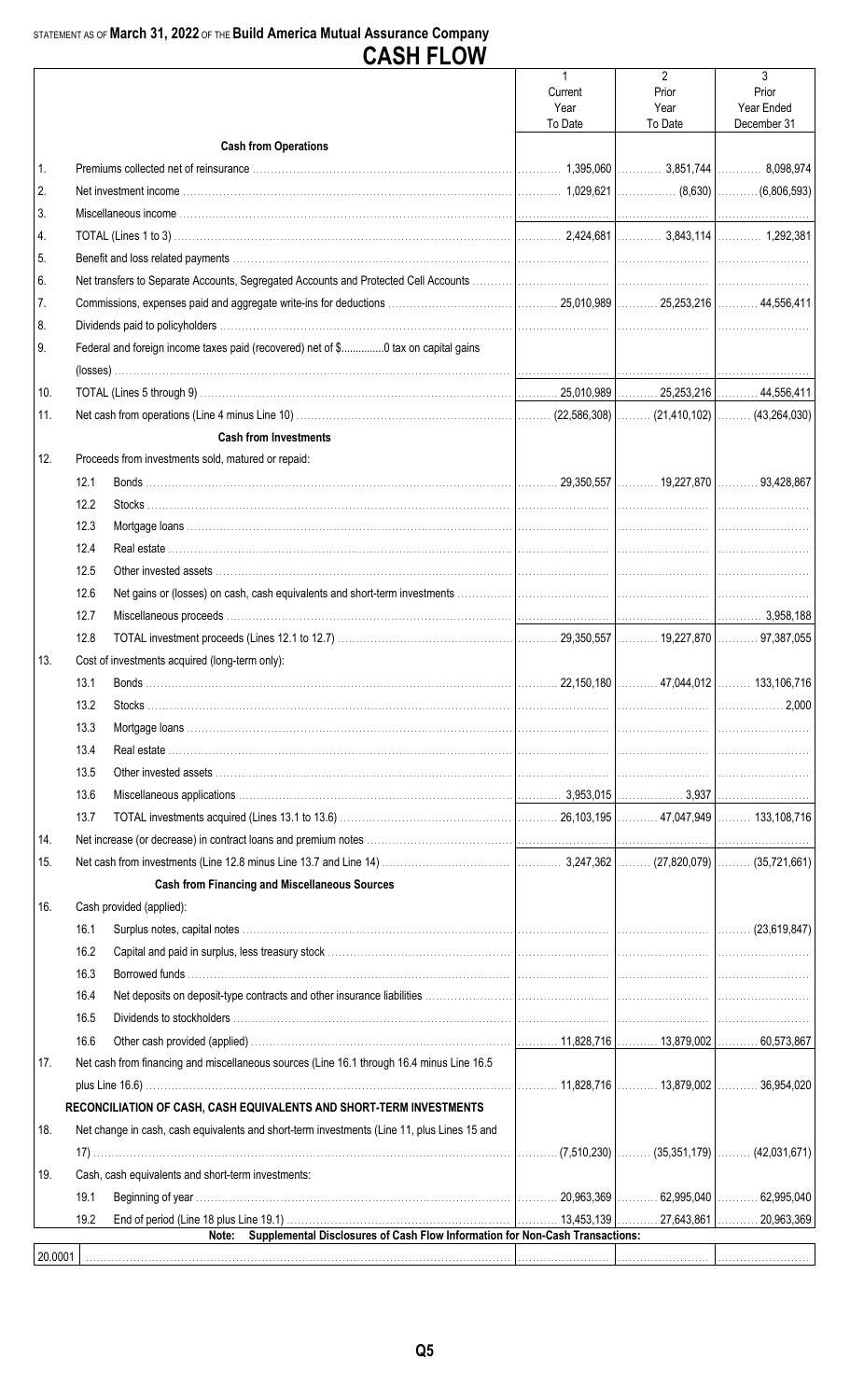Build America Mutual Assurance Company ("Build America" or the "Company") is a New York domiciled mutual financial guaranty insurance company. The Company was capitalized on July 17, 2012 and received its license to write financial guaranty insurance from the New York State Department of Financial Services (the "Department") and commenced operations on July 20, 2012. Build America is also licensed in the District of Columbia and the remaining 49 states. Build America's financial strength and counterparty credit ratings of 'AA/Stable Outlook', from Standard & Poor's Ratings Services, were reaffirmed on June 25, 2021. Build America is not licensed to write financial guaranty insurance in Puerto Rico or any other territory or possession of the United States, and it has no exposure to debt issued in Puerto Rico or any other territory or possession of the United States.

The first mutual bond insurance company, Build America is owned by and operated for the benefit of the cities, states and other municipal agencies — the municipal issuers — that use the Company's 'AA/Stable Outlook' rated financial guaranty to lower their cost of funding in the U.S. municipal market. Build America's unique corporate structure distinguishes it from traditional financial guaranty insurers in many important ways:

- Build America's charter, underwriting guidelines and credit policies permit the Company to insure only long-term, essential public purpose municipal bonds in core sectors for municipalities or entities that otherwise qualify for tax exemption under Section 115 of the Internal Revenue Code;
- Build America's mutual model permits capital growth to track insured portfolio growth, eliminating the need to "go public" to raise capital, to drive earnings growth to satisfy equity markets, or to engage in mission creep by taking on risks outside of the core municipal market; and
- In addition to its own strong capital base, Build America has the benefit of collateralized first loss reinsurance protection for losses up to the first 15% of par outstanding on each policy written as well as collateralized excess of loss reinsurance.

Build America collects a payment for every policy that it issues, comprising i.) a risk premium and ii.) a Member Surplus Contribution ("MSC") that is recognized as an addition to other than special surplus funds when collected. An issuer's MSC is creditable to the payment due when Build America guarantees debt that refunds a debt issue insured by the Company. Issuers whose debt is insured by Build America become members of the Company for as long as they have debt outstanding insured by Build America, and as members have the right to vote and to receive dividends, if declared, and other benefits of mutual membership. The Company's policies are issued without contingent mutual liability for assessment.

The Company benefits from both first loss and excess of loss reinsurance protection provided by HG Re, Ltd. ("HG Re"), The first loss reinsurance protection is provided via a reinsurance treaty (the "First Loss Reinsurance Treaty"), whereby HG Re assumes losses in an amount up to 15% of the par outstanding for each insurance policy. The excess of loss reinsurance treaty (the "Excess of Loss Reinsurance Treaty") provides last dollar protection for exposures on municipal bonds insured by the Company in excess of regulatory single issuer limits, subject to an aggregate limit equal to \$75 million.

HG Re's obligations under both the First Loss Reinsurance Treaty and the Excess of Loss Reinsurance Treaty are secured by, and limited to the value of the assets held in trusts, which include a beneficial interest in the Series 2018 Surplus Notes as well as other high quality assets, which are pledged for the benefit of Build America.

In addition to the reinsurance protection provided by HG Re, BAM is party to two collateralized excess of loss reinsurance agreements with Fidus Re, Ltd. ("Fidus"), a Bermuda based special purpose insurer created solely to provide reinsurance protection to BAM. The Fidus 2018 reinsurance agreement provides prospective reinsurance for 90% of aggregate losses exceeding \$165,000,000 on a portion of BAM's financial guarantee portfolio (the "Fidus 2018 Covered Portfolio") up to a total reimbursement of \$100,000,000. The Fidus 2018 Covered Portfolio consists of approximately 32% of the total gross par in force for BAM's portfolio of financial guaranty policies as of March 31, 2022. The Fidus 2021 reinsurance agreement provides prospective reinsurance for 90% of aggregate losses exceeding \$135,000,000 on a portion of BAM's financial guarantee portfolio (the "Fidus 2021 Covered Portfolio") up to a total reimbursement of \$150,000,000. The Fidus 2021 Covered Portfolio consists of approximately 36% of the total gross par in force for BAM's portfolio of financial guaranty policies as of March 31, 2022. The Company uses deposit accounting for the excess of loss reinsurance protection provided by Fidus and HG Re.

The Company became a member of the Federal Home Loan Bank of New York ("FHLB of NY") on September 13, 2019.

#### **1. Summary of Significant Accounting Policies and Going Concern**

#### A. Accounting Practices

The accompanying statutory-basis financial statements have been prepared on the basis of accounting practices prescribed or permitted by the State of New York.

The Department recognizes only statutory accounting practices prescribed or permitted by the State of New York for determining and reporting the financial condition and results of operations of an insurance company for determining its solvency under New York State Insurance Law ("NYSIL"). The National Association of Insurance Commissioners ("NAIC") Accounting Practices and Procedures manual ("NAIC SAP") has been adopted as a component of prescribed practices by the Department.

The Department has the right to permit other specific practices that deviate from prescribed practices. During 2012, the Company received permission from the Department to defer the recognition of the deferred tax liabilities attributable to MSC received until such time as the MSC are included in the Company's taxable income, to the extent that the total gross deferred tax liabilities exceed the total gross admitted deferred tax assets. The Company has the Department's permission to utilize this permitted practice through December 31, 2022. The permitted practice had no effect on net income for the three months ended March 31, 2022 or March 31, 2021. The permitted practice increased surplus by \$8,588,826 and \$8,548,974 as of March 31, 2022 and December 31, 2021, respectively.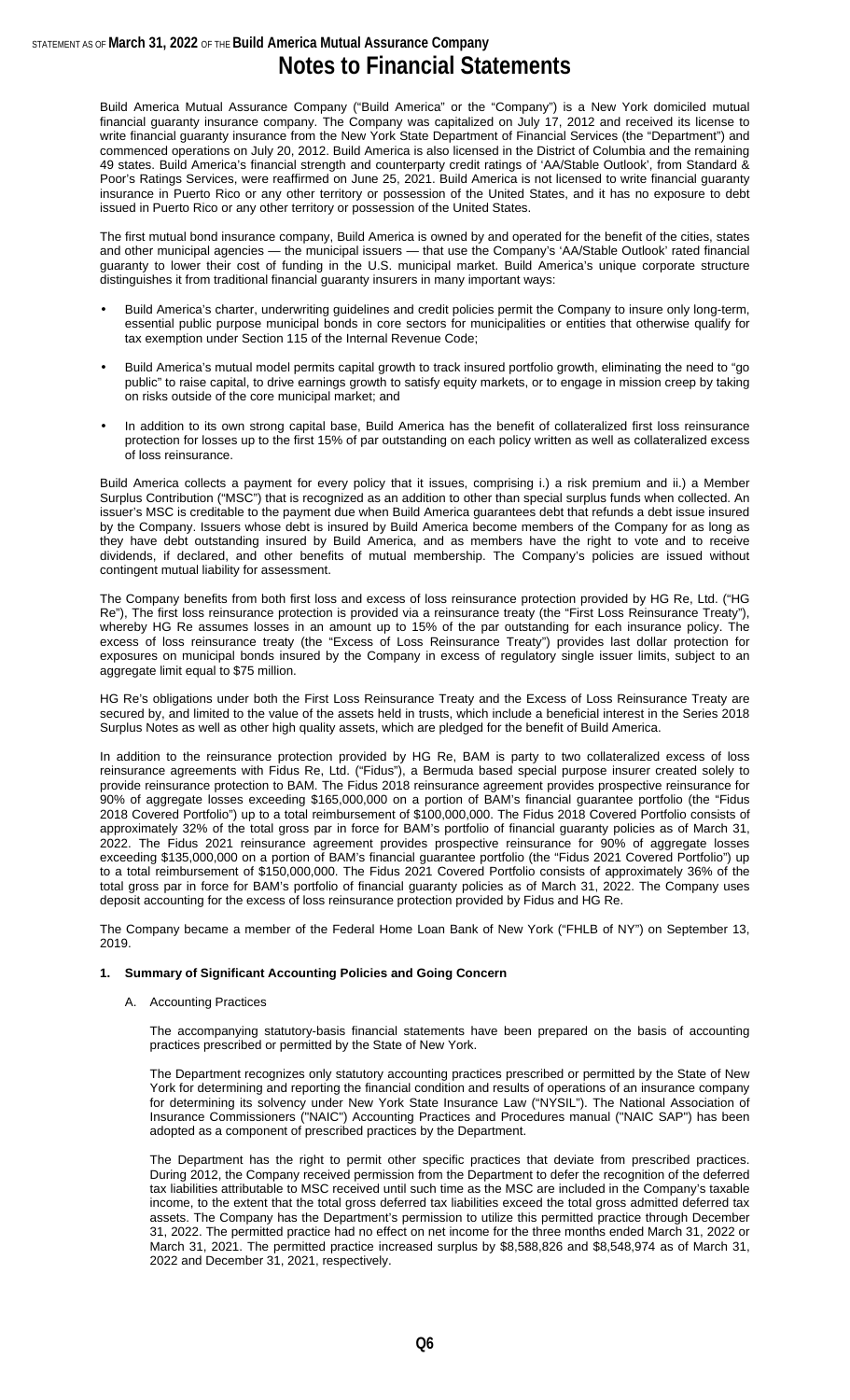A reconciliation of the Company's net income and capital and surplus between NAIC SAP and practices permitted by the Department is shown below:

|     |                                                               |                    | F/S        | F/S        |                      |    |                   |
|-----|---------------------------------------------------------------|--------------------|------------|------------|----------------------|----|-------------------|
|     | NET INCOME (LOSS)                                             | SSAP # Page        |            | Line $#$   | March 31, 2022       |    | December 31, 2021 |
| (1) | Build America's State Basis (Page 4, Line 20, Columns 1 & 2)  |                    |            |            | \$<br>(11, 915, 935) | \$ | (49, 342, 708)    |
| (2) | State Prescribed Practices that increase/(decrease) NAIC SAP: |                    |            |            |                      |    |                   |
|     | Not applicable                                                | <b>N/A</b>         | <b>N/A</b> | <b>N/A</b> |                      |    |                   |
| (3) | State Permitted Practices that increase/(decrease) NAIC SAP:  |                    |            |            |                      |    |                   |
|     | Deferred Tax Liability on MSC                                 | 101                | <b>N/A</b> | N/A        |                      |    |                   |
| (4) | NAIC SAP $(1 - 2 - 3 = 4)$                                    |                    |            |            | (11, 915, 935)       | \$ | (49,342,708)      |
|     |                                                               |                    |            |            |                      |    |                   |
|     | <b>SURPLUS</b>                                                |                    | F/S        | F/S        |                      |    |                   |
|     |                                                               | SSAP # Page Line # |            |            | March 31, 2022       |    | December 31, 2020 |
| (5) | Build America's State Basis (Page 3, Line 37, Columns 1 & 2)  |                    |            |            | 294,749,341          | S. | 298,108,444       |
| (6) | State Prescribed Practices that increase/(decrease) NAIC SAP: |                    |            |            |                      |    |                   |
|     | Not applicable                                                | <b>N/A</b>         | <b>N/A</b> | <b>N/A</b> |                      |    |                   |
| (7) | State Permitted Practices that increase/(decrease) NAIC SAP:  |                    |            |            |                      |    |                   |
|     | Deferred Tax Liability on MSC                                 | 101                | 3          | 7.2        | (8,588,826)          |    | (8,548,974)       |
| (8) | NAIC SAP $(5 - 6 - 7 = 8)$                                    |                    |            |            | 286, 160, 515        | \$ | 289,559,470       |

B. Use of Estimates in the Preparation of the Financial Statements

No significant changes from the 2021 Notes to the Financial Statements.

#### C. Accounting Policies

- (1) No significant changes from the 2021 Notes to the Financial Statements.
- (2) No significant changes from the 2021 Notes to the Financial Statements.
- (3) No significant changes from the 2021 Notes to the Financial Statements.
- (4) No significant changes from the 2021 Notes to the Financial Statements.
- (5) No significant changes from the 2021 Notes to the Financial Statements.
- (6) Loan-backed securities with an NAIC designation of 1 or 2 are reported at amortized cost.

Changes in estimated cash flows, including the effect of prepayment assumptions, on loan-backed securities are reviewed periodically. Prepayment assumptions are applied consistently to securities backed by similar collateral. Loan-backed securities are revalued using the estimated cash flows, including new prepayment assumptions using the retrospective adjustment method. If there is an increase in expected cash flows, the Company will recalculate the amount of accretable yield. If there is a decrease in expected cash flows or if the fair value of the loan-backed security has declined below its amortized cost basis, the Company determines whether an other-than-temporary-impairment ("OTTI") has occurred.

For loan-backed securities for which the fair value has declined below its amortized cost basis and the Company either: i.) has the intent to sell the security, or ii.) does not have the intent or ability to hold security for a period of time sufficient to recover the amortized cost basis, an OTTI shall have occurred. The amount of the OTTI recognized in earnings as a realized loss will equal the entire difference between security's amortized cost basis and its fair value at the balance sheet date.

When an OTTI has occurred because the Company does not expect to recover the entire amortized cost basis of the security, even if the Company has no intent to sell and the Company has the intent and ability to hold, the amount of the OTTI recognized in earnings as a realized loss shall be equal to the difference between the security's amortized cost basis and the present value of cash flows expected to be collected.

- (7) No significant changes from the 2021 Notes to the Financial Statements.
- (8) No significant changes from the 2021 Notes to the Financial Statements.
- (9) No significant changes from the 2021 Notes to the Financial Statements.
- (10) The Company anticipates investment income as a factor in premium deficiency calculations.
- (11) No significant changes from the 2021 Notes to the Financial Statements.
- (12) No significant changes from the 2021 Notes to the Financial Statements.
- (13) No significant changes from the 2021 Notes to the Financial Statements.
- (14) No significant changes from the 2021 Notes to the Financial Statements.
- (15) No significant changes from the 2021 Notes to the Financial Statements.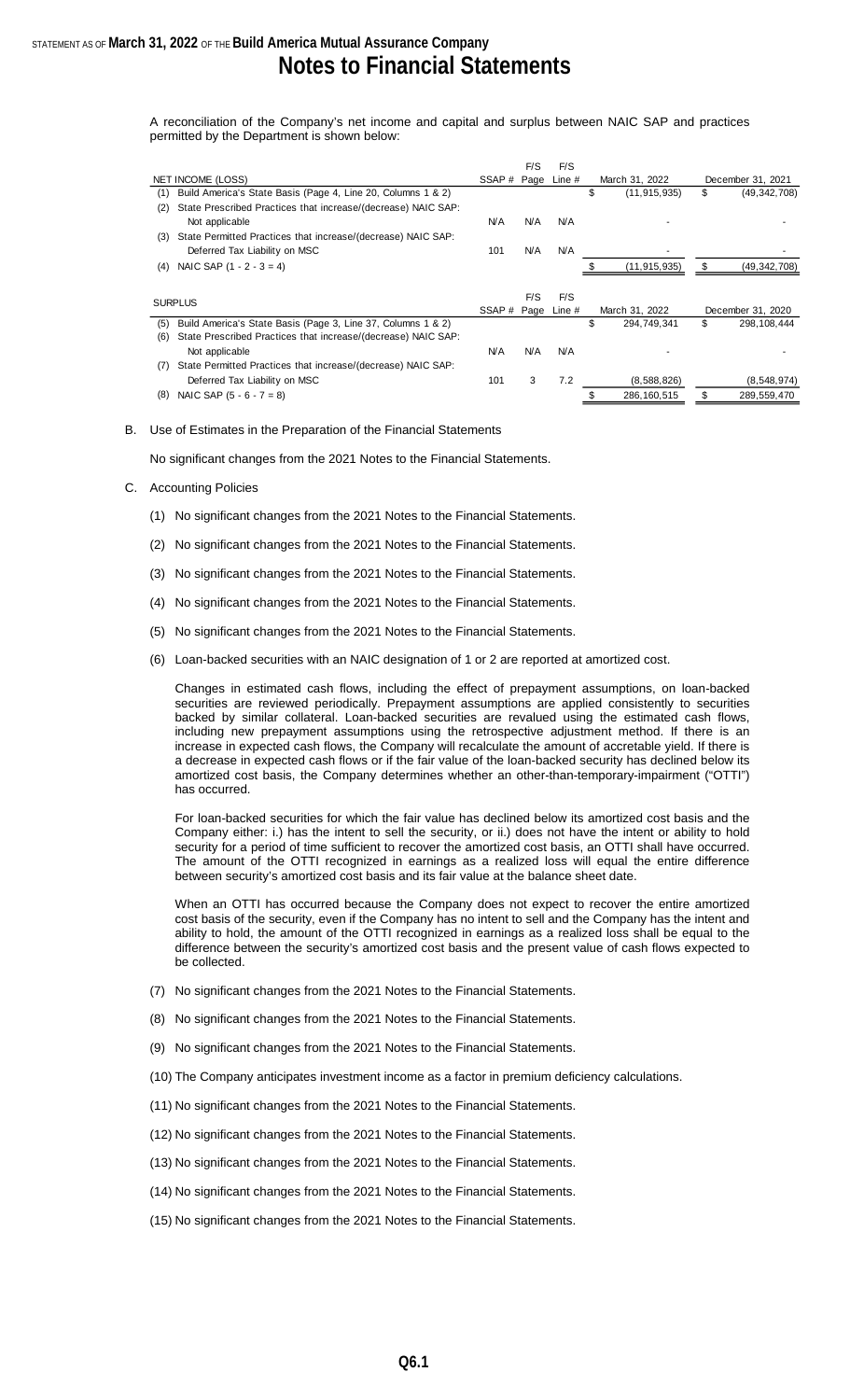#### D. Going Concern

Management has evaluated the Company's ability to continue as a going concern and does not believe there are conditions or events, considered in the aggregate, that raise substantial doubt regarding the Company's ability to continue as a going concern within one year of the issuance of the March 31, 2022 Quarterly Statement.

#### **2. Accounting Changes and Corrections of Errors**

There were no changes in the Company's accounting policies or corrections of errors for the three months ended March 31, 2022.

#### **3. Business Combinations and Goodwill**

No significant changes from the 2021 Notes to the Financial Statements.

#### **4. Discontinued Operations**

No significant changes from the 2021 Notes to the Financial Statements.

#### **5. Investments**

- A. No significant changes from the 2021 Notes to the Financial Statements.
- B. No significant changes from the 2021 Notes to the Financial Statements.
- C. No significant changes from the 2021 Notes to the Financial Statements.
- D. Loan-Backed Securities
	- (1) Company consistently uses the retrospective method to revalue loan-backed securities using current prepayment assumptions. Prepayment assumptions for single class and multi-class loan-backed securities are obtained from publicly available resources. There were no changes in the methodology utilized by the Company to revalue loan-backed securities.
	- (2) No significant changes from the 2021 Notes to the Financial Statements.
	- (3) No significant changes from the 2021 Notes to the Financial Statements.
	- (4) The Company has not recognized OTTI losses on loan-backed securities for the three months ended March 31, 2022 or the year ended December 31, 2021. Gross unrealized losses on loan-backed securities and the related fair values were as follows:

| <b>Time in Continuous</b><br><b>Unrealized Loss Position</b> |   | Gross<br>Unrealized<br>Losses | <b>Fair Value</b> | Number of<br><b>Securities</b> |
|--------------------------------------------------------------|---|-------------------------------|-------------------|--------------------------------|
| As of March 31, 2022:                                        |   |                               |                   |                                |
| Less than twelve months                                      |   | \$4,614,214                   | \$88.163.863      | 48                             |
| Twelve or more months                                        |   | 774,432                       | 7,813,012         | 5                              |
| Total                                                        |   | \$5,388,646                   | \$95,976,875      | 53                             |
| As of December 31, 2021                                      |   |                               |                   |                                |
| Less than twelve months                                      | S | 815,667                       | \$57,014,881      | 20                             |
| Twelve or more months                                        |   | 20,856                        | 596,452           |                                |
| Total                                                        |   | 836,523                       | \$57,611,333      | 21                             |

(5) The Company had no OTTI losses as of March 31, 2022 or December 31, 2021.

E. No significant changes from the 2021 Notes to the Financial Statements.

- F. No significant changes from the 2021 Notes to the Financial Statements.
- G. No significant changes from the 2021 Notes to the Financial Statements.
- H. No significant changes from the 2021 Notes to the Financial Statements.
- I. No significant changes from the 2021 Notes to the Financial Statements.
- J. No significant changes from the 2021 Notes to the Financial Statements.
- K. No significant changes from the 2021 Notes to the Financial Statements.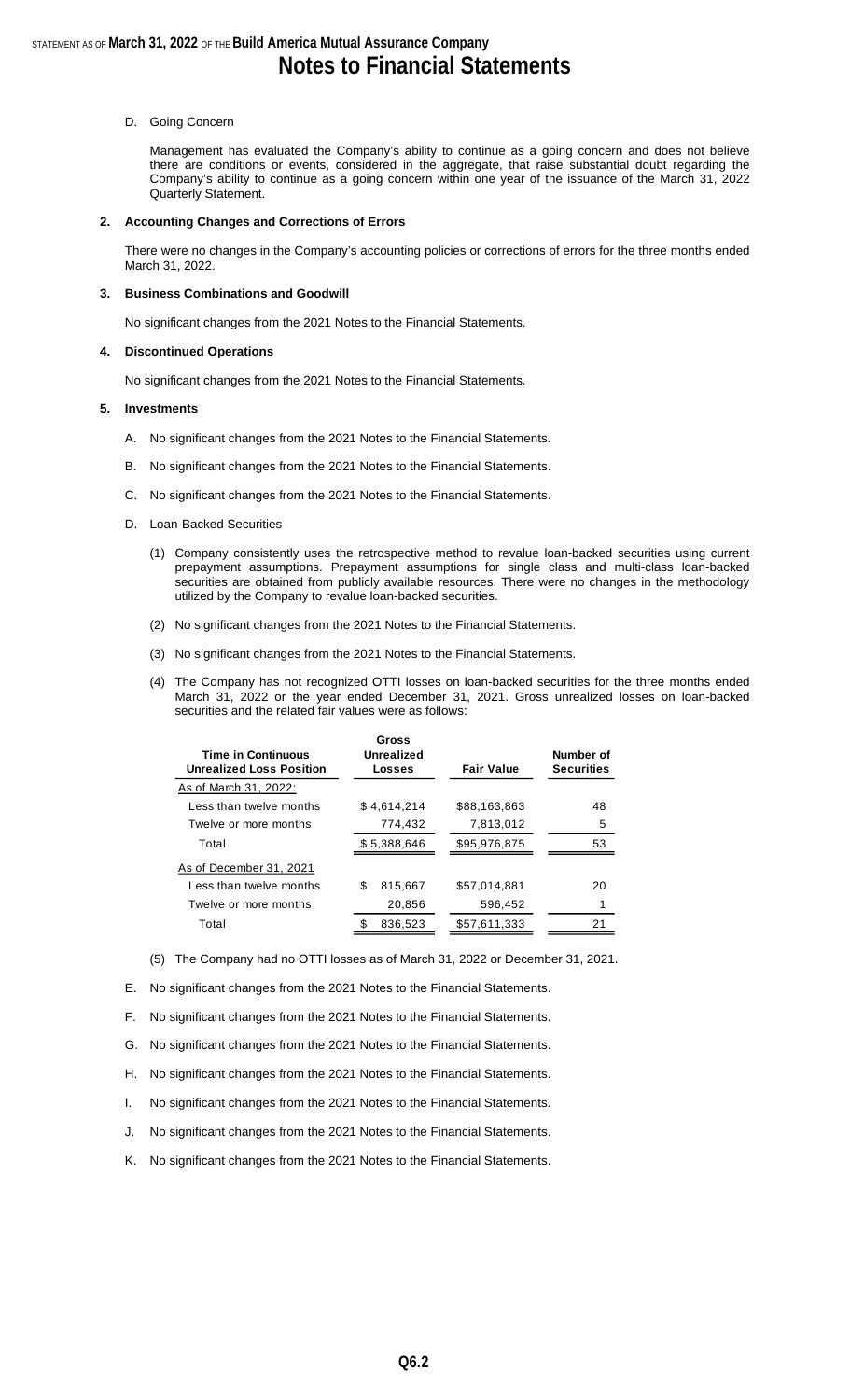## STATEMENT AS OF **March 31, 2022** OF THE **Build America Mutual Assurance Company Notes to Financial Statements**

#### L. The Company's restricted assets as of March 31, 2022 were as follows:

(1) Restricted Assets (Including Pledged)

|    |                                                                              |                                       |                                                                |                                                            |                                                                          | Gross (Admitted & Nonadmitted) Restricted |                                 |                                                   |                                    |                                                                        |                                                                                     | Percentage                                                   |
|----|------------------------------------------------------------------------------|---------------------------------------|----------------------------------------------------------------|------------------------------------------------------------|--------------------------------------------------------------------------|-------------------------------------------|---------------------------------|---------------------------------------------------|------------------------------------|------------------------------------------------------------------------|-------------------------------------------------------------------------------------|--------------------------------------------------------------|
|    |                                                                              |                                       |                                                                | Current Year                                               |                                                                          |                                           |                                 |                                                   |                                    |                                                                        |                                                                                     |                                                              |
|    |                                                                              | $\mathbf{1}$                          | $\overline{c}$                                                 | 3                                                          | $\overline{4}$                                                           | 5                                         | 6                               | $\overline{7}$                                    | 8                                  | 9                                                                      | 10                                                                                  | 11                                                           |
|    | <b>Restricted Asset Category</b>                                             | <b>Total General</b><br>Account (G/A) | G/A<br>Supporting<br>Protected<br>Cell Account<br>Activity (a) | Total<br>Protected<br>Cell Account<br>Restricted<br>Assets | Protected<br>Cell Account<br>Assets<br>Supporting<br>G/A Activity<br>(b) | Total<br>$(1$ plus $3)$                   | <b>Total From Prior</b><br>Year | Increase/<br>(Decrease)<br>$(5 \text{ minus } 6)$ | Total<br>Nonadmitted<br>Restricted | <b>Total Current</b><br>Year Admitted<br>Restricted<br>$(5$ minus $8)$ | Gross<br>(Admitted<br>&<br>Nonadmitt<br>ed)<br>Restricted<br>to Total<br>Assets (c) | Admitted<br>Restricted<br>to Total<br>Admitted<br>Assets (d) |
|    | a. Subject to contractual<br>obligations for which<br>liability is not shown | \$                                    |                                                                |                                                            |                                                                          | \$.                                       | £.                              |                                                   | £.                                 | \$.                                                                    | 0%                                                                                  | 0%                                                           |
|    | b. Collateral held under<br>security lending<br>agreements                   |                                       |                                                                |                                                            |                                                                          |                                           |                                 |                                                   |                                    |                                                                        | 0%                                                                                  | 0%                                                           |
|    | c. Subject to repurchase                                                     |                                       |                                                                |                                                            |                                                                          |                                           |                                 |                                                   |                                    |                                                                        |                                                                                     |                                                              |
|    | agreements<br>d. Subject to reverse<br>repurchase agreements                 |                                       |                                                                |                                                            |                                                                          |                                           |                                 |                                                   |                                    |                                                                        | 0%                                                                                  | 0%                                                           |
|    |                                                                              |                                       |                                                                |                                                            |                                                                          |                                           |                                 |                                                   |                                    |                                                                        | 0%                                                                                  | 0%                                                           |
|    | e. Subject to dollar<br>repurchase agreements                                |                                       |                                                                |                                                            |                                                                          |                                           |                                 |                                                   |                                    |                                                                        | 0%                                                                                  | 0%                                                           |
|    | f. Subject to dollar<br>reverse repurchase                                   |                                       |                                                                |                                                            |                                                                          |                                           |                                 |                                                   |                                    |                                                                        |                                                                                     |                                                              |
|    | agreements                                                                   |                                       |                                                                |                                                            |                                                                          |                                           |                                 |                                                   |                                    |                                                                        | 0%                                                                                  | 0%                                                           |
| g. | Placed under option<br>contracts                                             |                                       |                                                                |                                                            |                                                                          |                                           |                                 |                                                   |                                    |                                                                        | 0%                                                                                  | 0%                                                           |
|    | h. Letter stock or<br>securities restricted as<br>to sale                    |                                       |                                                                |                                                            |                                                                          |                                           |                                 |                                                   |                                    |                                                                        |                                                                                     |                                                              |
| i. | FHLB capital stock                                                           |                                       |                                                                |                                                            |                                                                          |                                           |                                 |                                                   |                                    |                                                                        | 0%<br>0%                                                                            | 0%<br>0%                                                     |
| j. | On deposit with states                                                       | 92,000<br>4,852,802                   |                                                                |                                                            |                                                                          | 92,000                                    | 92,000<br>4,852,588             | 214                                               |                                    | 92,000<br>4,852,802                                                    | 1%                                                                                  | 1%                                                           |
|    | k. On deposit with other<br>regulatory bodies                                |                                       |                                                                |                                                            |                                                                          | 4,852,802                                 |                                 |                                                   |                                    |                                                                        | 0%                                                                                  | 0%                                                           |
| L. | Pledged as collateral to<br><b>FHLB</b>                                      |                                       |                                                                |                                                            |                                                                          |                                           |                                 |                                                   |                                    |                                                                        | 0%                                                                                  | 0%                                                           |
|    | m. Pledged as collateral<br>not captured in other                            |                                       |                                                                |                                                            |                                                                          |                                           |                                 |                                                   |                                    |                                                                        |                                                                                     |                                                              |
|    | categories<br>n. Other restricted assets                                     | 1,885,770                             |                                                                |                                                            |                                                                          | 1,885,770                                 | 1,885,770                       |                                                   |                                    | 1,885,770                                                              | 0%                                                                                  | 0%                                                           |
|    |                                                                              |                                       |                                                                |                                                            |                                                                          |                                           |                                 |                                                   |                                    |                                                                        | 0%                                                                                  | 0%                                                           |
| 0. | <b>Total Restricted Assets</b>                                               | \$<br>6,830,572                       |                                                                |                                                            |                                                                          | 6,830,572                                 | 6,830,358<br>S                  | 214                                               | \$                                 | 6,830,572<br>S                                                         | 1%                                                                                  | 1%                                                           |

(a) Subset of column 1

(b) Subset of column 3

(d) Column 5 divided by Asset Page, Column 3, Line 28 (c) Column 5 divided by Asset Page, Column 1, Line 28

(2) Detail of Assets Pledged as Collateral Not Captured in Other Categories (Contracts That Share Similar Characteristics, Such as Reinsurance and Derivatives, Are Reported in the Aggregate)

|                                 |                      |                |                          |   |                     |     |              |      |      | Gross (Admitted & Nonadmitted) Restricted |     |                         |      |                        |                          |                      |                 | Percentage          |            |    |
|---------------------------------|----------------------|----------------|--------------------------|---|---------------------|-----|--------------|------|------|-------------------------------------------|-----|-------------------------|------|------------------------|--------------------------|----------------------|-----------------|---------------------|------------|----|
|                                 |                      |                |                          |   | <b>Current Year</b> |     |              |      |      |                                           |     |                         |      |                        |                          |                      |                 |                     |            |    |
|                                 |                      | $\mathfrak{p}$ |                          |   | 3                   |     |              |      |      | h                                         |     | 6                       |      |                        |                          | 8                    | 9               |                     | 10         |    |
|                                 |                      |                |                          |   |                     |     |              |      |      |                                           |     |                         |      |                        |                          |                      |                 |                     |            |    |
|                                 |                      |                |                          |   |                     |     | Protected    |      |      |                                           |     |                         |      |                        |                          |                      |                 |                     |            |    |
|                                 |                      | G/A            |                          |   | Total               |     | Cell Account |      |      |                                           |     |                         |      |                        |                          |                      |                 |                     | Admitted   |    |
|                                 |                      | Supporting     |                          |   | Protected           |     | Assets       |      |      |                                           |     |                         |      |                        |                          |                      | Gross (Admitted |                     | Restricted |    |
|                                 |                      | Protected      |                          |   | Cell Account        |     | Supporting   |      |      |                                           |     |                         |      | Increase/              |                          | <b>Total Current</b> | & Nonadmitted)  |                     | to Total   |    |
|                                 | <b>Total General</b> | Cell Account   |                          |   | Restricted          |     | G/A Activity |      |      | Total                                     |     | <b>Total From Prior</b> |      | (Decrease)             |                          | Year Admitted        | Restricted to   |                     | Admitted   |    |
| <b>Description of Assets</b>    | Account (G/A)        | Activity (a)   |                          |   | Assets              |     | (b)          |      |      | $(1$ plus $3)$                            |     | Year                    |      | $(5 \text{ minus } 6)$ |                          | Restricted           |                 | <b>Total Assets</b> | Assets     |    |
| Held in trust for reinsurance s | ,826,253             | \$.            | $\overline{\phantom{a}}$ | S | $\sim$              | -S  |              | - \$ |      | ,826,253                                  | \$. | 1,826,253               | - \$ |                        | $\overline{\phantom{a}}$ | \$1,826,253          |                 | 0%                  |            | 0% |
| Lease security deposits         | 59,517               |                |                          |   |                     |     |              |      |      | 59,517                                    |     | 59,517                  |      |                        |                          | 59,517               |                 | 0%                  |            | 0% |
| Total (c)                       | 1,885,770            | -S             |                          |   |                     | \$. |              |      | Э'n, | 1,885,770                                 | £.  | 1,885,770               | -S   |                        |                          | \$1,885,770          |                 | 0%                  |            | 0% |

(b) Subset of column 3 (a) Subset of column 1

(c) Total Line for Columns 1 thorugh 7 should equal 5L(1)m Columns 1 thorugh 7 respectively and Total Line for Columns 8 through 10 should equal 5L(1)m Columns 9 through 11 respectively

(3) The Company has no Other Restricted Assets as of March 31, 2022 or December 31, 2021.

(4) The Company has no Collateral Received and Reflected as Assets as of March 31, 2022 or December 31, 2021.

#### M. Working Capital Finance Investments

No significant changes from the 2021 Notes to the Financial Statements.

N. Offsetting and Netting of Assets and Liabilities

No significant changes from the 2021 Notes to the Financial Statements.

O. Structured Notes

No significant changes from the 2021 Notes to the Financial Statements.

P. 5\* Securities

No significant changes from the 2021 Notes to the Financial Statements.

Q. Short Sales

No significant changes from the 2021 Notes to the Financial Statements.

R. Prepayment Penalty and Acceleration Fees

No significant changes from the 2021 Notes to the Financial Statements.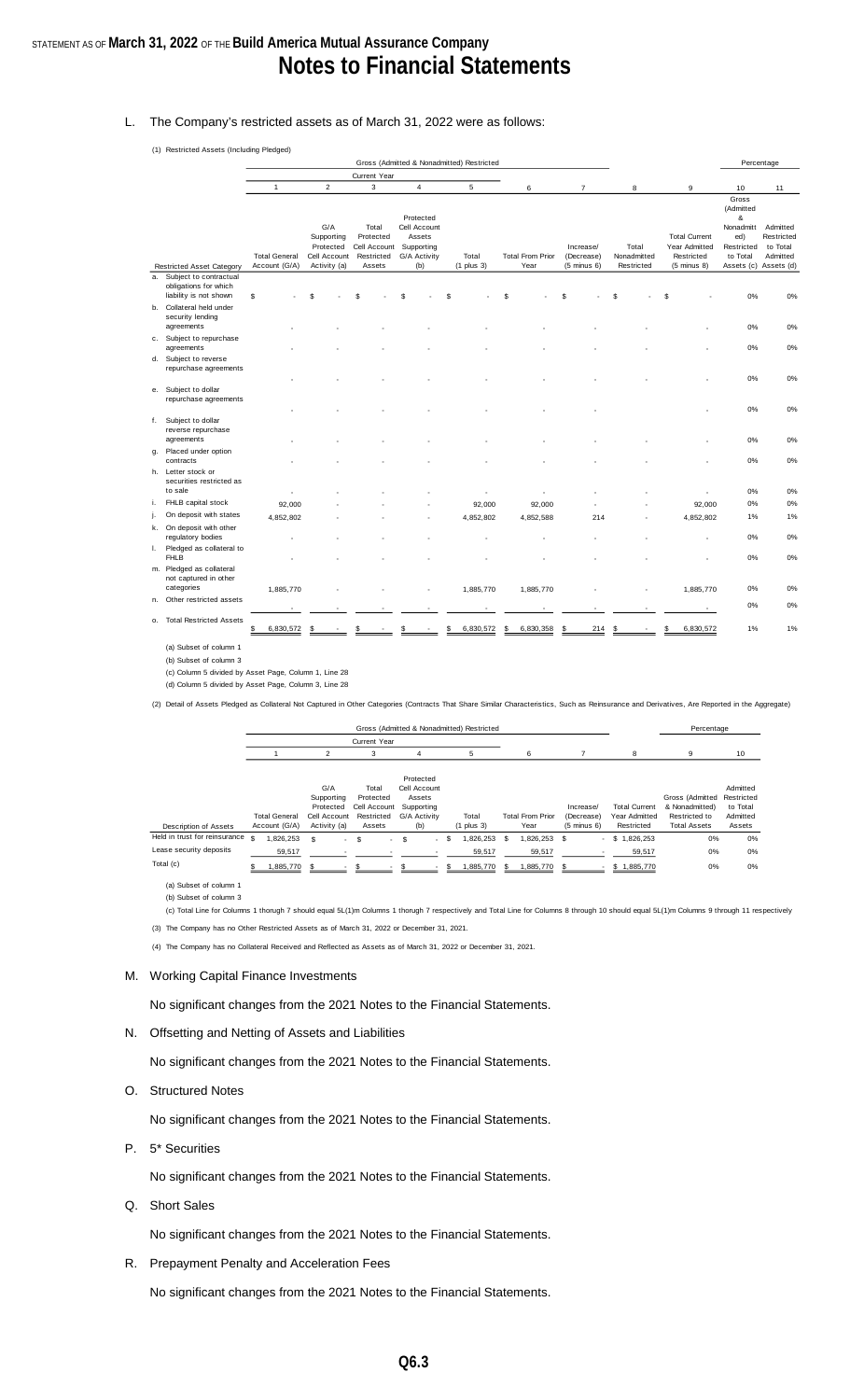#### **6. Joint Ventures, Partnerships and Limited Liability Companies**

No significant changes from the 2021 Notes to the Financial Statements.

#### **7. Investment Income**

No significant changes from the 2021 Notes to the Financial Statements.

#### **8. Derivative Instruments**

No significant changes from the 2021 Notes to the Financial Statements.

#### **9. Income Taxes**

The Company generated tax basis ordinary operating losses of \$20,813,288 and \$22,440,971 for the three months ended March 31, 2022 and March 31, 2021, respectively. The Company has an unused ordinary operating loss carryforward of \$363,076,811 available to offset against future taxable income. Unused ordinary operating losses of \$250,680,383 expire beginning in 2033 through 2038 and unused ordinary operating losses of \$112,396,428 may be carried forward indefinitely.

The Company did not generate any tax basis capital losses for the three months ended March 31, 2022 or March 31, 2021.

#### **10. Information Concerning Parent, Subsidiaries and Affiliates and Other Related Parties**

No significant changes from the 2021 Notes to the Financial Statements.

#### **11. Debt**

- A. No significant changes from the 2021 Notes to the Financial Statements.
- B. Federal Home Loan Bank
	- (1) The Company is a member of the FHLB of NY. Membership in the FHLB of NY expands the Company's financial flexibility by providing access to reliable liquidity at a low cost. The Company has no borrowings as of March 31, 2022.

 $\overline{2}$ 

3

(2) FHLB of NY Capital Stock as of March 31, 2022:

| a. Aggregate Totals |
|---------------------|
|                     |

|    |     |                                                                        |    | 1            | 2            | 3  |                       |  |
|----|-----|------------------------------------------------------------------------|----|--------------|--------------|----|-----------------------|--|
|    |     |                                                                        |    | Total        | General      |    | <b>Protected Cell</b> |  |
|    |     |                                                                        |    | $2 + 3$      | Account      |    | Accounts              |  |
| 1. |     | <b>Current Year</b>                                                    |    |              |              |    |                       |  |
|    | (a) | Membership Stock - Class A                                             | \$ |              | \$           | \$ |                       |  |
|    | (b) | Membership Stock - Class B                                             |    | 92,000       | 92,000       |    |                       |  |
|    | (c) | <b>Activity Stock</b>                                                  |    |              |              |    |                       |  |
|    | (d) | <b>Excess Stock</b>                                                    |    |              |              |    |                       |  |
|    | (e) | Aggregate Total (a+b+c+d)                                              |    | 92,000       | \$<br>92,000 | \$ |                       |  |
|    | (f) | Actual or Estimated Borrowing Capacity<br>as Determined by the Insurer |    | \$23,340,000 |              |    |                       |  |
| 2. |     | Prior Year-end                                                         |    |              |              |    |                       |  |
|    | (a) | Membership Stock - Class A                                             | \$ |              | \$           | \$ |                       |  |
|    | (b) | Membership Stock - Class B                                             |    | 92,000       | 92,000       |    |                       |  |
|    | (c) | <b>Activity Stock</b>                                                  |    |              |              |    |                       |  |
|    | (d) | <b>Excess Stock</b>                                                    |    |              |              |    |                       |  |
|    | (e) | Aggregate Total (a+b+c+d)                                              | S  | 92,000       | \$<br>92,000 | \$ |                       |  |
|    | (f) | Actual or Estimated Borrowing Capacity<br>as Determined by the Insurer |    | \$24,070,000 |              |    |                       |  |

#### b. Membership Stock (Class A and B) Eligible and Not Eligible for Redemption

|                  |                     |                  |    | Eligible for Redemption |  |             |  |                           |  |   |  |  |
|------------------|---------------------|------------------|----|-------------------------|--|-------------|--|---------------------------|--|---|--|--|
|                  |                     |                  |    |                         |  |             |  |                           |  | o |  |  |
|                  | <b>Current Year</b> |                  |    |                         |  | 6 Months to |  |                           |  |   |  |  |
|                  | Total               | Not Eligible for |    | Less Than 6             |  | Less Than 1 |  | 1 to Less                 |  |   |  |  |
| Membership Stock | $(2+3+4+5+6)$       | Redemption       |    | Months                  |  | Year        |  | Than 3 Years 3 to 5 Years |  |   |  |  |
| 1. Class A       |                     |                  |    |                         |  |             |  |                           |  |   |  |  |
| 2. Class B       |                     | 92,000           | £. |                         |  |             |  |                           |  |   |  |  |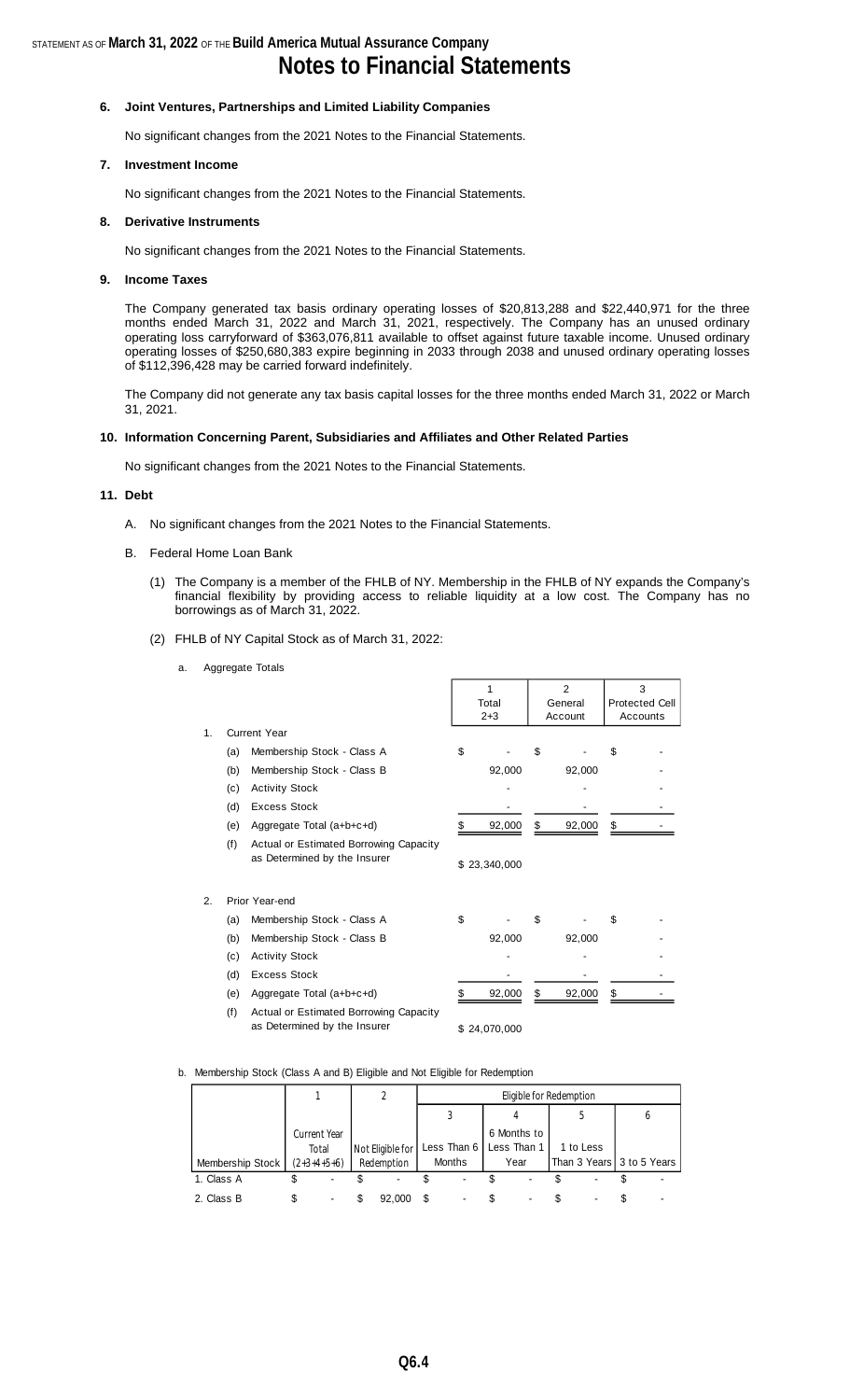## STATEMENT AS OF **March 31, 2022** OF THE **Build America Mutual Assurance Company Notes to Financial Statements**

- (3) Collateral Pledged to FHLB of NY as of March 31, 2022:
	- a. Amount Pledged as of Reporting Date

1.

2.

3.

4.

|                                                                                                   | Fair Value | $\overline{2}$<br>Carrying Value | 3<br>Aggregate<br>Total<br>Borrowing |  |
|---------------------------------------------------------------------------------------------------|------------|----------------------------------|--------------------------------------|--|
| Current Year Total General and Protected Cell<br>Accounts Total Collateral Pledged<br>(Lines 2+3) | \$         | \$                               | \$                                   |  |
| Current Year General Account Total Collateral<br>Pledged                                          | \$         | \$                               | \$                                   |  |
| Current Year Portected Cell Accounts Total<br>Collateral Pledged                                  | \$         | \$                               | \$                                   |  |
| Prior Year-end Total General and Protected<br>Cell Accounts Total Collateral Pledged              | \$         | \$                               | S                                    |  |

b. Maximum Amount Pledged During Reporting Period

|    |                                                                                                     | 1<br>Fair Value | 2<br>Carrying Value |    | 3<br>Amount<br>Borrowed at<br>Time of<br>Maximum<br>Collateral |
|----|-----------------------------------------------------------------------------------------------------|-----------------|---------------------|----|----------------------------------------------------------------|
| 1. | Current Year Total General and Protected Cell<br>Accounts Total Collateral Pledged<br>$(Lines 2+3)$ | \$              | \$                  | \$ |                                                                |
| 2. | Current Year General Account Total Collateral<br>Pledged                                            | \$              | \$                  | \$ |                                                                |
| 3. | Current Year Portected Cell Accounts Total<br><b>Collateral Pledged</b>                             | \$              | \$                  | \$ |                                                                |
| 4. | Prior Year-end Total General and Protected<br>Cell Accounts Total Collateral Pledged                | \$              | \$                  | S  |                                                                |

#### (4) Borrowing from FHLB of NY as of March 31, 2022:

a. Amount as of the Reporting Date

|    |                                  | 1<br>Total<br>$2 + 3$ | $\overline{2}$<br>General<br>Account | 3<br>Protected Cell<br>Account | 4<br>Funding<br>Agreements<br>Reserves<br>Established |  |
|----|----------------------------------|-----------------------|--------------------------------------|--------------------------------|-------------------------------------------------------|--|
| 1. | <b>Current Year</b>              |                       |                                      |                                |                                                       |  |
|    | Debt<br>(a)                      | \$                    | \$                                   | \$                             |                                                       |  |
|    | <b>Funding Agreements</b><br>(b) |                       |                                      |                                | \$                                                    |  |
|    | Other<br>(c)                     |                       |                                      |                                |                                                       |  |
|    | (d)<br>Aggregate Total (a+b+c)   |                       |                                      |                                | \$                                                    |  |
| 2. | Prior Year-end                   |                       |                                      |                                |                                                       |  |
|    | (a)<br>Debt                      | \$                    | \$                                   | \$                             |                                                       |  |
|    | <b>Funding Agreements</b><br>(b) |                       |                                      |                                | \$                                                    |  |
|    | Other<br>(c)                     |                       |                                      |                                |                                                       |  |
|    | (d)<br>Aggregate Total (a+b+c)   |                       |                                      |                                | \$                                                    |  |

b. Maximum Amount during Reporting Period (Current Year)

|    |                               |   | Total<br>$2 + 3$ | General<br>Account | Protected Cell<br>Accounts |
|----|-------------------------------|---|------------------|--------------------|----------------------------|
| 1. | Debt                          | œ |                  |                    |                            |
| 2. | <b>Funding Agreements</b>     |   |                  |                    |                            |
| 3. | Other                         |   |                  |                    |                            |
| 4. | Aggregate Total (Lines 1+2+3) |   | $\blacksquare$   |                    |                            |

c. FHLB of NY - Prepayment Obligations

2. Funding Agreements

1. Debt

3. Other

| Does the company have prepayment           |  |  |  |  |  |  |  |
|--------------------------------------------|--|--|--|--|--|--|--|
| obligations under the following aggrements |  |  |  |  |  |  |  |
| (YES/NO)?                                  |  |  |  |  |  |  |  |
| NΟ                                         |  |  |  |  |  |  |  |
| NO.                                        |  |  |  |  |  |  |  |
| NΩ                                         |  |  |  |  |  |  |  |

٦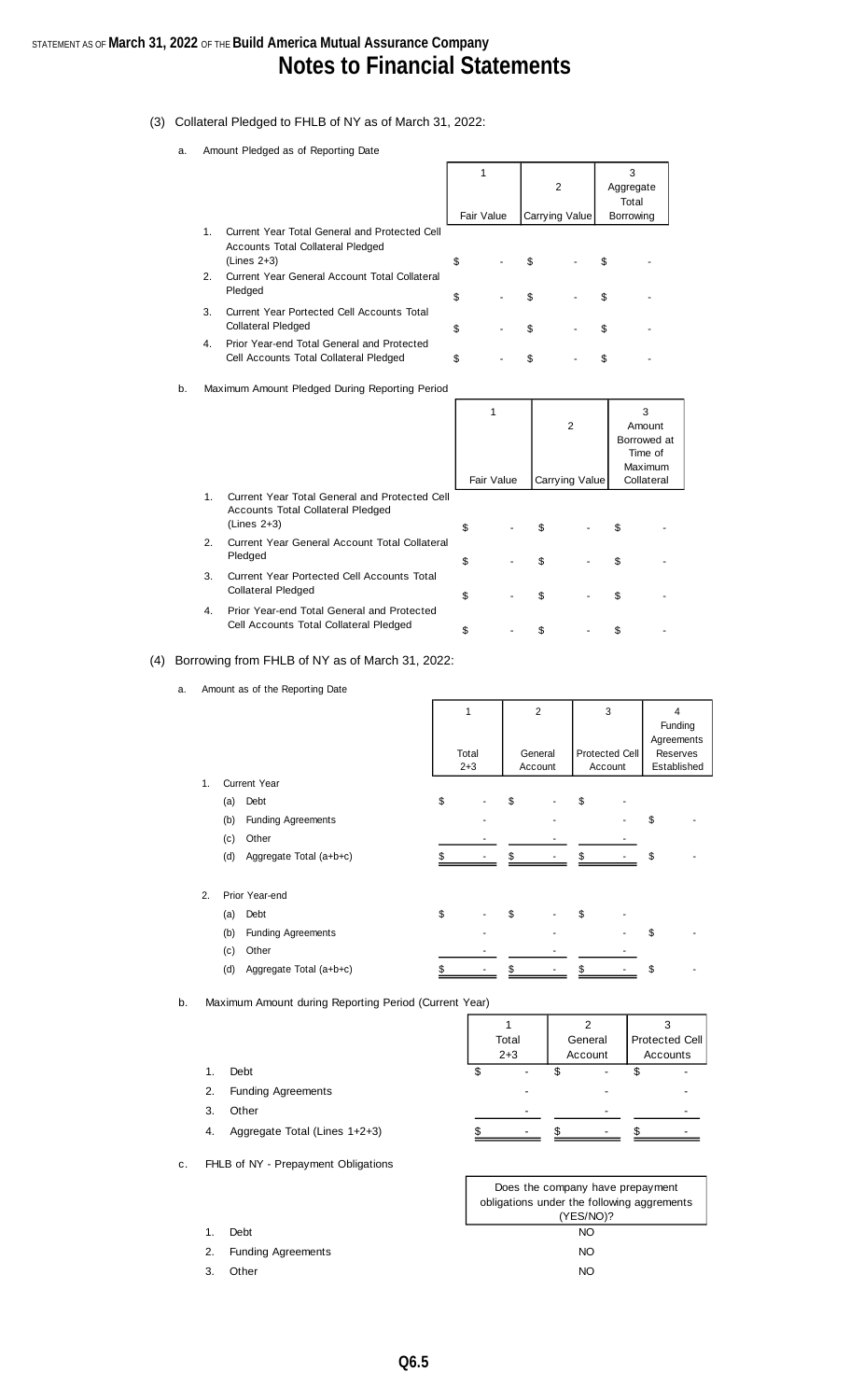## **Notes to Financial Statements**

**12. Retirement Plans, Deferred Compensation, Postemployment Benefits and Compensated Absences and Other Postretirement Benefit Plans**

No significant changes from the 2021 Notes to the Financial Statements.

#### **13. Capital and Surplus and Dividend Restrictions and Quasi-Reorganizations**

- A. No significant changes from the 2021 Notes to the Financial Statements.
- B. No significant changes from the 2021 Notes to the Financial Statements.
- C. No significant changes from the 2021 Notes to the Financial Statements.
- D. No significant changes from the 2021 Notes to the Financial Statements.
- E. No significant changes from the 2021 Notes to the Financial Statements.
- F. No significant changes from the 2021 Notes to the Financial Statements.
- G. No significant changes from the 2021 Notes to the Financial Statements.
- H. No significant changes from the 2021 Notes to the Financial Statements.
- I. No significant changes from the 2021 Notes to the Financial Statements.
- J. No significant changes from the 2021 Notes to the Financial Statements.
- K. Surplus Notes

| 1                          | 2                                                                                              | 3                                                                                         | 4                                                                                                                      | 5                                                       | 6                                                                | $\overline{7}$                                                     | 8                                                                               |
|----------------------------|------------------------------------------------------------------------------------------------|-------------------------------------------------------------------------------------------|------------------------------------------------------------------------------------------------------------------------|---------------------------------------------------------|------------------------------------------------------------------|--------------------------------------------------------------------|---------------------------------------------------------------------------------|
| Item Number<br>Series 2018 | Date Issued<br>12/3/2018                                                                       | <b>Interest Rate</b><br>3.21%                                                             | Original Issue<br>Amount of Note<br>\$<br>503,000,000                                                                  | Is Surplus Note<br>Holder a Related<br>Party (Y/N)<br>N | Carrying Value of<br>the Note Prior<br>Year<br>\$<br>364,607,625 | Carrying Value of<br>the Note Current<br>Year<br>\$<br>364,607,626 | <b>Total Unapproved</b><br>Principal and/ or<br>Interest<br>\$<br>525, 159, 854 |
|                            |                                                                                                |                                                                                           |                                                                                                                        |                                                         |                                                                  |                                                                    |                                                                                 |
| 1                          | 9                                                                                              | 10                                                                                        | 11                                                                                                                     | 12                                                      | 13                                                               | 14                                                                 |                                                                                 |
| Item Number<br>Series 2018 | <b>Current Year</b><br>Interest Expense Interest Expense<br>Recognized<br>\$<br>$\overline{a}$ | Life-to-Date<br>Recognized<br>\$<br>50,507,625                                            | <b>Current Year</b><br>Interest Offset<br>Percentage<br>٠                                                              | <b>Current Year</b><br><b>Principal Paid</b><br>\$      | Life-to-Date<br>Principal Paid<br>\$<br>138, 392, 375            | Date of Maturity<br>4/1/2042                                       |                                                                                 |
|                            |                                                                                                |                                                                                           |                                                                                                                        |                                                         |                                                                  |                                                                    |                                                                                 |
| 1                          | 15                                                                                             | 16                                                                                        | 17                                                                                                                     | 18                                                      |                                                                  | 19                                                                 |                                                                                 |
| Item Number                | Are Surplus Note<br>payments<br>contractually<br>linked (Y/N)                                  | Surplus Note<br>payments<br>subject to<br>administrative<br>offseting<br>provisions (Y/N) | Were Surplus Note<br>proceeds used to<br>purchase an asset<br>directly from the<br>holder of the<br>surplus note (Y/N) | Is Asset Issuer a<br><b>Related Party</b><br>(Y/N)      |                                                                  | Type of Assets Received Upon<br>Issuance                           |                                                                                 |
| Series 2018                | N                                                                                              | N                                                                                         | N                                                                                                                      | N                                                       |                                                                  | Cash                                                               |                                                                                 |
|                            |                                                                                                |                                                                                           |                                                                                                                        |                                                         |                                                                  |                                                                    |                                                                                 |
| 1                          | 20                                                                                             | 21                                                                                        | 22                                                                                                                     |                                                         |                                                                  |                                                                    |                                                                                 |
| Item Number<br>Series 2018 | Principal Amount<br>of Assets<br>Received Upon<br>Issuance<br>503,000,000                      | Book/Adjusted<br>Carry Value of<br>Assets<br>364,607,626                                  | <b>Is Liquidity Source</b><br>a Related Party to<br>the Surplus Note<br>Issuer<br>N                                    |                                                         |                                                                  |                                                                    |                                                                                 |

On July 17, 2012, the Company issued, for cash, the Series 2012-A Surplus Notes and Series 2012-B Surplus Notes (collectively, the "Series 2012 Surplus Notes") to HG Holdings, Ltd. ("HG Holdings"), a Bermuda holding company, and its wholly owned subsidiary HG Re, in the amount of \$203,000,000 and \$300,000,000, respectively. During 2017, in order to further support BAM's long-term capital position and business prospects, HG Holdings contributed the \$203,000,000 Series 2012-A Surplus Notes to HG Re. HG Re subsequently surrendered the Series 2012-A and Series 2012-B Surplus Notes, and the Company issued surplus notes in the amount of \$503,000,000 (the "Series 2017 Surplus Notes") to HG Re in order to consolidate the Series 2012 Surplus Notes into a single series. In 2018, the Series 2017 Surplus Notes were exchanged for Series 2018 Surplus Notes, which mature on April 1, 2042, and reflect all of the unapproved interest from the Series 2017 Surplus Notes.

The Series 2018 Surplus Notes are held in an HG Re sponsored vehicle. HG Re's beneficial interest in the Series 2018 Surplus Notes is pledged for the benefit of Build America. The interest rate on the Series 2018 Surplus Notes is a variable rate equal to the one-year U.S. treasury rate plus 300 basis points. During 2018, Build America exercised its option to extend the variable rate period on the Series 2018 Surplus Notes for three years to December 31, 2021. In January 2020, the expiration on the variable rate interest period was extended from December 31, 2021 to December 31, 2024. Following the expiration of the variable rate period, the interest rate adjusts to the higher of the then variable rate or 8%. The Series 2018 Surplus Notes interest rate was 3.21% and 3.11% for the three months ended March 31, 2022 and March 31, 2021, respectively.

The Second Amended and Restated Surplus Note Purchase Agreement (the "Second Amended Surplus Note Agreement") provides for quarterly payments on every March 1, June 1, September 1, and December 1, until all amounts due on the Series 2018 Surplus Notes have been paid, upon: i.) the Company's request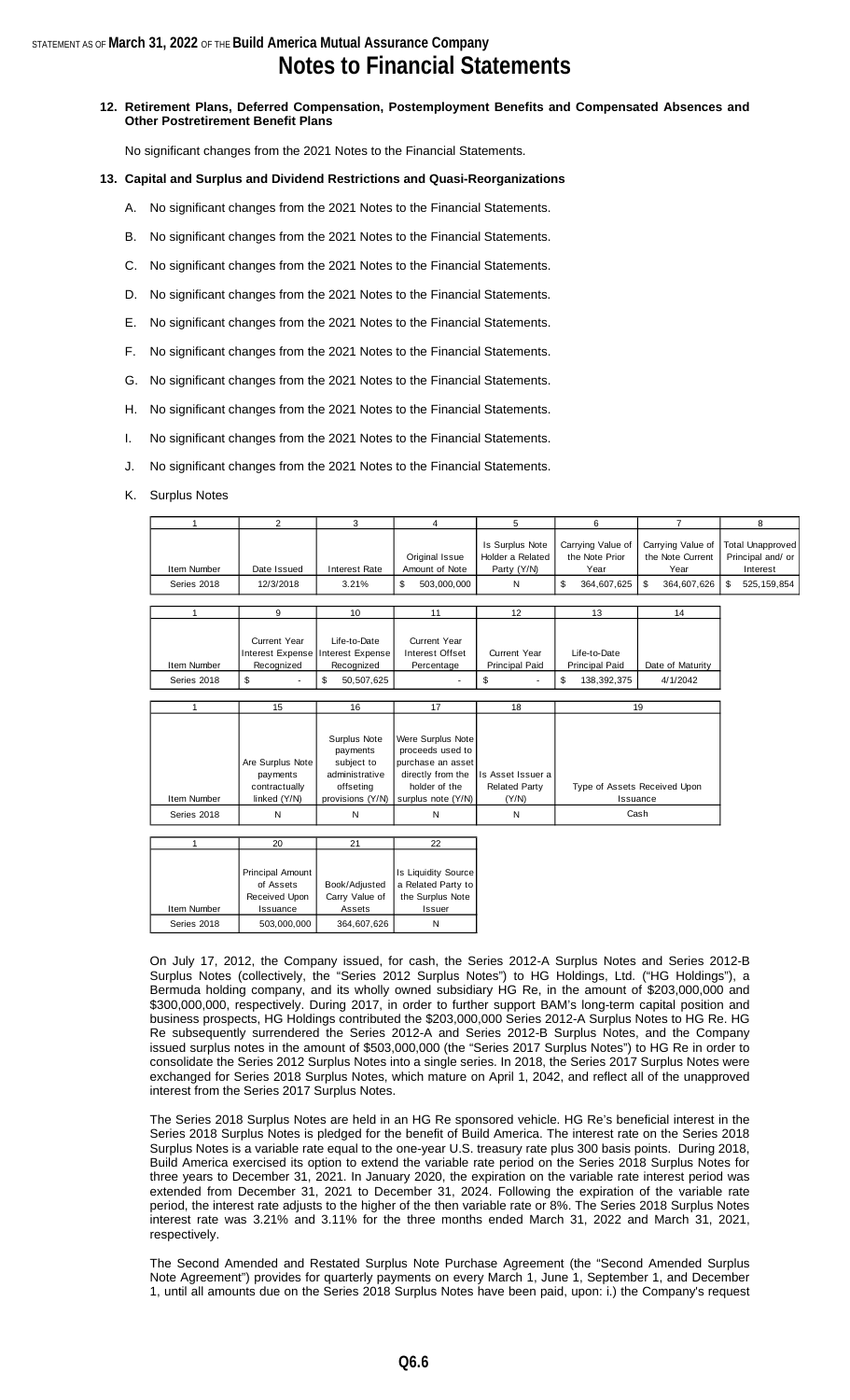for authority to make payment and ii.) the Department's approval of that request. These conditions to the payment of interest due on the Series 2018 Surplus Notes allow for the deferral of interest without the occurrence of a default under the Second Amended Surplus Note Agreement. No interest shall be accrued on deferred interest payments.

As funds become available, they will be used on each payment date to make payments of outstanding principal of the Series 2018 Surplus Notes, plus any accrued interest thereon. All payments in respect of accrued interest on the Series 2018 Surplus Notes shall be paid to the holders of the rights to receive such interest pro rata in proportion to their rights as of the date of any such payment. The Company may not make any payment of principal on any debt subordinated to the Series 2018 Surplus Notes until all interest due and all outstanding principal on all of the Series 2018 Surplus Notes has been paid.

The Series 2018 Surplus Notes are expressly subordinate and junior to the Company's policy obligations and all other liabilities other than distribution of assets to members. Because the Company is a mutual company, there is no liquidation preference for the insurer's common and preferred shareholders, as no such shares exist.

While the scheduled maturity date of the Series 2018 Surplus Notes is April 1, 2042, the Company has the option to pre-pay, in whole or in part, the principal amount of the Series 2018 Surplus Notes at par value prior to such date subject to Department approval and the conditions noted in the previous paragraphs.

- L. No significant changes from the 2021 Notes to the Financial Statements.
- M. No significant changes from the 2021 Notes to the Financial Statements.

#### **14. Liabilities, Contingencies and Assessments**

No significant changes from the 2021 Notes to the Financial Statements.

#### **15. Leases**

No significant changes from the 2021 Notes to the Financial Statements.

**16. Information About Financial Instruments with Off-Balance Sheet Risk and Financial Instruments with Concentrations of Credit Risk**

Build America provides financial guaranty insurance for U.S. public finance obligations. Total principal and interest exposure, net of first loss reinsurance, as of March 31, 2022 and December 31, 2021 was \$116,410,065,434 and \$113,710,309,401, respectively, excluding the benefit of excess of loss reinsurance.

#### **17. Sale, Transfer and Servicing of Financial Assets and Extinguishments of Liabilities**

No significant changes from the 2021 Notes to the Financial Statements.

#### **18. Gain or Loss to the Reporting Entity from Uninsured Plans and the Uninsured Portion of Partially Insured Plans**

No significant changes from the 2021 Notes to the Financial Statements.

#### **19. Direct Premium Written or Produced by Managing General Agents or Third-Party Administrators**

No significant changes from the 2021 Notes to the Financial Statements.

#### **20. Fair Value Measurements**

A. The fair values of the Company's financial instruments are determined primarily through the use of observable inputs. Observable inputs reflect the assumptions market participants would use in pricing the asset or liability based on market data obtained from external independent sources. Unobservable inputs reflect management's assumptions about what market participants' assumptions would be in pricing the asset or liability based on the best information available. The Company classifies financial assets in the fair value hierarchy based on the lowest level input that is significant to the fair value measurement. This classification requires judgment in assessing the market and pricing methodologies for a particular security. The fair value hierarchy is comprised of the following three levels:

Level 1: Valuations are based on unadjusted quoted prices in active markets for identical financial assets or liabilities;

Level 2: Valuations of financial assets and liabilities are based on prices obtained from independent index providers, pricing vendors or broker-dealers using observable inputs; and

Level 3: Valuations are based on unobservable inputs for assets and liabilities where there is little or no market activity. Management's assumptions and/or internal valuation pricing models are used to determine the fair value of financial assets or liabilities.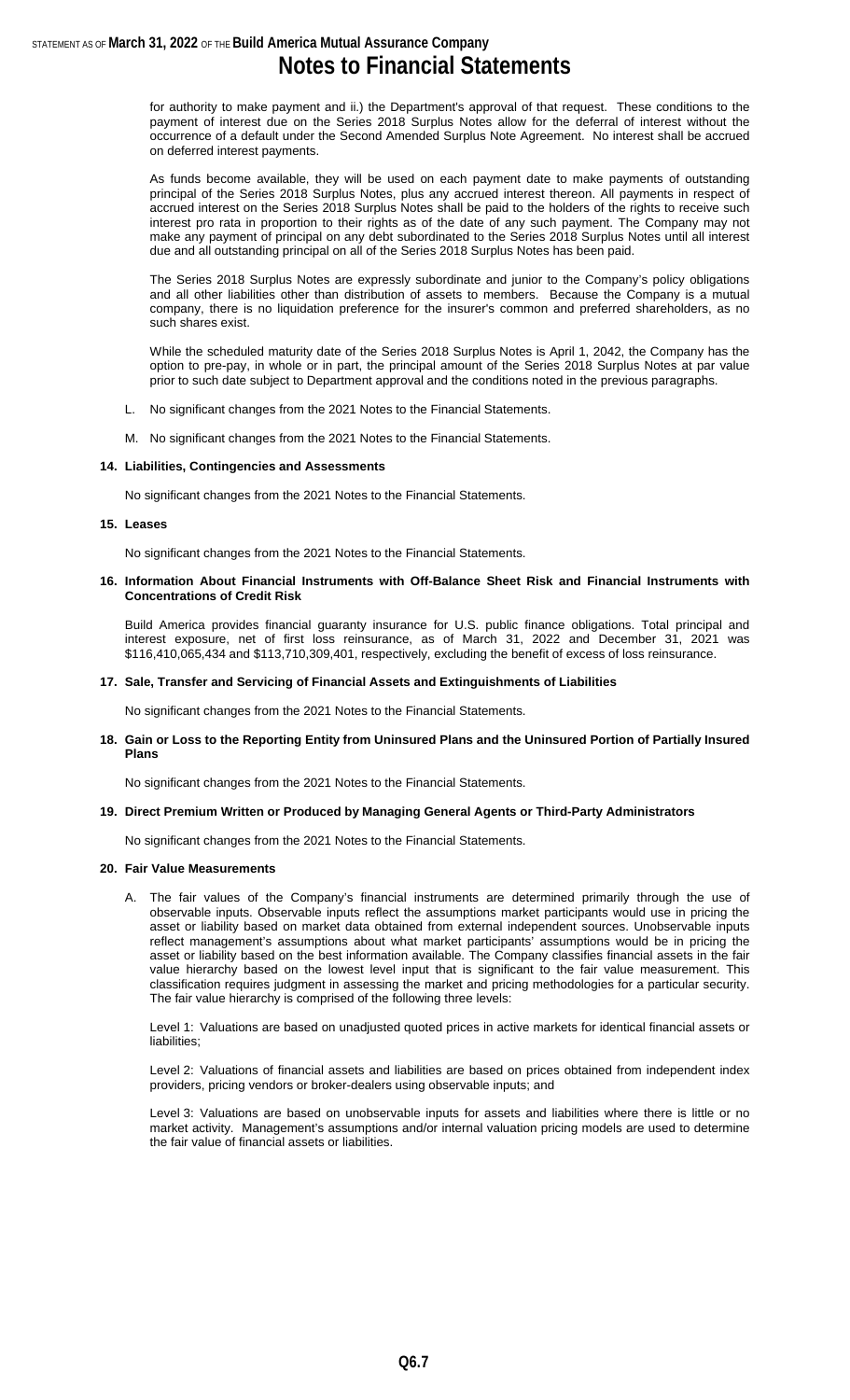(1) Assets carried at fair value as of March 31, 2022 are as follows:

|                            | Level 1 |                          | Level 2 |                          | Level 3 | Net Asset Value | Total  |
|----------------------------|---------|--------------------------|---------|--------------------------|---------|-----------------|--------|
| a. Assets at fair value    |         |                          |         |                          |         |                 |        |
| Common Stock               |         |                          |         |                          |         |                 |        |
| Industrial and Misc        |         | $\overline{\phantom{a}}$ |         | $\overline{a}$           | 92.000  |                 | 92.000 |
| Total assets at fair value |         |                          |         | $\overline{\phantom{a}}$ | 92.000  |                 | 92.000 |

There were no liabilities carried as of fair value as of March 31, 2022 or December 31, 2021.

(2) The Company did not transfer any assets or liabilities into or out of Level 3 during the three months ended March 31, 2022 or March 31, 2021.

The estimated fair value of the liability for net financial guaranty insurance contracts as of March 31, 2022 and December 31, 2021 was \$320,829,007 and \$317,728,920 respectively.

- (3) Transfers of assets and liabilities into or out of Level 3 are reflected at their fair values as of the end of each reporting period, consistent with the date of determination of fair value.
- (4) The following inputs, methods and assumptions were used to determine the fair value of each class of financial instrument for which it is practicable to estimate that value:

#### Bonds

The estimated fair values generally represent prices received from third party pricing services or alternative pricing sources. The pricing services prepare estimates of fair value measurements using their pricing applications, which include available relevant market information, benchmark curves, benchmarking of like securities and matrix pricing. The observable inputs used in the valuation of these securities may include the spread above the risk-fee yield curve, reported trades, broker-dealer quotes, bids, prepayment speeds, delinquencies, loss severity and default rates. In cases where specific market quotes are unavailable, interpreting market data and estimating market values require considerable judgment by management. Accordingly, the estimates presented are not necessarily indicative of the amount the Company could realize in the market. In these cases, the fair value measurements are primarily classified as Level 2.

#### Common Stocks

The Company's common stock investments relate to holdings in the FHLB of NY. FHLB of NY's capital plan prescribes the par value of the capital stock is \$100 and all capital stock is issued, redeemed, repurchased or transferred at par value. Since there is not an observable market for the FHLB of NY common stock, it has been classified as Level 3. The fair value of the FHLB of NY's common stock is presumed to equal par as prescribed by SSAP 30R, *Unaffiliated Common Stock*. The fair value of FHLB of NY stock was \$92,000 as of March 31, 2022 and December 31, 2021.

#### Cash and Short-Term Investments

The fair value of cash and short-term investments approximates its amortized cost. The fair value measurements were classified as Level 1.

#### Investment Income Due and Accrued

The fair value of investment income due and accrued approximates carrying value, and the fair value measurements were classified as Level 1.

#### **Net Financial Guaranty Insurance Contracts**

The fair value of net financial guaranty insurance contracts represents the Company's estimate of the cost to Build America to completely transfer its insurance obligations to another financial guarantor under current market conditions. Theoretically, this amount should be the same amount that another financial guarantor would hypothetically charge in the market place to provide the same protection as of the balance sheet date. The cost to transfer these insurance obligations is based on pricing assumptions observed in the financial guaranty market and includes adjustments to the carrying value of unearned premium reserves, member surplus contributions and ceding commissions. The significant inputs are not observable. The Company accordingly classified this fair value measurement as Level 3.

(5) The Company did not hold any derivative assets or liabilities as of March 31, 2022 or December 31, 2021.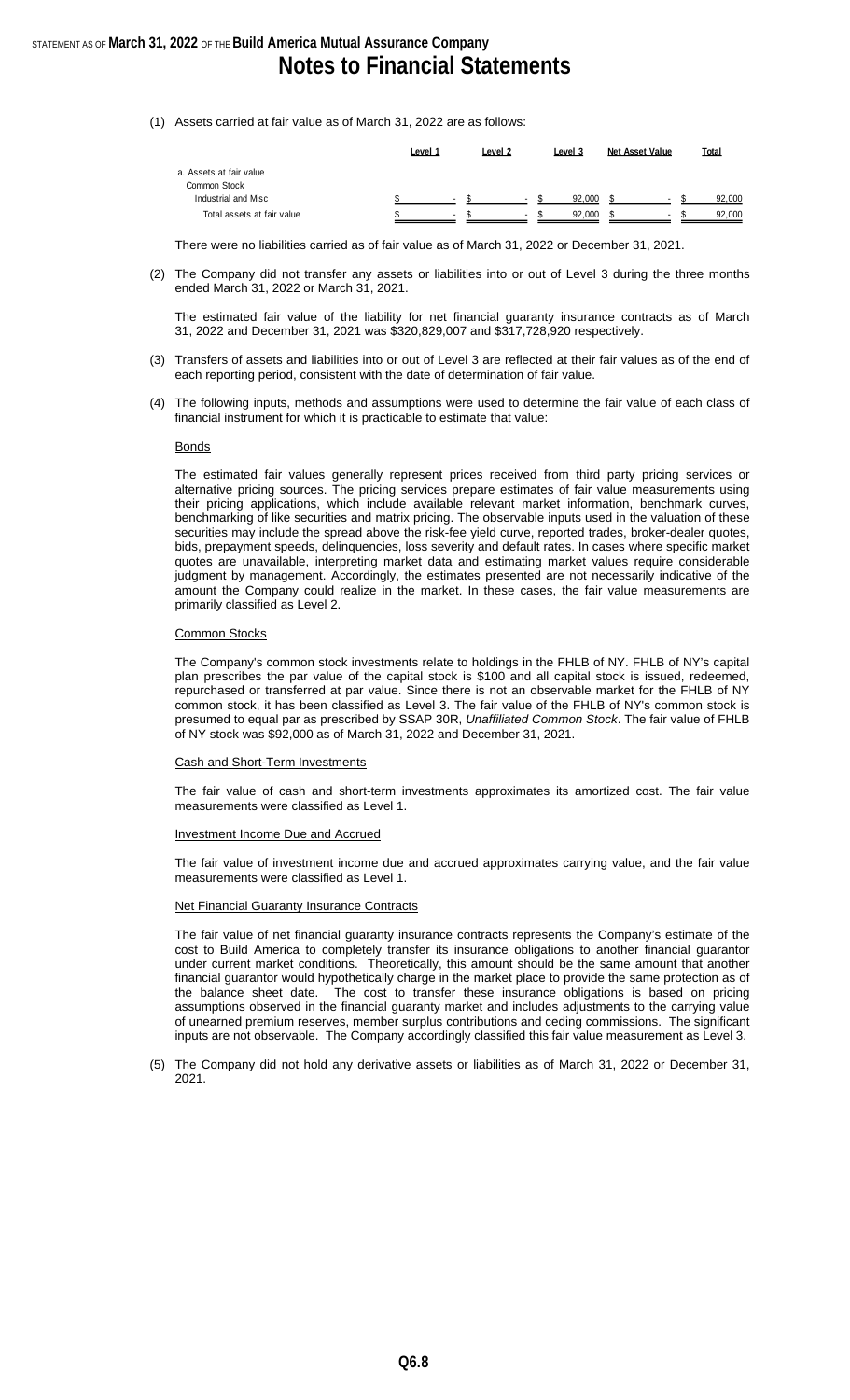- B. The fair values of the Company's financial instruments are reflected in the table in footnote 20(C).
- C. The admitted assets, fair values and related level classification within the fair value hierarchy of the Company's financial instruments was as follows:

| Type of Financial Instrument                                                | Aggregate Fair<br>Value | Admitted<br><b>Assets</b> | Level 1    | Level <sub>2</sub> | Level 3            | <b>Not Practicable</b><br>(Carrying Value) |
|-----------------------------------------------------------------------------|-------------------------|---------------------------|------------|--------------------|--------------------|--------------------------------------------|
| Fair Value Measurements as of March 31, 2022:                               |                         |                           |            |                    |                    |                                            |
| <b>Financial Assets</b>                                                     |                         |                           |            |                    |                    |                                            |
| <b>Bonds</b>                                                                | \$<br>443,202,685       | - \$<br>448,820,999       | - \$       | \$.<br>443,202,685 | \$.                | \$                                         |
| Common stocks                                                               | 92.000                  | 92,000                    |            |                    | 92,000             |                                            |
| Cash, cash equivalents and short-term investments                           | 13,453,139              | 13,453,139                | 13,453,139 |                    |                    |                                            |
| Investment income due and accrued                                           | 2,877,623               | 2,877,623                 | 2,877,623  |                    |                    |                                            |
| <b>Total Financial Assets</b>                                               | 459,625,447             | 465,243,761               | 16,330,762 | 443,202,685        | 92,000<br>\$.      | S                                          |
| <b>Financial Liabilities</b>                                                |                         |                           |            |                    |                    |                                            |
| Net financial quaranty insurance contracts                                  | 320,829,007             |                           |            | \$                 | \$<br>320,829,007  | \$                                         |
| <b>Total Financial Liabilities</b>                                          | 320,829,007             |                           |            |                    | 320,829,007<br>S   | \$                                         |
|                                                                             |                         |                           |            |                    |                    |                                            |
|                                                                             | Aggregate Fair          | Admitted                  |            |                    |                    | Not Practicable                            |
| Type of Financial Instrument                                                | Value                   | <b>Assets</b>             | Level 1    | Level <sub>2</sub> | Level 3            | (Carrying Value)                           |
| Fair Value Measurements as of December 31, 2021;<br><b>Financial Assets</b> |                         |                           |            |                    |                    |                                            |
| <b>Bonds</b>                                                                | \$<br>472,370,063       | 456,342,826 \$<br>- \$    |            | \$.<br>472,370,063 | \$.                | \$.                                        |
| Common stocks                                                               | 92,000                  | 92.000                    |            |                    | 92,000             |                                            |
| Cash, cash equivalents and short-term investments                           | 20.963.369              | 20.963.369                | 20.963.369 |                    |                    |                                            |
| Investment income due and accrued                                           | 2,928,773               | 2,928,773                 | 2,928,773  |                    |                    |                                            |
| <b>Total Financial Assets</b>                                               | 496, 354, 205           | 480,326,968               | 23,892,142 | 472,370,063        | 92,000             | \$                                         |
| <b>Financial Liabilities</b>                                                |                         |                           |            |                    |                    |                                            |
| Net financial guaranty insurance contracts                                  | 317,728,920             | \$.                       |            |                    | 317,728,920<br>\$. | \$                                         |

- D. The Company had no items for which it was not practicable to estimate fair values as of March 31, 2022 or December 31, 2021.
- E. The Company had no items measured using the NAV practical expedient pursuant to SSAP No. 100R Fair Value as of March 31, 2022 or December 31, 2021.

#### **21. Other Items**

- A. No significant changes from the 2021 Notes to the Financial Statements.
- B. No significant changes from the 2021 Notes to the Financial Statements.
- C. No significant changes from the 2021 Notes to the Financial Statements.
- D. No significant changes from the 2021 Notes to the Financial Statements.
- E. No significant changes from the 2021 Notes to the Financial Statements.
- F. No significant changes from the 2021 Notes to the Financial Statements.
- G. Insurance-Linked Securities ("ILS") Contracts as of March 31, 2022:

| <b>Management of Risk Related To:</b>                              | Number of<br>Outstanding<br><b>ILS Contracts</b> |    | Aggregate<br><b>Maximum</b><br><b>Proceeds</b> |
|--------------------------------------------------------------------|--------------------------------------------------|----|------------------------------------------------|
| (1) Directly Written Insurance Risks<br>a. ILS Contracts as Issuer |                                                  | \$ |                                                |
| b. ILS Contracts as Ceding Insurer                                 | 2                                                | S  | 250,000,000                                    |
| c. ILS Contracts as Counterparty                                   |                                                  | \$ |                                                |
| (2) Assumed Insurance Risks                                        |                                                  |    |                                                |
| a. ILS Contracts as Issuer                                         |                                                  |    |                                                |
| b. ILS Contracts as Ceding Insurer                                 |                                                  |    |                                                |
| c. ILS Contracts as Counterparty                                   |                                                  | S  |                                                |

H. No significant changes from the 2021 Notes to the Financial Statements.

#### **22. Events Subsequent**

Pursuant to Statement of Statutory Accounting Principles ("SSAP") No. 9, Subsequent Events, the date through which Type I or Type II subsequent events have been evaluated was May 11, 2022 for the three months ended March 31, 2022, the date in which the statutory financial statements were available for issue.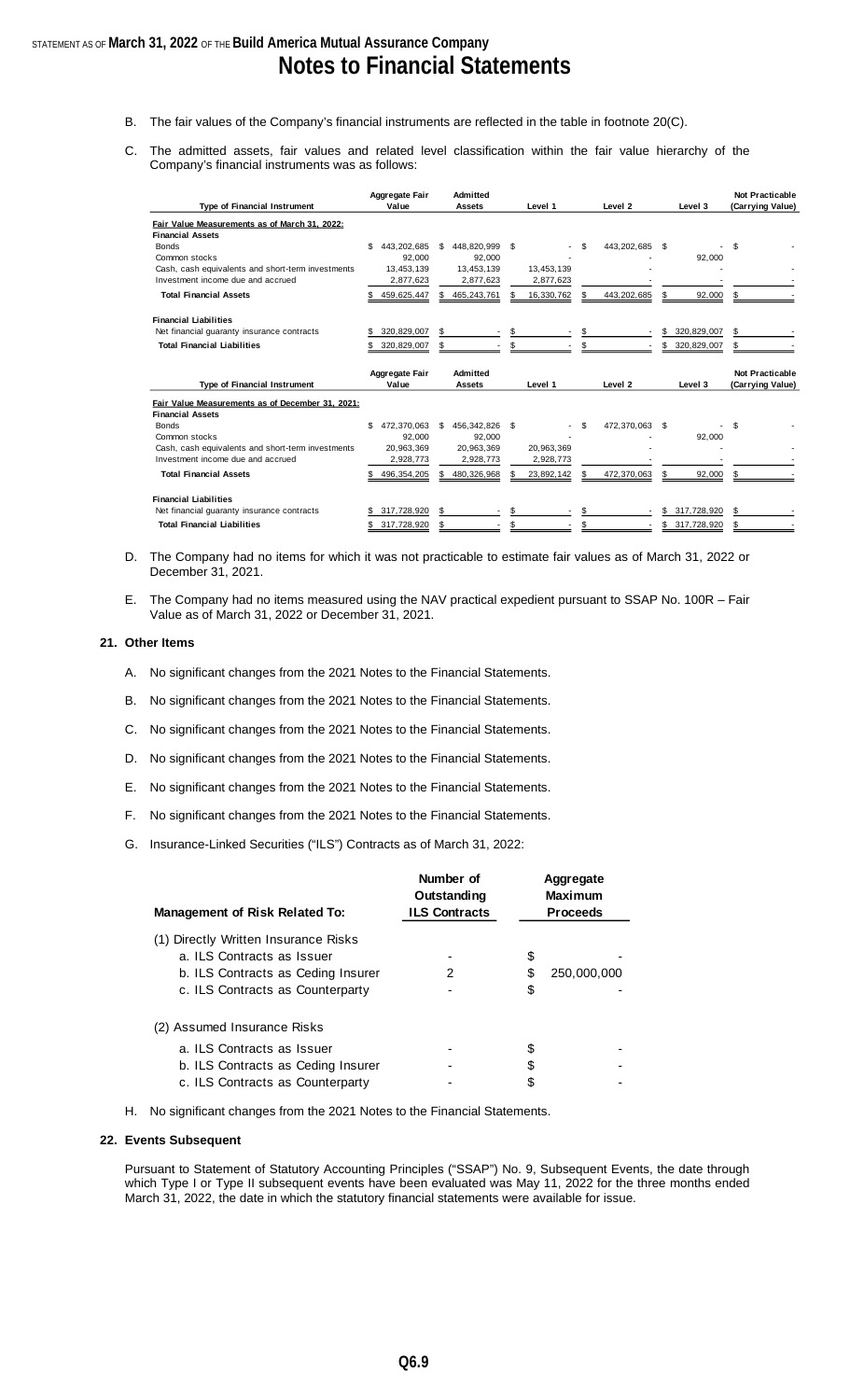#### **23. Reinsurance**

- A. No significant changes from the 2021 Notes to the Financial Statements.
- B. No significant changes from the 2021 Notes to the Financial Statements.
- C. Reinsurance Assumed and Ceded
	- (1) The following tables summarize ceded and assumed unearned premiums and the related commission equity as of March 31, 2022 and December 31, 2021:

|  |  | As of March 31, 2022 |  |  |
|--|--|----------------------|--|--|
|--|--|----------------------|--|--|

|  |                                    | Assumed Reinsurance |              |                      |                | Ceded Reinsurance  |               |                      | Net          |                    |                    |                      |                |
|--|------------------------------------|---------------------|--------------|----------------------|----------------|--------------------|---------------|----------------------|--------------|--------------------|--------------------|----------------------|----------------|
|  |                                    | Premium<br>Reserve  |              | Commission<br>Eauity |                | Premium<br>Reserve |               | Commission<br>Eauity |              | Premium<br>Reserve |                    | Commission<br>Equity |                |
|  | a. Affiliates                      |                     |              |                      | $\blacksquare$ |                    |               |                      |              |                    |                    |                      |                |
|  | b. All Other                       |                     | 17,019,180   |                      | ۰              |                    | 249.674.940   |                      | 36,737,452   |                    | (232, 655, 760)    |                      | (36, 737, 452) |
|  | c. Total                           |                     | \$17,019,180 |                      |                |                    | \$249,674,940 |                      | \$36,737,452 |                    | \$ (232, 655, 760) |                      | \$(36,737,452) |
|  | d. Direct Unearned Premium Reserve |                     |              |                      |                | \$282,492,588      |               |                      |              |                    |                    |                      |                |

As of December 31, 2021

|  |                                    |                    | Assumed Reinsurance |                      |  | Ceded Reinsurance  |               | Net                  |              |                    |                    |                      |                |
|--|------------------------------------|--------------------|---------------------|----------------------|--|--------------------|---------------|----------------------|--------------|--------------------|--------------------|----------------------|----------------|
|  |                                    | Premium<br>Reserve |                     | Commission<br>Equity |  | Premium<br>Reserve |               | Commission<br>Equity |              | Premium<br>Reserve |                    | Commission<br>Equity |                |
|  | a. Affiliates                      |                    |                     |                      |  |                    |               |                      |              |                    |                    |                      |                |
|  | b. All Other                       |                    | 17,478,736          |                      |  |                    | 246,065,507   |                      | 37,297,926   |                    | (228, 586, 771)    |                      | (37, 297, 926) |
|  | c. Total                           |                    | \$17,478,736        |                      |  |                    | \$246,065,507 |                      | \$37,297,926 |                    | \$ (228, 586, 771) |                      | \$(37,297,926) |
|  | d. Direct Unearned Premium Reserve |                    |                     |                      |  |                    | \$278,071,712 |                      |              |                    |                    |                      |                |

- (2) The Company has no material additional or return commissions that are predicated on loss experience or other forms of profit sharing arrangements as a result of existing contractual arrangements.
- (3) The Company does not use protected cells as an alternative to traditional reinsurance.
- D. No significant changes from the 2021 Notes to the Financial Statements.
- E. No significant changes from the 2021 Notes to the Financial Statements.
- F. No significant changes from the 2021 Notes to the Financial Statements.
- G. No significant changes from the 2021 Notes to the Financial Statements.
- H. No significant changes from the 2021 Notes to the Financial Statements.
- I. No significant changes from the 2021 Notes to the Financial Statements.
- J. No significant changes from the 2021 Notes to the Financial Statements.
- K. No significant changes from the 2021 Notes to the Financial Statements.

#### **24. Retrospectively Rated Contracts and Contracts Subject to Redetermination**

No significant changes from the 2021 Notes to the Financial Statements.

#### **25. Changes in Incurred Losses and Loss Adjustment Expenses**

No significant changes from the 2021 Notes to the Financial Statements.

#### **26. Intercompany Pooling Arrangements**

No significant changes from the 2021 Notes to the Financial Statements.

#### **27. Structured Settlements**

No significant changes from the 2021 Notes to the Financial Statements.

#### **28. Health Care Receivables**

No significant changes from the 2021 Notes to the Financial Statements.

#### **29. Participating Accident and Health Policies**

No significant changes from the 2021 Notes to the Financial Statements.

#### **30. Premium Deficiency Reserves**

No significant changes from the 2021 Notes to the Financial Statements.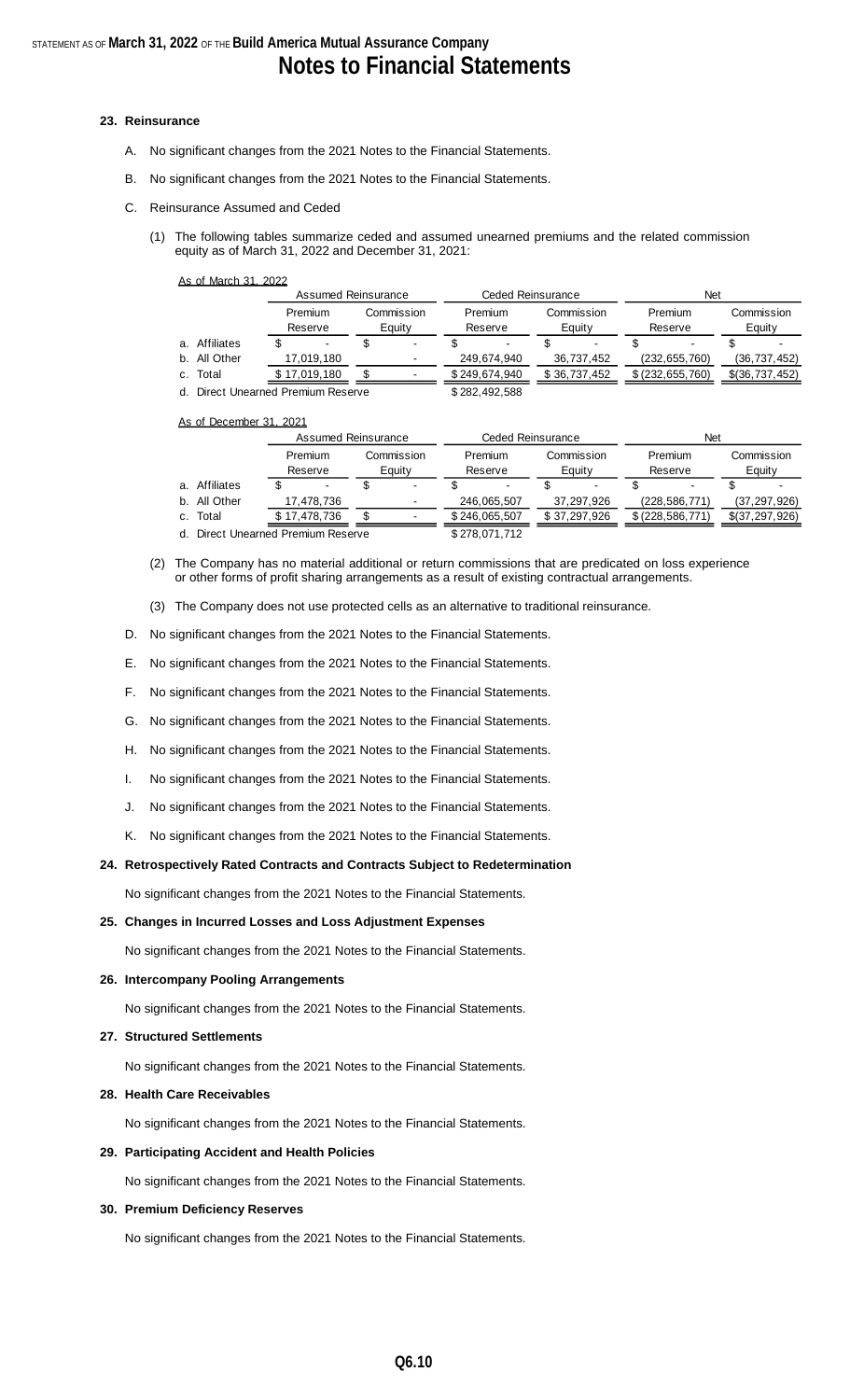#### **31. High Deductibles**

No significant changes from the 2021 Notes to the Financial Statements.

#### **32. Discounting of Liabilities for Unpaid Losses or Unpaid Loss Adjustment Expenses**

No significant changes from the 2021 Notes to the Financial Statements.

#### **33. Asbestos / Environmental Reserves**

No significant changes from the 2021 Notes to the Financial Statements.

#### **34. Subscriber Savings Accounts**

No significant changes from the 2021 Notes to the Financial Statements.

#### **35. Multiple Peril Crop Insurance**

No significant changes from the 2021 Notes to the Financial Statements.

#### **36. Financial Guaranty Insurance**

- A. The following disclosures for financial guaranty insurance contracts in force as of March 31, 2022:
	- (1) The following disclosures are for installment financial guaranty insurance contracts in force as of March 31, 2022:
		- a. The gross unearned premium reserve on an undiscounted basis for the entire book of business that would have been reported had all installment premiums been received at inception would have been \$310,721,119 as of March 31, 2022.
		- b. The table below summarizes future, undiscounted premiums expected to be collected under installment contracts as of March 31, 2022:

|    |     |                         | <b>Future Expected</b><br>Undiscounted |
|----|-----|-------------------------|----------------------------------------|
|    |     |                         | Premiums                               |
|    |     | As of March 31, 2022:   | Collections                            |
| 1. | (b) | 2nd Quarter 2022        | \$<br>6,260                            |
|    | (c) | 3rd Quarter 2022        | 353,263                                |
|    | (d) | 4th Quarter 2022        | 6,894                                  |
|    | (e) | <b>Year 2023</b>        | 534,451                                |
|    | (f) | <b>Year 2024</b>        | 580,259                                |
|    | (g) | Year 2025               | 610,865                                |
|    | (h) | <b>Year 2026</b>        | 622,713                                |
| 2. | (a) | Years 2027 through 2031 | 2,466,835                              |
|    | (b) | Years 2032 through 2036 | 1,521,298                              |
|    | (c) | Years 2037 through 2041 | 1,014,337                              |
|    | (d) | Years 2042 through 2046 | 665,505                                |
|    | (e) | Years 2047 through 2051 | 423,515                                |
|    | (f) | Years 2052 through 2056 | 186,599                                |
|    | (g) | Years 2057 through 2061 | 9,736                                  |
|    |     | Total                   | \$<br>9,002,530                        |

c. The table below provides a roll forward of the expected future, undiscounted premiums:

#### As of March 31, 2022:

| 1. Expected future premiums - beginning of year                       | \$9,029,778 |
|-----------------------------------------------------------------------|-------------|
| 2. Less: premium payments received for existing installment contracts |             |
| 3. Add: expected premium payments for new installment contracts       | ۰           |
| 4. Adjustments to the expected future premium payments                | (27, 248)   |
| 5. Expected future premiums - March 31, 2022                          | \$9,002,530 |
|                                                                       |             |

- (2) The following disclosures are for non-installment financial guaranty insurance contracts in force as of March 31, 2022:
	- a. Accelerated net earned premiums for non-installment contracts were \$450,779 for the three months ended March 31, 2022. These accelerations were the result of insured bonds refunding earlier than the initial debt service scheduled at the policy date.
	- b. The table below summarizes future expected earned premium revenue, net of reinsurance, on noninstallment financial guaranty contracts as of March 31, 2022: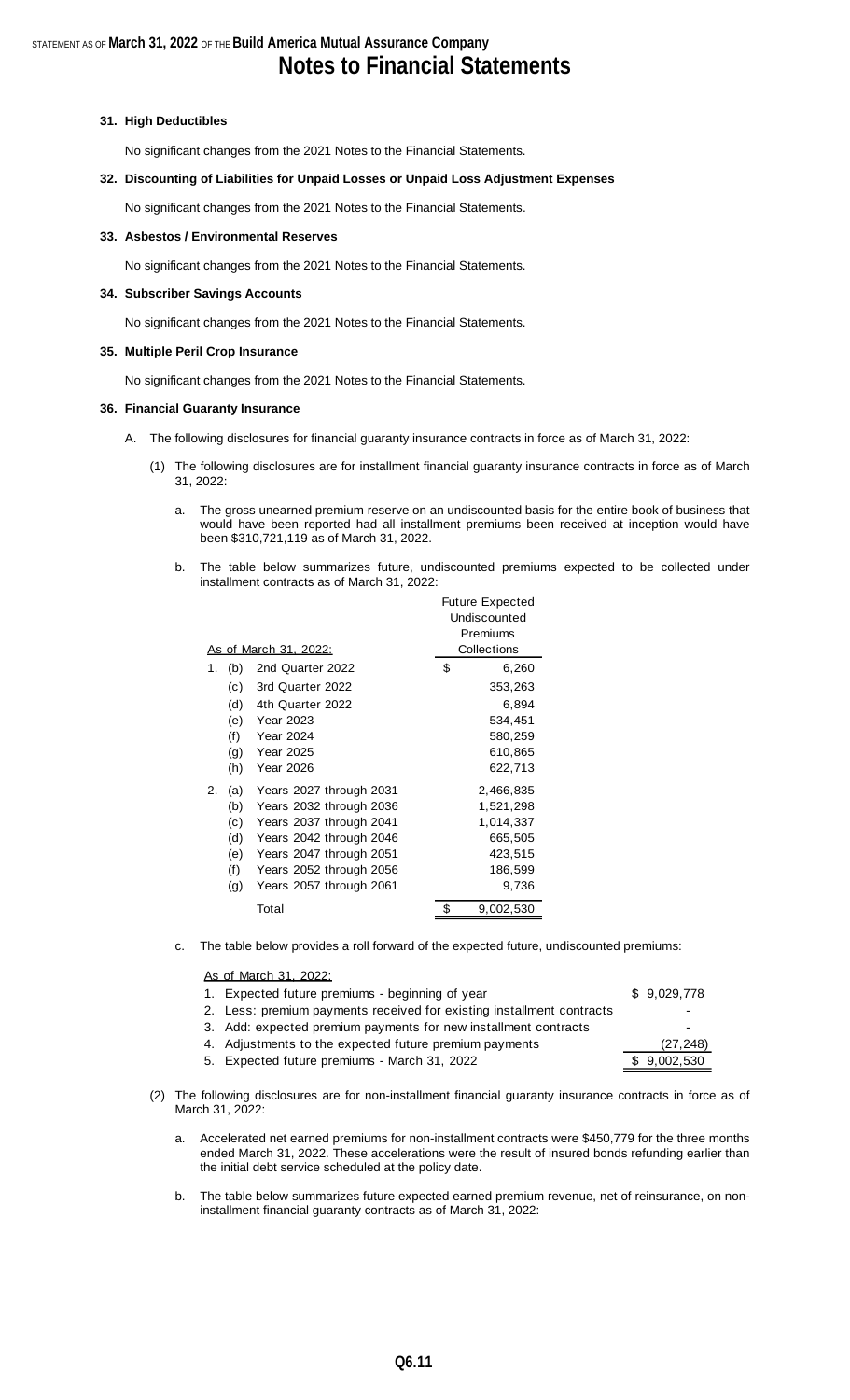## STATEMENT AS OF **March 31, 2022** OF THE **Build America Mutual Assurance Company Notes to Financial Statements**

|    |     |                         | Future Expected    |
|----|-----|-------------------------|--------------------|
|    |     |                         | Earned Premiums,   |
|    |     | As of March 31, 2022:   | Net of Reinsurance |
| 1. | (b) | 2nd Quarter 2022        | \$<br>631,185      |
|    | (c) | 3rd Quarter 2022        | 726,804            |
|    | (d) | 4th Quarter 2022        | 584,819            |
|    | (e) | <b>Year 2023</b>        | 2,528,372          |
|    | (f) | <b>Year 2024</b>        | 2,606,308          |
|    | (g) | <b>Year 2025</b>        | 2,711,755          |
|    | (h) | Year 2026               | 2,502,734          |
| 2. | (a) | Years 2027 through 2031 | 11,999,156         |
|    | (b) | Years 2032 through 2036 | 10,100,759         |
|    | (c) | Years 2037 through 2041 | 9,199,476          |
|    | (d) | Years 2042 through 2046 | 3,444,726          |
|    | (e) | Years 2047 through 2051 | 1,912,363          |
|    | (f) | Years 2052 through 2056 | 836,809            |
|    | (g) | Years 2057 through 2061 | 51,562             |
|    | (h) | Years 2062 through 2066 |                    |
|    |     | Total                   | \$<br>49,836,828   |

(3) The Company did not have any claim liabilities for financial guaranty insurance contracts inforce as of March 31, 2022 or December 31, 2021.

 $F(x) = F(x)$ 

(4) Insured obligations are monitored periodically with the objective of identifying emerging trends, updating the external and internal ratings and surveillance categories and avoiding or minimizing losses. The Company classifies each credit in its insured portfolio using the following surveillance categories:

- Performing - Standard Oversight Credit is performing well. No losses are expected.

#### II – Performing – Enhanced Oversight

Credit experiencing financial, legal, or administrative problems, causing overall credit quality deterioration or a breach of one or more covenants or triggers. Issuers in this category are, to the extent possible, taking all necessary remedial actions. For some issuers, factors outside of their control are the cause, at least in part, of the deterioration in their credit profile. Issuers in this category are more closely monitored by Surveillance. Despite the current credit difficulties, BAM does not expect any interruption of debt service payments and no losses are expected.

#### III – Watchlist – Deteriorated

Credit experiencing financial, legal, or administrative problems, causing overall credit quality deterioration or a breach of one or more covenants or triggers, which if not corrected could lead to a loss on the policy. Issuers in this category are not taking conclusive remedial action or are unable to do so due to external factors, requiring Surveillance to employ enhanced surveillance and loss mitigation procedures. This may include the development of a remediation plan in consultation with internal and/or external attorneys, and/or outside consultants. The objectives of any remediation plan would be to address the problems the issuer is facing and any external factors impacting the credit, as well as ensuring that creditor's rights are enforced and curing any breaches that may have occurred with respect to any credit triggers or covenants. BAM may work with other insurers, bondholders, and/or interested parties on remediation efforts, as applicable. Probability of a loss is remote.

#### IV – Watchlist – Distressed

A loss is expected or losses have been paid and have not been recovered or are not recoverable. Surveillance is employing enhanced surveillance and loss mitigation procedures, and may include a remediation plan developed in consultation internal and/or external attorneys, and/or outside consultants. Probability of a loss is elevated.

All of the Company's credits are deemed Performing and have been assigned to either category "I – Performing – Standard Oversight" or "II – Performing – Enhanced Oversight."

B. The Company has no gross claim liabilities or potential recoveries as of March 31, 2022 or December 31, 2021.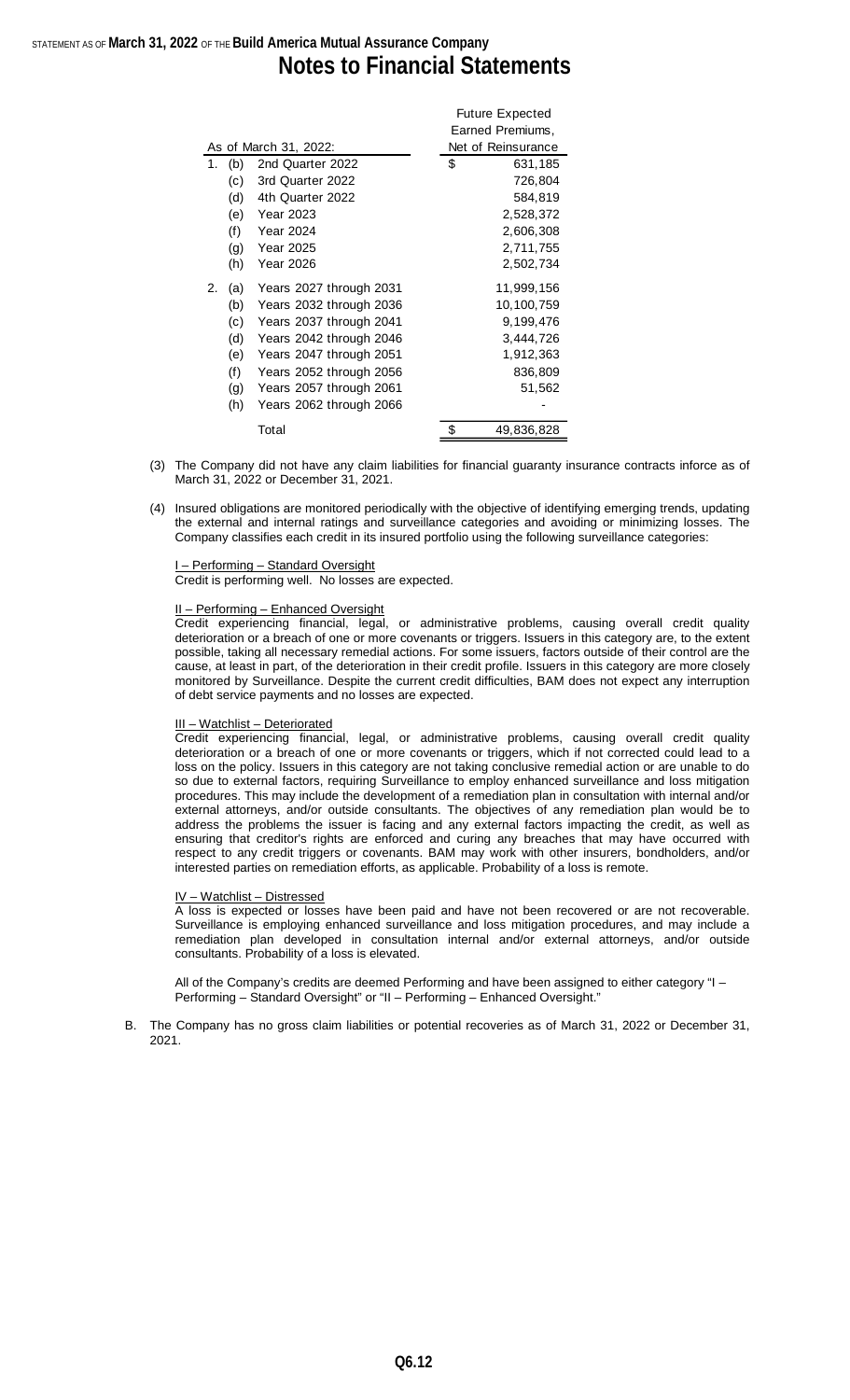## **GENERAL INTERROGATORIES**

### **PART 1 - COMMON INTERROGATORIES GENERAL**

- 1.1 Did the reporting entity experience any material transactions requiring the filing of Disclosure of Material Transactions with the State of
- Domicile, as required by the Model Act? Yes[ ] No[X] 1.2 If yes, has the report been filed with the domiciliary state? The state of the state of the state of the state of the state of the state of the state of the state of the state of the state of the state of the state of 2.1 Has any change been made during the year of this statement in the charter, by-laws, articles of incorporation, or deed of settlement of the reporting entity? Yes[ ] No[X] 2.2 If yes, date of change: 3.1 Is the reporting entity a member of an Insurance Holding Company System consisting of two or more affiliated persons, one or more of which is an insurer? Yes[X] No[ ] If yes, complete Schedule Y, Parts 1 and 1A. 3.2 Have there been any substantial changes in the organizational chart since the prior quarter end? Yes[ ] No[X] 3.3 If the response to 3.2 is yes, provide a brief description of those changes: 3.4 Is the reporting entity publicly traded or a member of a publicly traded group? Yes[ ] No[X] 3.5 If the response to 3.4 is yes, provide the CIK (Central Index Key) code issued by the SEC for the entity/group.
- 4.1 Has the reporting entity been a party to a merger or consolidation during the period covered by this statement? Yes[ ] No[X] 4.2 If yes, provide the name of entity, NAIC Company Code, and state of domicile (use two letter state abbreviation) for any entity that has ceased to exist as a result of the merger or consolidation.

| Name | ode: | 3tate of<br>'omicile |
|------|------|----------------------|
|      |      |                      |
|      |      |                      |

| 5. If the reporting entity is subject to a management agreement, including third-party administrator(s), managing general agent(s), attorney-in-fact,<br>or similar agreement, have there been any significant changes regarding the terms of the agreement or principals involved?<br>If yes, attach an explanation.                                                                                                                                                               | Yes[ ] No[ ] N/A[X]                        |
|-------------------------------------------------------------------------------------------------------------------------------------------------------------------------------------------------------------------------------------------------------------------------------------------------------------------------------------------------------------------------------------------------------------------------------------------------------------------------------------|--------------------------------------------|
| 6.1 State as of what date the latest financial examination of the reporting entity was made or is being made.                                                                                                                                                                                                                                                                                                                                                                       | 12/31/2018                                 |
| 6.2 State the as of date that the latest financial examination report became available from either the state of domicile or the reporting entity. This<br>date should be the date of the examined balance sheet and not the date the report was completed or released.                                                                                                                                                                                                              | 12/31/2018                                 |
| 6.3 State as of what date the latest financial examination report became available to other states or the public from either the state of domicile or<br>the reporting entity. This is the release date or completion date of the examination report and not the date of the examination (balance sheet<br>date).                                                                                                                                                                   | 04/28/2020                                 |
| 6.4 By what department or departments?<br>New York State Department of Financial Services                                                                                                                                                                                                                                                                                                                                                                                           |                                            |
| 6.5 Have all financial statement adjustments within the latest financial examination report been accounted for in a subsequent financial statement                                                                                                                                                                                                                                                                                                                                  |                                            |
| filed with Departments?<br>6.6 Have all of the recommendations within the latest financial examination report been complied with?                                                                                                                                                                                                                                                                                                                                                   | Yes[ ] No[ ] N/A[X]<br>Yes[ ] No[X] N/A[ ] |
| 7.1 Has this reporting entity had any Certificates of Authority, licenses or registrations (including corporate registration, if applicable) suspended or<br>revoked by any governmental entity during the reporting period?<br>7.2 If yes, give full information                                                                                                                                                                                                                   |                                            |
| 8.1 Is the company a subsidiary of a bank holding company regulated by the Federal Reserve Board?                                                                                                                                                                                                                                                                                                                                                                                   | Yes[ ] No[X]                               |
| 8.2 If response to 8.1 is yes, please identify the name of the bank holding company.<br>8.3 Is the company affiliated with one or more banks, thrifts or securities firms?<br>8.4 If response to 8.3 is yes, please provide below the names and location (city and state of the main office) of any affiliates regulated by a federal<br>regulatory services agency [i.e. the Federal Reserve Board (FRB), the Office of the Comptroller of the Currency (OCC), the Federal Deposit | Yes[ ] No[X]                               |

Insurance Corporation (FDIC) and the Securities Exchange Commission (SEC)] and identify the affiliate's primary federal regulator.]

| te Name | State' | FRB |    |              |               |
|---------|--------|-----|----|--------------|---------------|
|         |        |     | No | 1. <b>NO</b> | . <b>I YU</b> |

9.1 Are the senior officers (principal executive officer, principal financial officer, principal accounting officer or controller, or persons performing similar functions) of the reporting entity subject to a code of ethics, which includes the following standards? Yes[X] No[ ] (a) Honest and ethical conduct, including the ethical handling of actual or apparent conflicts of interest between personal and professional

- relationships; (b) Full, fair, accurate, timely and understandable disclosure in the periodic reports required to be filed by the reporting entity;
	-
	- (c) Compliance with applicable governmental laws, rules and regulations; (d) The prompt internal reporting of violations to an appropriate person or persons identified in the code; and
- (e) Accountability for adherence to the code.
- 9.11 If the response to 9.1 is No, please explain:
- 9.2 Has the code of ethics for senior managers been amended? Yes[ ] No[X] 9.21 If the response to 9.2 is Yes, provide information related to amendment(s). 9.3 Have any provisions of the code of ethics been waived for any of the specified officers? The state of the specified officers and the specified officers?
- 9.31 If the response to 9.3 is Yes, provide the nature of any waiver(s).

#### **FINANCIAL**

| 10.1 Does the reporting entity report any amounts due from parent, subsidiaries or affiliates on Page 2 of this statement? | Yes[] No[X] |
|----------------------------------------------------------------------------------------------------------------------------|-------------|
| 10.2 If yes, indicate any amounts receivable from parent included in the Page 2 amount:                                    |             |

## **INVESTMENT**

| 11.1 Were any of the stocks, bonds, or other assets of the reporting entity loaned, placed under option agreement, or otherwise made available for<br>use by another person? (Exclude securities under securities lending agreements.)                                                                                                                                     | Yes[X] No[] |  |
|----------------------------------------------------------------------------------------------------------------------------------------------------------------------------------------------------------------------------------------------------------------------------------------------------------------------------------------------------------------------------|-------------|--|
| 11.2 If yes, give full and complete information relating thereto:<br>The Company has bonds with a carrying value of \$4,852,802 that are held by various state regulators as deposits, \$1,826,253 of US Treasury money market funds held in<br>an account for the benefit of a reinsurer and \$59,517 of cash held in accounts as deposits for various rental properties. |             |  |
| 12. Amount of real estate and mortgages held in other invested assets in Schedule BA:                                                                                                                                                                                                                                                                                      | $\sim$ 0    |  |
| 13. Amount of real estate and mortgages held in short-term investments:                                                                                                                                                                                                                                                                                                    | $\sim$ 5 0  |  |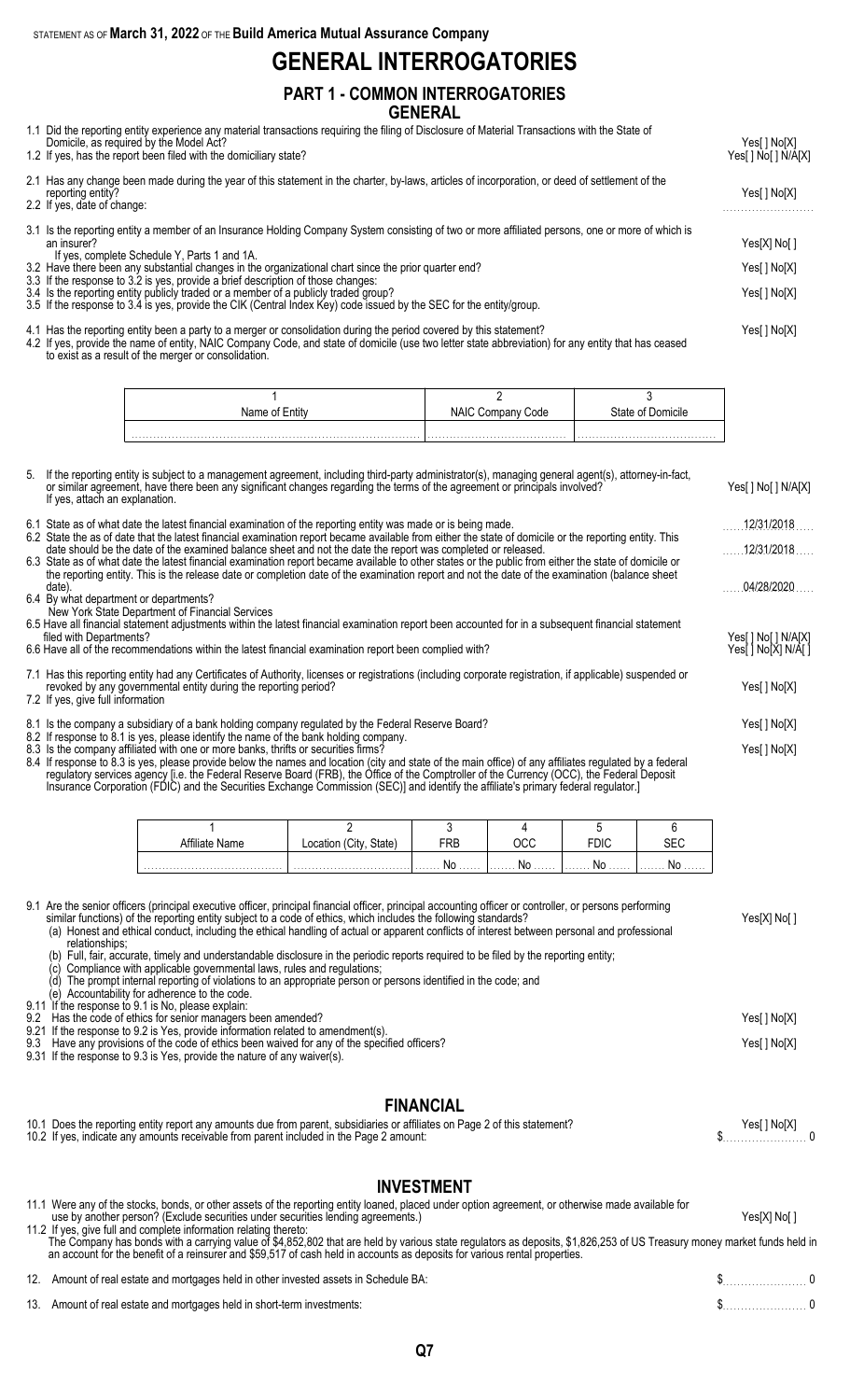# **GENERAL INTERROGATORIES (Continued)**

#### **INVESTMENT**

- 14.1 Does the reporting entity have any investments in parent, subsidiaries and affiliates? Yesel X and a reporting entity have any investments in parent, subsidiaries and affiliates?
- 14.2 If yes, please complete the following:

|       |                            | Prior Year-End<br>Book/Adjusted<br>Carrying Value | <b>Current Quarter</b><br>Book/Adjusted<br>Carrying Value |
|-------|----------------------------|---------------------------------------------------|-----------------------------------------------------------|
| 14.21 | Bonds                      |                                                   |                                                           |
| 14.22 | Preferred Stock            |                                                   |                                                           |
| 14.23 |                            |                                                   |                                                           |
| 14.24 |                            |                                                   |                                                           |
| 14.25 |                            |                                                   |                                                           |
| 14.26 | All Other <b>All Other</b> |                                                   |                                                           |
| 14.27 |                            |                                                   |                                                           |
| 14.28 |                            |                                                   |                                                           |

15.1 Has the reporting entity entered into any hedging transactions reported on Schedule DB?<br>15.2 If yes, has a comprehensive description of the hedging program been made available to the domiciliary state?<br>Yes[] No[] N/A[ 15.2 If yes, has a comprehensive description of the hedging program been made available to the domiciliary state? If no, attach a description with this statement.

16. For the reporting entity's security lending program, state the amount of the following as of the current statement date: 16.1 Total fair value of reinvested collateral assets reported on Schedule DL, Parts 1 and 2 \$. . . . . . . . . . . . . . . . . . . . . . . 0

- 16.2 Total book adjusted/carrying value of reinvested collateral assets reported on Schedule DL, Parts 1 and 2 \$. . . . . . . . . . . . . . . . . . . . . . . 0
- 16.3 Total payable for securities lending reported on the liability page \$. . . . . . . . . . . . . . . . . . . . . . . 0

17. Excluding items in Schedule E - Part 3 - Special Deposits, real estate, mortgage loans and investments held physically in the reporting entity's offices, vaults or safety deposit boxes, were all stocks, bonds and other securities, owned throughout the current year held pursuant to a custodial agreement with a qualified bank or trust company in accordance with Section 1, III - General Examination Considerations, F. Outsourcing of Critical Functions, Custodial or Safekeeping Agreements of the NAIC Financial Condition Examiners Handbook? Yes[X] No[ ]

17.1 For all agreements that comply with the requirements of the NAIC Financial Condition Examiners Handbook, complete the following:

| Name of Custodian(s) |  | Custodian Address                                   |  |  |
|----------------------|--|-----------------------------------------------------|--|--|
|                      |  | 390 Greenwich Street, 3rd Floor, New York, NY 10013 |  |  |

17.2 For all agreements that do not comply with the requirements of the NAIC Financial Condition Examiners Handbook, provide the name, location and a complete explanation:

| Name(s | ocation(s | <i>C</i> omplete<br>Explanation(s) |
|--------|-----------|------------------------------------|
|        |           |                                    |

17.3 Have there been any changes, including name changes, in the custodian(s) identified in 17.1 during the current quarter? Yesell No[X] 17.4 If yes, give full and complete information relating thereto:

| Old<br>ustodiar. | New Custodian | hangeٽ | nason |
|------------------|---------------|--------|-------|
|                  |               |        |       |

17.5 Investment management - Identify all investment advisors, investment managers, broker/dealers, including individuals that have the authority to make investment decisions on behalf of the reporting entity. For assets that are managed internally by employees of the reporting entity, note as such. ["…that have access to the investment accounts"; "…handle securities"]

| Name of Firm or Individual |   |
|----------------------------|---|
|                            | . |

17.5097 For those firms/individuals listed in the table for Question 17.5, do any firms/individuals unaffiliated with the reporting entity (i.e. designated with a "U") manage more than 10% of the reporting entity's invested assets? Yes[X] No[ ] 17.5098 For firms/individuals unaffiliated with the reporting entity (i.e. designated with a "U") listed in the table for Question 17.5, does the

total assets under management aggregate to more than 50% of the reporting entity's invested assets? Yes[X] No[ ] 17.6 For those firms or individuals listed in the table for 17.5 with an affiliation code of "A" (affiliated) or "U" (unaffiliated), provide the information

for the table below.

| Central Registration |                            | Legal Entity     | Registered              | Investment Management |
|----------------------|----------------------------|------------------|-------------------------|-----------------------|
| Depository Number    | Name of Firm or Individual | Identifier (LEI) | With                    | Agreement (IMA) Filed |
| 107717               | l MacKav Shields LLC       |                  | Securities and Exchange |                       |
|                      |                            |                  | Commission              | NO                    |

18.1 Have all the filing requirements of the Purposes and Procedures Manual of the NAIC Investment Analysis Office been followed? Yes[X] No[ ] 18.2 If no, list exceptions:

19. By self-designating 5GI securities, the reporting entity is certifying the following elements for each self-designated 5GI security:

a. Documentation necessary to permit a full credit analysis of the security does not exist or an NAIC CRP credit rating for an FE or PL security is not available.

Has the reporting entity self-designated 5GI securities? The reporting entity self-designated 5GI securities? Yes

b. Issuer or obligor is current on all contracted interest and principal payments.

c. The insurer has an actual expectation of ultimate payment of all contracted interest and principal.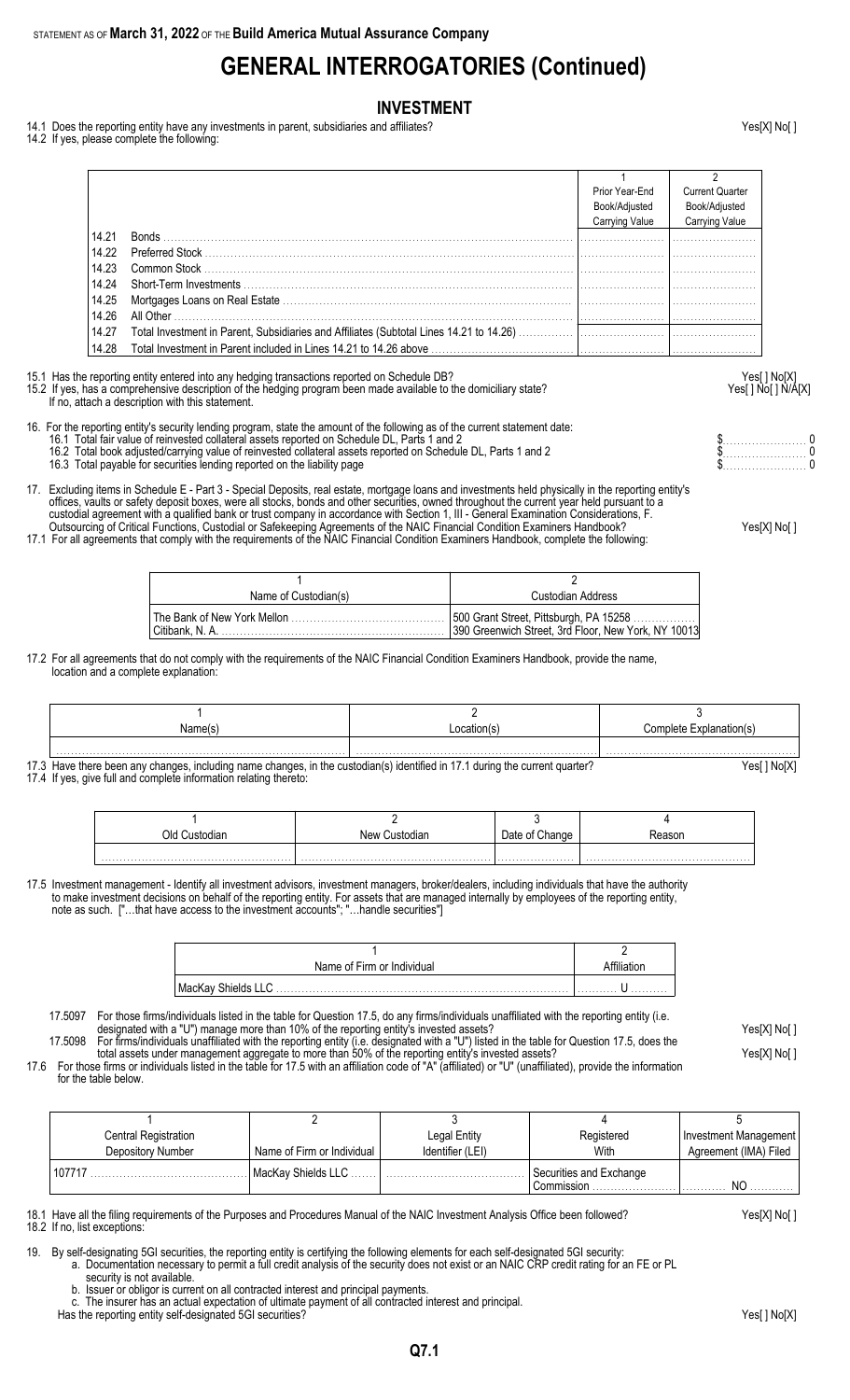# **GENERAL INTERROGATORIES (Continued)**<br>20. By self-designating PLGI securities, the reporting entity is certifying the following elements of each self-designated PLGI security:

- 
- a. The security was purchased prior to January 1, 2018.
- b. The reporting entity is holding capital commensurate with the NAIC Designation reported for the security.
- c. The NAIC Designation was derived from the credit rating assigned by an NAIC CRP in its legal capacity as a NRSRO which is shown
- on a current private letter rating held by the insurer and available for examination by state insurance regulators. d. The reporting entity is not permitted to share this credit rating of the PL security with the SVO.

- Has the reporting entity self-designated PLGI securities? Yes[ ] No[X] 21. By assigning FE to a Schedule BA non-registered private fund, the reporting entity is certifying the following elements of each self-designated FE fund: a. The shares were purchased prior to January 1, 2019. b. The reporting entity is holding capital commensurate with the NAIC Designation reported for the security c. The security had a public credit rating(s) with annual surveillance assigned by an NAIC CRP in its legal capacity as an NRSRO prior to January 1, 2019. d. The fund only or predominantly holds bonds in its portfolio. e. The current reported NAIC Designation was derived from the public credit rating(s) with annual surveillance assigned by an NAIC
	- CRP in its legal capacity as an NRSRO.
	- f. The public credit rating(s) with annual surveillance assigned by an NAIC CRP has not lapsed.
	- Has the reporting entity assigned FE to Schedule BA non-registered private funds that complied with the above criteria? Yes[ ] No[X]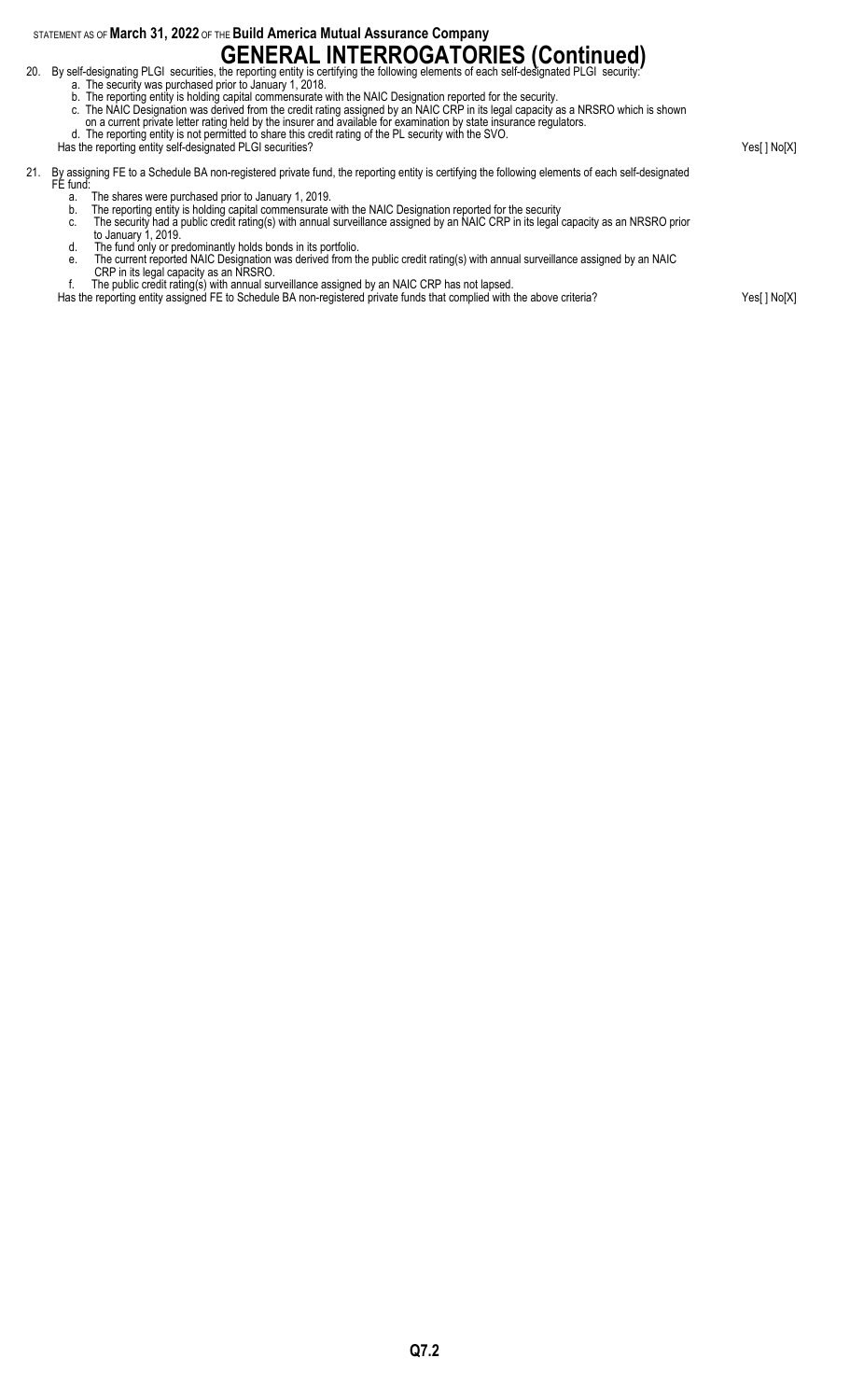# **GENERAL INTERROGATORIES**

## **PART 2 - PROPERTY & CASUALTY INTERROGATORIES**

- 1. If the reporting entity is a member of a pooling arrangement, did the agreement or the reporting entity's participation change? Yes[ ] No[ ] N/A[X] If yes, attach an explanation.
- 2 . Has the reporting entity reinsured any risk with any other reporting entity and agreed to release such entity from liability, in whole or in part, from any loss that may occur on the risk, or portion thereof, reinsured? Yes[ ] No[X] If yes, attach an explanation.
- 3.1 Have any of the reporting entity's primary reinsurance contracts been canceled? Yes[ ] No[X]
- 3.2 If yes, give full and complete information thereto
- 4.1 Are any of the liabilities for unpaid losses and loss adjustment expenses other than certain workers' compensation tabular reserves (see annual statement instructions pertaining to disclosure of discounting for definition of "tabular reserves,") discounted at a rate of interest greater than zero? Yes[ ] No[X]
- 4.2 If yes, complete the following schedule:

|                                                                                                                                                                                |          |                                  |        |        | TOTAL DISCOUNT |              |        | DISCOUNT TAKEN DURING PERIOD |             |              |  |
|--------------------------------------------------------------------------------------------------------------------------------------------------------------------------------|----------|----------------------------------|--------|--------|----------------|--------------|--------|------------------------------|-------------|--------------|--|
|                                                                                                                                                                                | 2        | 3                                |        |        | 6              |              |        | 9                            | 10          | 11           |  |
|                                                                                                                                                                                | Maximum  | Discount                         | Unpaid | Unpaid |                |              | Unpaid | Unpaid                       |             |              |  |
| Line of Business                                                                                                                                                               | Interest | Rate                             | Losses | LAE    | <b>IBNR</b>    | <b>TOTAL</b> | Losses | LAE                          | <b>IBNR</b> | TOTAL        |  |
| 04.2999 Total                                                                                                                                                                  |          |                                  |        |        |                |              |        |                              |             |              |  |
| 5. Operating Percentages:<br>5.1 A&H loss percent<br>5.2 A&H cost containment percent<br>5.3 A&H expense percent excluding cost containment expenses                           |          | 0.000%<br>$0.000\%$<br>$0.000\%$ |        |        |                |              |        |                              |             |              |  |
| 6.1 Do you act as a custodian for health savings accounts?<br>6.2 If yes, please provide the amount of custodial funds held as of the reporting date.                          |          |                                  |        |        |                |              |        |                              |             | Yes[ ] No[X] |  |
| 6.3 Do you act as an administrator for health savings accounts?                                                                                                                |          |                                  |        |        |                |              |        |                              |             | Yes[ ] No[X] |  |
| 6.4 If yes, please provide the balance of the funds administered as of the reporting date.                                                                                     |          |                                  |        |        |                |              |        |                              |             |              |  |
| 7. Is the reporting entity licensed or chartered, registered, qualified, eligible or writing business in at least two states?                                                  |          |                                  |        |        |                |              |        |                              |             | Yes[X] No[]  |  |
| 7.1 If no, does the reporting entity assume reinsurance business that covers risks residing in at least one state other than the state of domicile of<br>the reporting entity? |          |                                  |        |        |                |              |        |                              |             |              |  |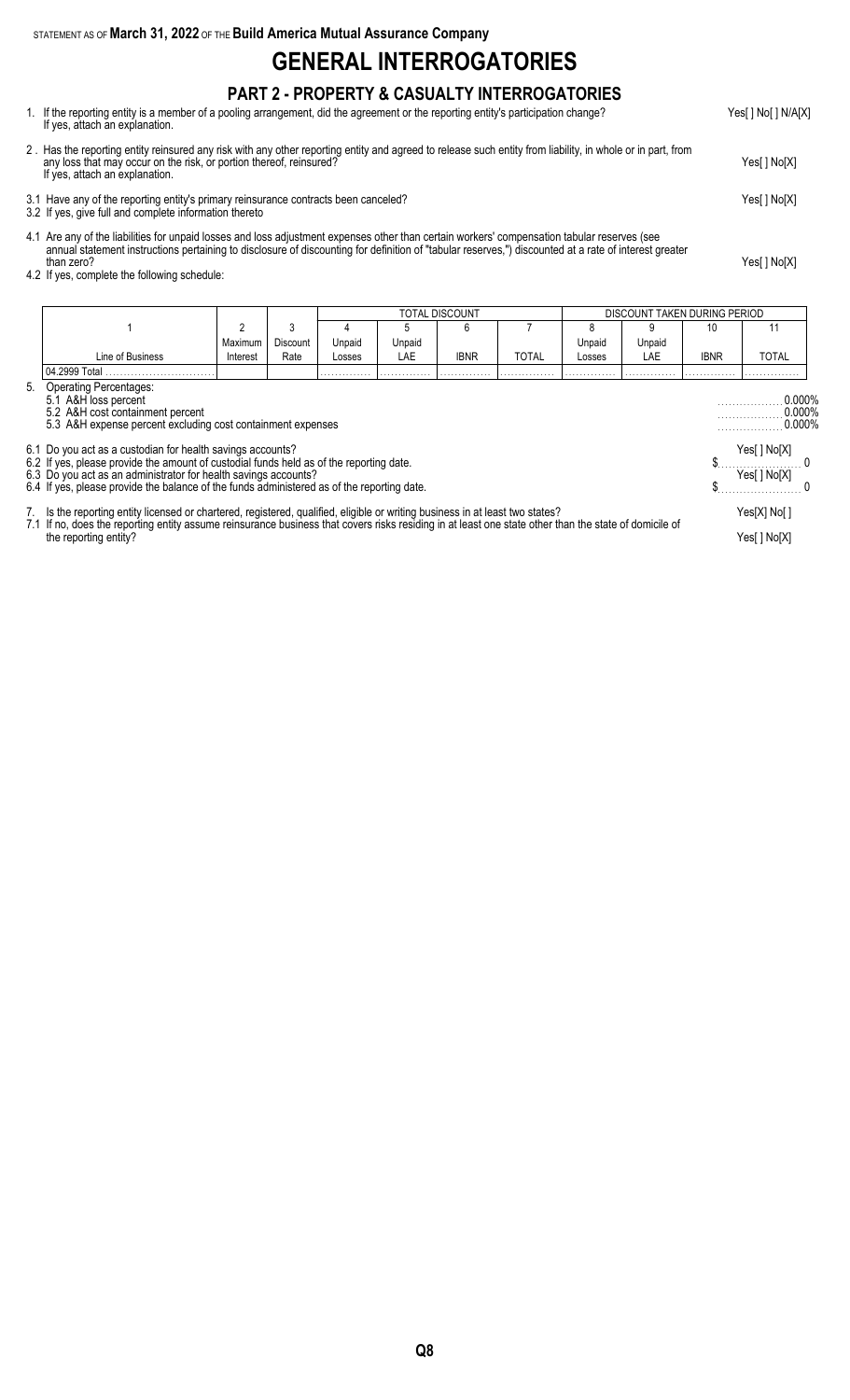# **SCHEDULE F - CEDED REINSURANCE**

**Showing all new reinsurers - Current Year to Date**

|             |                  | J         |              | э         |                  |                         |
|-------------|------------------|-----------|--------------|-----------|------------------|-------------------------|
| <b>NAIC</b> |                  |           |              |           | Certified        | <b>Effective Date</b>   |
| Company     |                  | Name of   | Domiciliary  | Type of   | Reinsurer Rating | of Certified            |
| Code        | <b>ID Number</b> | Reinsurer | Jurisdiction | Reinsurer | (1 through 6)    | <b>Reinsurer Rating</b> |
|             |                  |           | ONE          |           |                  |                         |
|             |                  |           |              |           |                  |                         |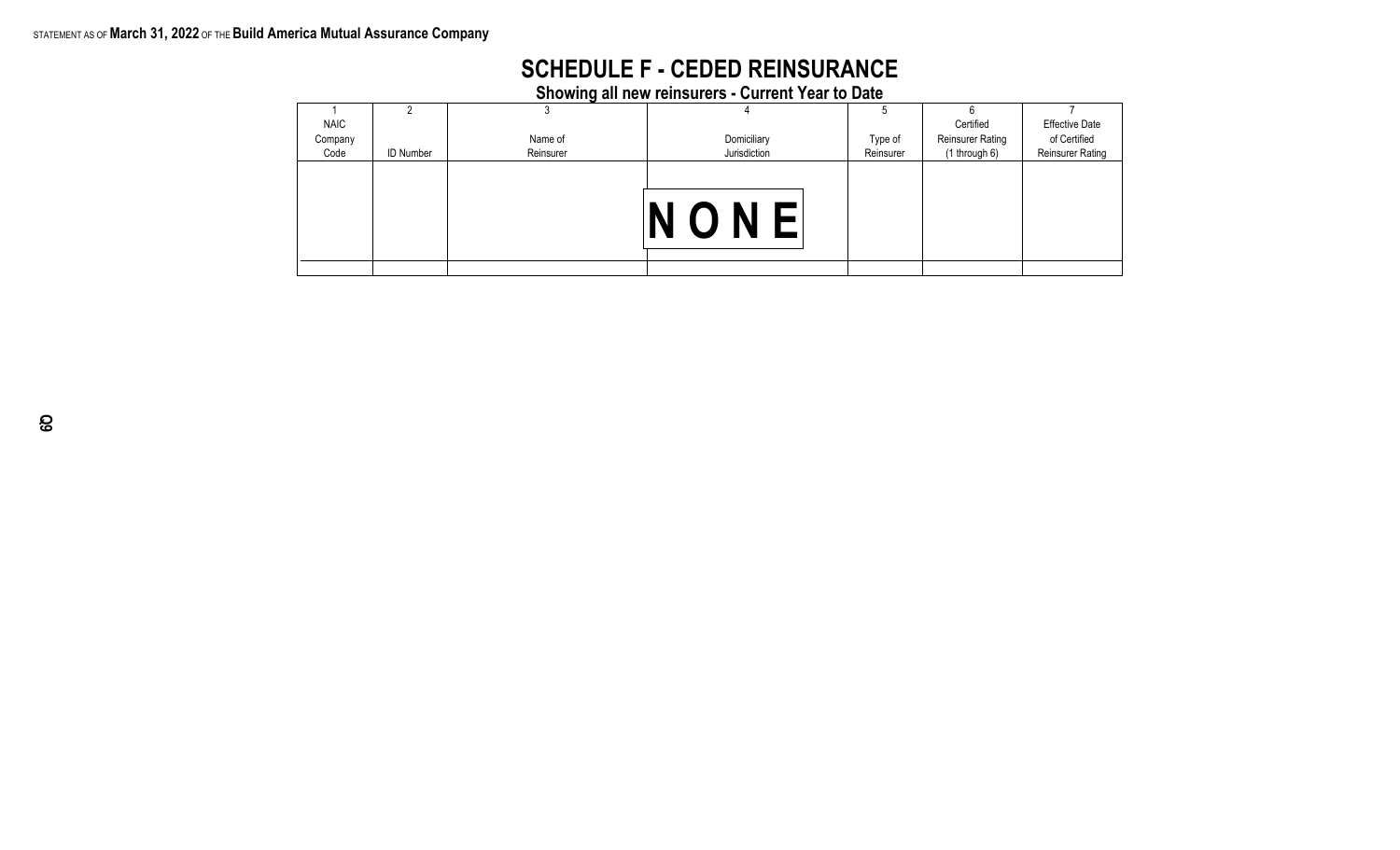### STATEMENT AS OF March 31, 2022 OF THE Build America Mutual Assurance Company **SCHEDULE T - EXHIBIT OF PREMIUMS WRITTEN Current Year to Date - Allocated by States and Territories**

|        |                                                                                                                                                                                                                       |  |                                         | THIVOULUM MY                   | Direct Premiums Written |                                | Direct Losses Paid (Deducting Salvage)                                                   | Direct Losses Unpaid            |                       |  |
|--------|-----------------------------------------------------------------------------------------------------------------------------------------------------------------------------------------------------------------------|--|-----------------------------------------|--------------------------------|-------------------------|--------------------------------|------------------------------------------------------------------------------------------|---------------------------------|-----------------------|--|
|        |                                                                                                                                                                                                                       |  |                                         | 2                              | 3                       | 4                              |                                                                                          | 6                               |                       |  |
|        |                                                                                                                                                                                                                       |  |                                         |                                |                         |                                |                                                                                          |                                 |                       |  |
|        |                                                                                                                                                                                                                       |  |                                         |                                |                         |                                |                                                                                          |                                 |                       |  |
|        | States, etc.                                                                                                                                                                                                          |  | <b>Active Status</b><br>(a)             | <b>Current Year</b><br>To Date | Prior Year<br>To Date   | <b>Current Year</b><br>To Date | Prior Year<br>To Date                                                                    | <b>Current Year</b><br>To Date  | Prior Year<br>To Date |  |
| 1.     |                                                                                                                                                                                                                       |  |                                         |                                |                         | .                              | .                                                                                        | .                               |                       |  |
| 2.     |                                                                                                                                                                                                                       |  |                                         |                                |                         | .                              | .                                                                                        | . <b>.</b> .                    |                       |  |
| 3.     |                                                                                                                                                                                                                       |  |                                         |                                |                         |                                | .                                                                                        | .                               |                       |  |
| 4.     |                                                                                                                                                                                                                       |  |                                         |                                |                         | .                              |                                                                                          | .                               |                       |  |
| 5.     |                                                                                                                                                                                                                       |  |                                         |                                |                         |                                | .                                                                                        | .                               |                       |  |
| 6.     |                                                                                                                                                                                                                       |  |                                         |                                |                         |                                | .                                                                                        | .                               |                       |  |
| 7.     |                                                                                                                                                                                                                       |  |                                         |                                |                         |                                |                                                                                          |                                 |                       |  |
|        |                                                                                                                                                                                                                       |  |                                         |                                |                         | .                              | .                                                                                        | .                               |                       |  |
| 8.     |                                                                                                                                                                                                                       |  |                                         |                                |                         |                                | .                                                                                        |                                 | .                     |  |
| 9.     |                                                                                                                                                                                                                       |  |                                         |                                |                         |                                |                                                                                          |                                 | .                     |  |
| 10.    |                                                                                                                                                                                                                       |  |                                         |                                |                         |                                |                                                                                          |                                 |                       |  |
| 11.    |                                                                                                                                                                                                                       |  |                                         |                                |                         |                                |                                                                                          |                                 | .                     |  |
| 12.    |                                                                                                                                                                                                                       |  |                                         |                                |                         | .                              |                                                                                          |                                 | .                     |  |
| 13.    |                                                                                                                                                                                                                       |  |                                         |                                |                         |                                | .                                                                                        |                                 |                       |  |
| 14.    |                                                                                                                                                                                                                       |  |                                         |                                |                         |                                | .                                                                                        | . <b>.</b> .                    |                       |  |
| 15.    |                                                                                                                                                                                                                       |  |                                         |                                |                         |                                |                                                                                          |                                 |                       |  |
| 16.    |                                                                                                                                                                                                                       |  |                                         |                                |                         |                                |                                                                                          |                                 |                       |  |
| 17.    |                                                                                                                                                                                                                       |  |                                         |                                |                         |                                | .                                                                                        |                                 |                       |  |
| 18.    |                                                                                                                                                                                                                       |  |                                         |                                |                         |                                | .                                                                                        | .                               |                       |  |
| 19.    |                                                                                                                                                                                                                       |  |                                         |                                |                         |                                | .                                                                                        | 1.                              | .                     |  |
| 20.    |                                                                                                                                                                                                                       |  |                                         |                                |                         |                                |                                                                                          |                                 |                       |  |
| 21.    |                                                                                                                                                                                                                       |  |                                         |                                |                         |                                |                                                                                          |                                 |                       |  |
| 22.    |                                                                                                                                                                                                                       |  |                                         |                                |                         |                                |                                                                                          |                                 |                       |  |
| 23.    |                                                                                                                                                                                                                       |  |                                         |                                |                         |                                |                                                                                          |                                 | .                     |  |
| 24.    |                                                                                                                                                                                                                       |  |                                         |                                |                         |                                | .                                                                                        | 1.                              | .                     |  |
| 25.    |                                                                                                                                                                                                                       |  |                                         |                                |                         |                                | .                                                                                        | .                               | .                     |  |
| 26.    |                                                                                                                                                                                                                       |  |                                         |                                |                         |                                | .                                                                                        | . <b>.</b> .                    | .                     |  |
| 27.    |                                                                                                                                                                                                                       |  |                                         |                                |                         |                                | .                                                                                        | .                               |                       |  |
| 28.    |                                                                                                                                                                                                                       |  |                                         |                                |                         | .                              | .                                                                                        | .                               |                       |  |
| 29.    |                                                                                                                                                                                                                       |  |                                         |                                |                         |                                | .                                                                                        |                                 |                       |  |
| 30.    |                                                                                                                                                                                                                       |  |                                         |                                |                         | .                              | .                                                                                        | .                               |                       |  |
| 31.    |                                                                                                                                                                                                                       |  |                                         |                                |                         |                                |                                                                                          |                                 |                       |  |
|        |                                                                                                                                                                                                                       |  |                                         |                                |                         |                                | .                                                                                        | .                               | .                     |  |
| 32.    |                                                                                                                                                                                                                       |  |                                         |                                |                         | .                              | .                                                                                        | .                               | .                     |  |
| 33.    |                                                                                                                                                                                                                       |  |                                         |                                |                         |                                |                                                                                          |                                 | .                     |  |
| 34.    |                                                                                                                                                                                                                       |  |                                         |                                |                         |                                |                                                                                          |                                 |                       |  |
| 35.    |                                                                                                                                                                                                                       |  |                                         |                                |                         |                                |                                                                                          |                                 | .                     |  |
| 36.    |                                                                                                                                                                                                                       |  |                                         |                                |                         |                                | .                                                                                        | .                               | .                     |  |
| 37.    |                                                                                                                                                                                                                       |  |                                         |                                |                         |                                | .                                                                                        | .                               |                       |  |
| 38.    |                                                                                                                                                                                                                       |  |                                         |                                |                         |                                | .                                                                                        | .                               | .                     |  |
| 39.    |                                                                                                                                                                                                                       |  |                                         |                                |                         |                                | .                                                                                        | .                               |                       |  |
| 40.    |                                                                                                                                                                                                                       |  |                                         |                                |                         |                                | .                                                                                        | .                               |                       |  |
| 41.    |                                                                                                                                                                                                                       |  |                                         |                                |                         | . <b>.</b> .                   | .                                                                                        | .                               |                       |  |
| 42.    |                                                                                                                                                                                                                       |  |                                         |                                |                         |                                | .                                                                                        | .                               |                       |  |
| 43.    |                                                                                                                                                                                                                       |  |                                         |                                |                         |                                | .                                                                                        | .                               |                       |  |
| 44.    |                                                                                                                                                                                                                       |  |                                         |                                |                         |                                | .                                                                                        | the contract of the contract of |                       |  |
| 45.    |                                                                                                                                                                                                                       |  |                                         |                                |                         |                                | .                                                                                        | 1.                              | .                     |  |
| 46.    |                                                                                                                                                                                                                       |  |                                         |                                |                         |                                |                                                                                          |                                 |                       |  |
| 47.    |                                                                                                                                                                                                                       |  |                                         |                                |                         |                                |                                                                                          |                                 | .                     |  |
| 48.    |                                                                                                                                                                                                                       |  |                                         |                                |                         |                                | .                                                                                        | .                               | .                     |  |
| 49.    |                                                                                                                                                                                                                       |  |                                         |                                |                         | .                              | .                                                                                        |                                 |                       |  |
| 50.    |                                                                                                                                                                                                                       |  |                                         |                                |                         |                                | .                                                                                        |                                 |                       |  |
| 51.    |                                                                                                                                                                                                                       |  |                                         |                                |                         |                                | .                                                                                        | .                               |                       |  |
| 52.    |                                                                                                                                                                                                                       |  |                                         |                                |                         |                                | .                                                                                        | .                               |                       |  |
| 53.    |                                                                                                                                                                                                                       |  |                                         |                                | .                       | .                              | .                                                                                        | .                               |                       |  |
| 54.    |                                                                                                                                                                                                                       |  |                                         |                                |                         |                                |                                                                                          |                                 |                       |  |
|        |                                                                                                                                                                                                                       |  |                                         |                                |                         |                                | .                                                                                        | .                               |                       |  |
| 55.    |                                                                                                                                                                                                                       |  |                                         |                                |                         |                                | .                                                                                        | .                               |                       |  |
| 56.    |                                                                                                                                                                                                                       |  |                                         |                                |                         |                                | .                                                                                        | 1.                              | .                     |  |
| 57.    |                                                                                                                                                                                                                       |  |                                         |                                |                         |                                |                                                                                          |                                 | .                     |  |
| 58.    |                                                                                                                                                                                                                       |  |                                         |                                |                         |                                |                                                                                          |                                 |                       |  |
| 59.    |                                                                                                                                                                                                                       |  |                                         |                                |                         |                                | .                                                                                        | 1.                              |                       |  |
|        | <b>DETAILS OF WRITE-INS</b>                                                                                                                                                                                           |  |                                         |                                |                         |                                |                                                                                          |                                 |                       |  |
| 58001. |                                                                                                                                                                                                                       |  | $\left   \times \times \times  \right $ | .                              | .                       | .                              | .                                                                                        |                                 |                       |  |
| 58002. |                                                                                                                                                                                                                       |  | $\ldots$ X X X $\ldots$                 | .                              | .                       | .                              | .                                                                                        |                                 |                       |  |
| 58003. |                                                                                                                                                                                                                       |  | $$ X X X $$                             | .                              | .                       | .                              | .                                                                                        |                                 |                       |  |
|        | 58998Summary of remaining write-ins for Line                                                                                                                                                                          |  |                                         |                                |                         |                                |                                                                                          |                                 |                       |  |
|        |                                                                                                                                                                                                                       |  |                                         |                                |                         |                                | .                                                                                        | .                               |                       |  |
|        | 58999TOTALS (Lines 58001 through 58003                                                                                                                                                                                |  |                                         |                                |                         |                                |                                                                                          |                                 |                       |  |
|        | plus 58998) (Line 58 above)                                                                                                                                                                                           |  | $$ $XXX$                                | .                              | .                       | .                              | .                                                                                        | .                               |                       |  |
|        | (a) Active Status Counts:                                                                                                                                                                                             |  |                                         |                                |                         |                                |                                                                                          |                                 |                       |  |
|        | L - Licensed or Chartered - Licensed insurance carrier or domiciled RRG<br>E - Eligible - Reporting entities eligible or approved to write surplus lines in the state (other than their state of domicile - See DSLI) |  |                                         |                                |                         | 51                             | R - Registered - Non-domiciled RRGs<br>Q - Qualified - Qualified or accredited reinsurer |                                 |                       |  |
|        | D - Domestic Surplus Lines Insurer (DSLI) - Reporting entities authorized to write surplus lines in the state of domicile.                                                                                            |  |                                         |                                |                         |                                | N - None of the above - Not allowed to write business in the state                       |                                 |                       |  |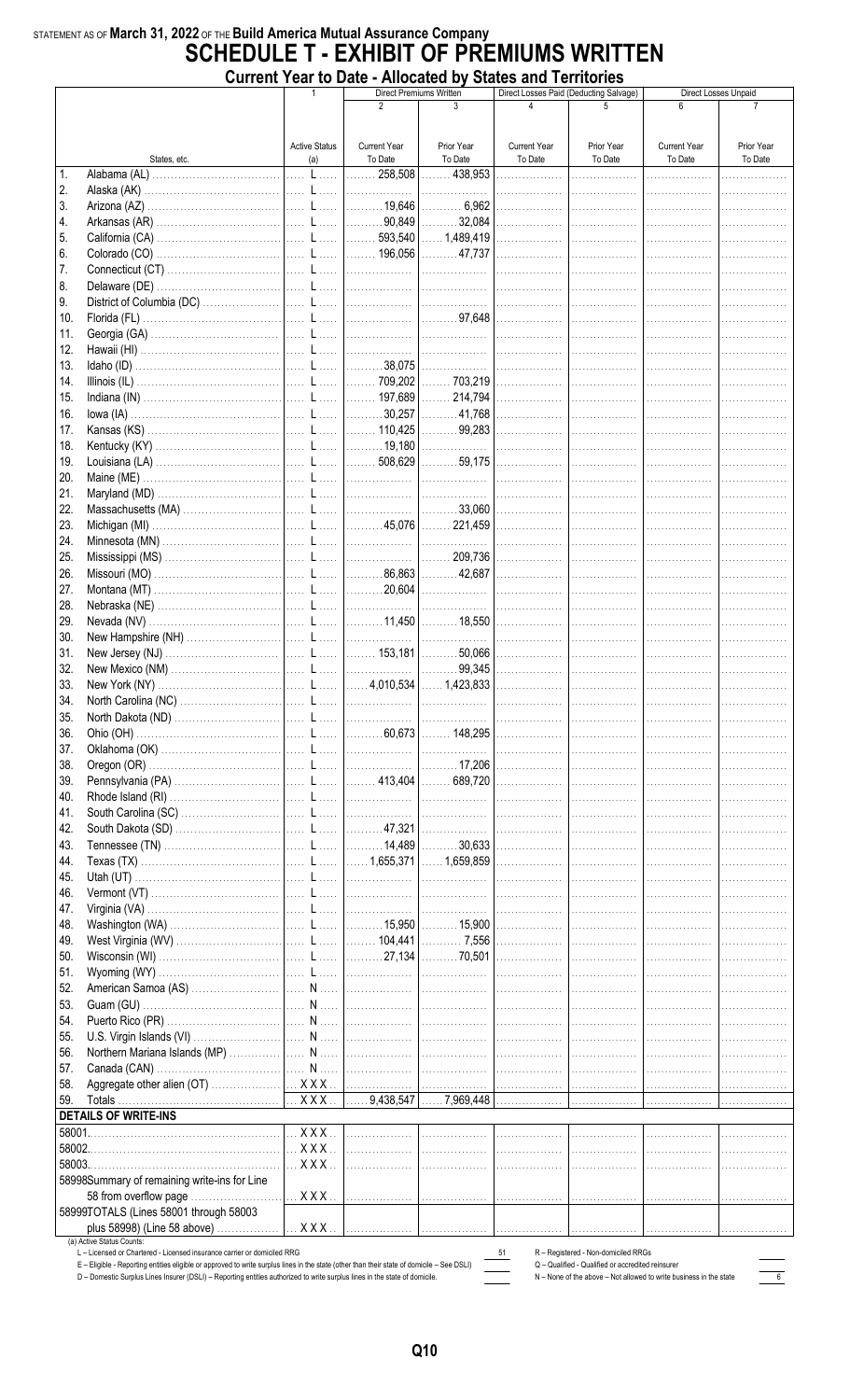## **SCHEDULE Y - INFORMATION CONCERNING ACTIVITIES OF INSURER MEMBERS OF A HOLDING COMPANY GROUP PART 1 - ORGANIZATIONAL CHART**

| <b>Build America Mutual</b><br><b>Assurance Company</b> |                  |  |  |  |  |  |  |  |
|---------------------------------------------------------|------------------|--|--|--|--|--|--|--|
| NAIC: 14380 NY                                          | FEIN: 45-4858468 |  |  |  |  |  |  |  |
|                                                         |                  |  |  |  |  |  |  |  |
|                                                         |                  |  |  |  |  |  |  |  |
|                                                         |                  |  |  |  |  |  |  |  |
|                                                         |                  |  |  |  |  |  |  |  |
|                                                         |                  |  |  |  |  |  |  |  |
|                                                         |                  |  |  |  |  |  |  |  |
|                                                         |                  |  |  |  |  |  |  |  |
|                                                         |                  |  |  |  |  |  |  |  |
|                                                         |                  |  |  |  |  |  |  |  |
| <b>BAM Asset Management, LLC</b>                        |                  |  |  |  |  |  |  |  |
|                                                         |                  |  |  |  |  |  |  |  |
|                                                         | 100% Owned       |  |  |  |  |  |  |  |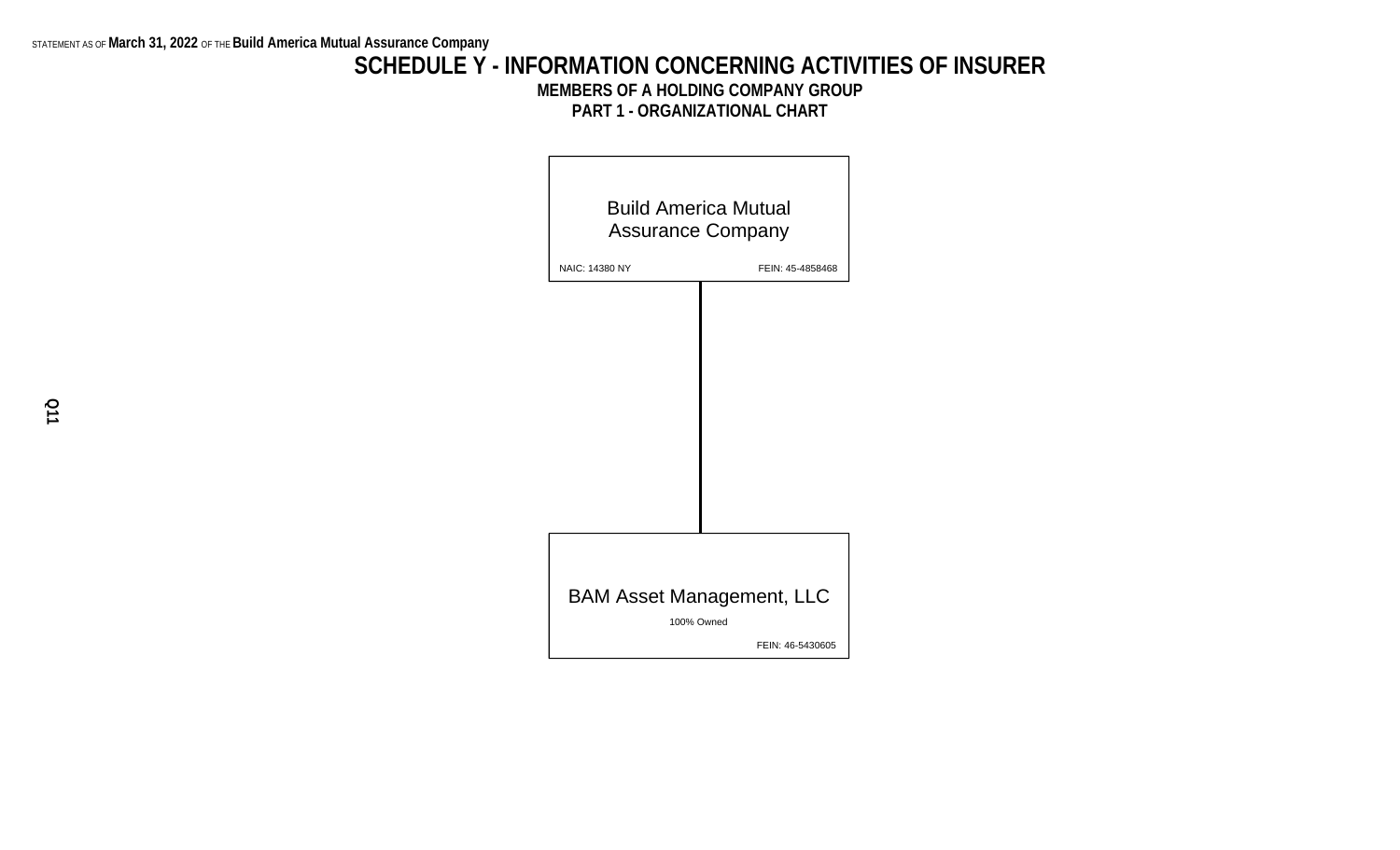## **SCHEDULE Y** PART 1A - DETAIL OF INSURANCE HOLDING COMPANY SYSTEM

|          |            |             |            |         |            |                   | <u>LAILLIA - DETAIE VE INVONANCE HOEDING OOMILANT OTOTEM</u> |             |          |                                        |                   |            |                                                        |            |    |
|----------|------------|-------------|------------|---------|------------|-------------------|--------------------------------------------------------------|-------------|----------|----------------------------------------|-------------------|------------|--------------------------------------------------------|------------|----|
|          |            |             |            |         |            |                   |                                                              |             |          |                                        |                   |            |                                                        |            | 16 |
|          |            |             |            |         |            | Name of           |                                                              |             |          | Directly                               | Type of Control   |            |                                                        |            |    |
|          |            |             |            |         |            | Securities        | Names of                                                     |             | Relation | Controlled                             | Ownership,        | If Control |                                                        | Is an      |    |
|          |            | <b>NAIC</b> |            |         |            | Exchange          | Parent.                                                      | Domic-      | ship to  |                                        | Board             |            | Ultimate                                               | <b>SCA</b> |    |
|          |            | Comp-       |            |         |            | if Publicly       | <b>Subsidiaries</b>                                          | iliary      | Report-  | (Name of                               | Management        | Ownership  | Controlling                                            | Filina     |    |
| Group    |            | any         | ID         | FEDERAL |            | Traded (U.S.      |                                                              | Loca-       |          | Entity                                 |                   | Provide    | Entity(ies)                                            | Required   |    |
| Code     | Group Name | Code        | Number     | RSSD    | <b>CIK</b> | or International) | Affiliates                                                   | tion        | Entity   | Person)                                | Influence, Other) | Percentage | / Person(s)                                            | (Yes/No)   |    |
| .        |            |             | 45-4858468 | .       | .          |                   | Build America Mutual Assurance                               |             |          |                                        |                   |            |                                                        |            |    |
|          |            |             |            |         |            |                   | Company                                                      | NY.         |          |                                        |                   | .          |                                                        | No         | .  |
| .        |            |             | 46-5430605 | .       | .          |                   | BAM Asset Management, LLC                                    | DE.         | DS       | Build America Mutual Assurance Company | l Ownership<br>.  |            | 100.0   Build America Mutual<br>Assurance Company<br>. | No .       | .  |
|          |            |             |            |         |            |                   |                                                              |             |          |                                        |                   |            |                                                        |            |    |
| Asterisk |            |             |            |         |            |                   |                                                              | Explanation |          |                                        |                   |            |                                                        |            |    |
| 0000001  |            |             |            |         |            |                   |                                                              |             |          |                                        |                   |            |                                                        |            |    |

| terisk |  |
|--------|--|
| 0001   |  |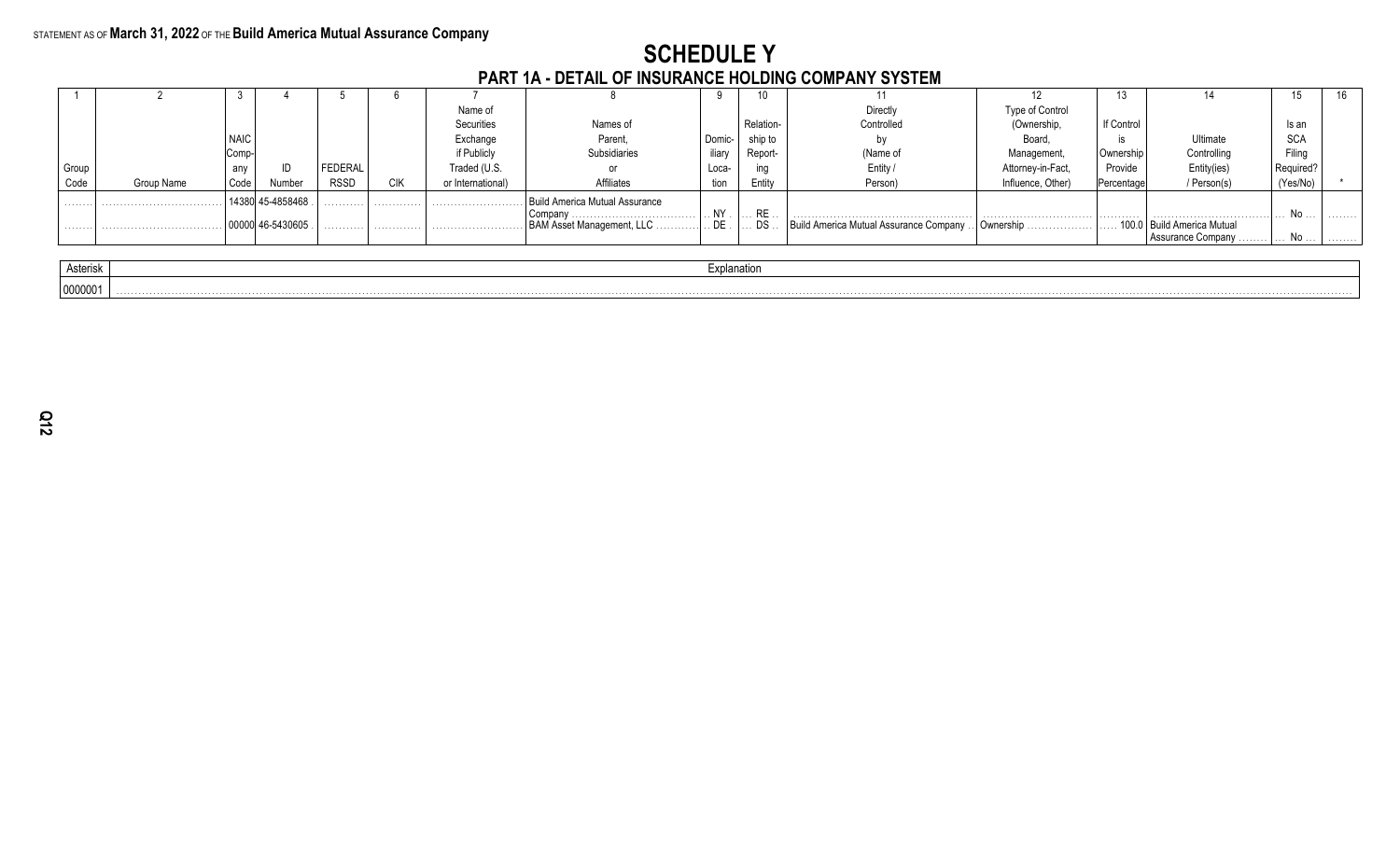# STATEMENT AS OF March 31, 2022 OF THE Build America Mutual Assurance Company<br>PART 1 - LOSS EXPERIENCE

|       |                                                                                                  | U LAI LINLI            | Current Year to Date |                 | 4                  |
|-------|--------------------------------------------------------------------------------------------------|------------------------|----------------------|-----------------|--------------------|
|       |                                                                                                  |                        | $\mathfrak{p}$       |                 |                    |
|       |                                                                                                  | $\mathbf{1}$           |                      | 3               | Prior Year to Date |
|       |                                                                                                  | <b>Direct Premiums</b> | Direct Losses        | Direct          | Direct Loss        |
|       | Line of Business                                                                                 | Earned                 | Incurred             | Loss Percentage | Percentage         |
| 1.    |                                                                                                  |                        |                      |                 |                    |
| 2.1   |                                                                                                  |                        |                      |                 |                    |
| 2.2   |                                                                                                  |                        |                      |                 |                    |
| 2.3   |                                                                                                  |                        |                      |                 |                    |
| 2.4   |                                                                                                  |                        |                      |                 |                    |
| 2.5   |                                                                                                  |                        |                      |                 |                    |
| 3.    |                                                                                                  |                        |                      |                 |                    |
| 4.    |                                                                                                  |                        |                      |                 |                    |
| 5.    |                                                                                                  |                        |                      |                 |                    |
| 6.    |                                                                                                  |                        |                      |                 |                    |
| 8.    |                                                                                                  |                        |                      |                 |                    |
| 9.    |                                                                                                  |                        |                      |                 |                    |
| 10.   |                                                                                                  |                        |                      |                 |                    |
| 11.1  |                                                                                                  |                        |                      |                 |                    |
| 11.2  |                                                                                                  |                        |                      |                 |                    |
| 12.   |                                                                                                  |                        |                      |                 |                    |
| 13.1  |                                                                                                  |                        |                      |                 |                    |
| 13.2  |                                                                                                  |                        |                      |                 |                    |
| 14.   |                                                                                                  |                        |                      |                 |                    |
| 15.1  |                                                                                                  |                        |                      |                 |                    |
| 15.2  |                                                                                                  |                        |                      |                 |                    |
| 15.3  |                                                                                                  |                        |                      |                 |                    |
| 15.4  |                                                                                                  |                        |                      |                 |                    |
| 15.5  |                                                                                                  |                        |                      |                 |                    |
| 15.6  |                                                                                                  |                        |                      |                 |                    |
| 15.7  |                                                                                                  |                        |                      |                 |                    |
| 15.8  |                                                                                                  |                        |                      |                 |                    |
| 15.9  |                                                                                                  |                        |                      |                 |                    |
| 16.   |                                                                                                  |                        |                      |                 |                    |
| 17.1  |                                                                                                  |                        |                      |                 |                    |
| 17.2  |                                                                                                  |                        |                      |                 |                    |
| 17.3  |                                                                                                  |                        |                      |                 |                    |
| 18.1  |                                                                                                  |                        |                      |                 |                    |
| 18.2  |                                                                                                  |                        |                      |                 |                    |
| 19.1  |                                                                                                  |                        |                      |                 |                    |
| 19.2  |                                                                                                  |                        |                      |                 |                    |
| 19.3  |                                                                                                  |                        |                      |                 |                    |
| 19.4  |                                                                                                  |                        |                      |                 |                    |
| 21.1  |                                                                                                  |                        |                      |                 |                    |
| 21.2  |                                                                                                  |                        |                      |                 |                    |
| 22.   |                                                                                                  |                        |                      |                 |                    |
| 23.   |                                                                                                  |                        |                      |                 |                    |
| 24.   |                                                                                                  |                        |                      |                 |                    |
| 26.   |                                                                                                  |                        |                      |                 |                    |
| 27.   |                                                                                                  |                        |                      |                 | .                  |
| 28.   |                                                                                                  |                        |                      |                 |                    |
| 29.   |                                                                                                  |                        |                      |                 |                    |
| 30.   |                                                                                                  |                        |                      |                 |                    |
| 31.   |                                                                                                  |                        |                      | XXX  1 XXX      | . X X X            |
| 32.   |                                                                                                  |                        |                      |                 | <b>XXX</b>         |
| 33.   |                                                                                                  |                        |                      | XXX    XXX      | <b>XXX</b>         |
| 34.   |                                                                                                  |                        |                      |                 |                    |
| 35.   |                                                                                                  |                        |                      |                 |                    |
|       | <b>DETAILS OF WRITE-INS</b>                                                                      |                        |                      |                 |                    |
| 3401. |                                                                                                  |                        |                      |                 |                    |
| 3402. |                                                                                                  |                        |                      |                 |                    |
| 3403. |                                                                                                  |                        |                      |                 |                    |
| 3498. |                                                                                                  |                        |                      |                 |                    |
| 3499. | TOTALS (Lines 3401 through 3403 plus 3498) (Line 34 above) …………   ……………………   …………………   ……………………… |                        |                      |                 |                    |
|       |                                                                                                  |                        |                      |                 |                    |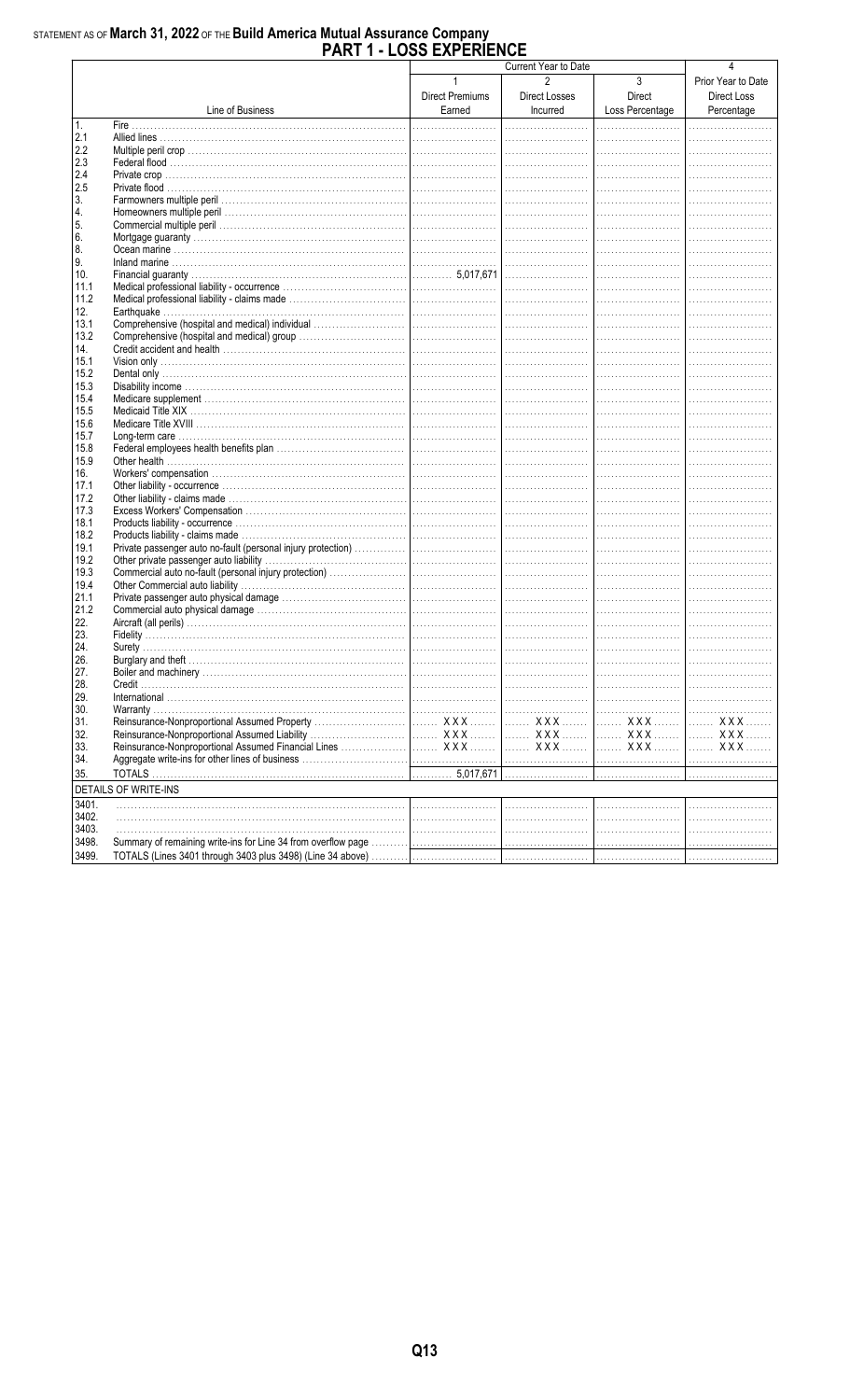# STATEMENT AS OF March 31, 2022 OF THE Build America Mutual Assurance Company<br>PART 2 - DIRECT PREMIUMS WRITTEN

|                |                      | $\mathbf{1}$ | $\overline{2}$ | 3            |
|----------------|----------------------|--------------|----------------|--------------|
|                |                      | Current      | Current        | Prior Year   |
|                | Line of Business     | Quarter      | Year to Date   | Year to Date |
| 1.             |                      |              |                |              |
| 2.1            |                      |              |                |              |
| 2.2            |                      |              |                |              |
| 2.3            |                      |              |                |              |
| 2.4            |                      |              |                |              |
| 2.5            |                      |              |                |              |
| 3.             |                      |              |                |              |
| 4.             |                      |              |                |              |
| 5.             |                      |              |                |              |
| 6.             |                      |              |                |              |
| 8.             |                      |              |                |              |
| 9.             |                      |              |                |              |
| 10.            |                      |              |                |              |
| 11.1           |                      |              |                |              |
| 11.2           |                      |              |                |              |
| 12.            |                      |              |                |              |
| 13.1           |                      |              |                |              |
| 13.2           |                      |              |                |              |
| 14.            |                      |              |                |              |
| 15.1           |                      |              |                |              |
| 15.2           |                      |              |                |              |
| 15.3           |                      |              |                |              |
| 15.4           |                      |              |                |              |
| 15.5           |                      |              |                |              |
| 15.6           |                      |              |                |              |
| 15.7           |                      |              |                |              |
| 15.8           |                      |              |                |              |
| 15.9           |                      |              |                |              |
| 16.            |                      |              |                |              |
| 17.1           |                      |              |                |              |
| 17.2           |                      |              |                |              |
| 17.3<br>18.1   |                      |              |                |              |
| 18.2           |                      |              |                |              |
| 19.1           |                      |              |                |              |
| 19.2           |                      |              |                |              |
| 19.3           |                      |              |                |              |
| 19.4           |                      |              |                |              |
| 21.1           |                      |              |                |              |
| 21.2           |                      |              |                |              |
| 22.            |                      |              |                |              |
| 23.            |                      |              |                |              |
| 24.            |                      |              |                |              |
| 26.            |                      |              |                |              |
| 27.            |                      |              |                |              |
| 28.            |                      |              |                |              |
| 29.            |                      |              |                |              |
| 30.            |                      |              |                |              |
| 31.            |                      |              |                |              |
| 32.            |                      |              |                |              |
| 33.            |                      |              |                |              |
| 34.            |                      |              |                |              |
| 35.            |                      |              |                |              |
|                | DETAILS OF WRITE-INS |              |                |              |
|                |                      |              |                |              |
| 3401.          |                      |              |                |              |
| 3402.<br>3403. |                      |              |                |              |
| 3498.          |                      |              |                |              |
|                |                      |              |                |              |
| 3499.          |                      |              |                |              |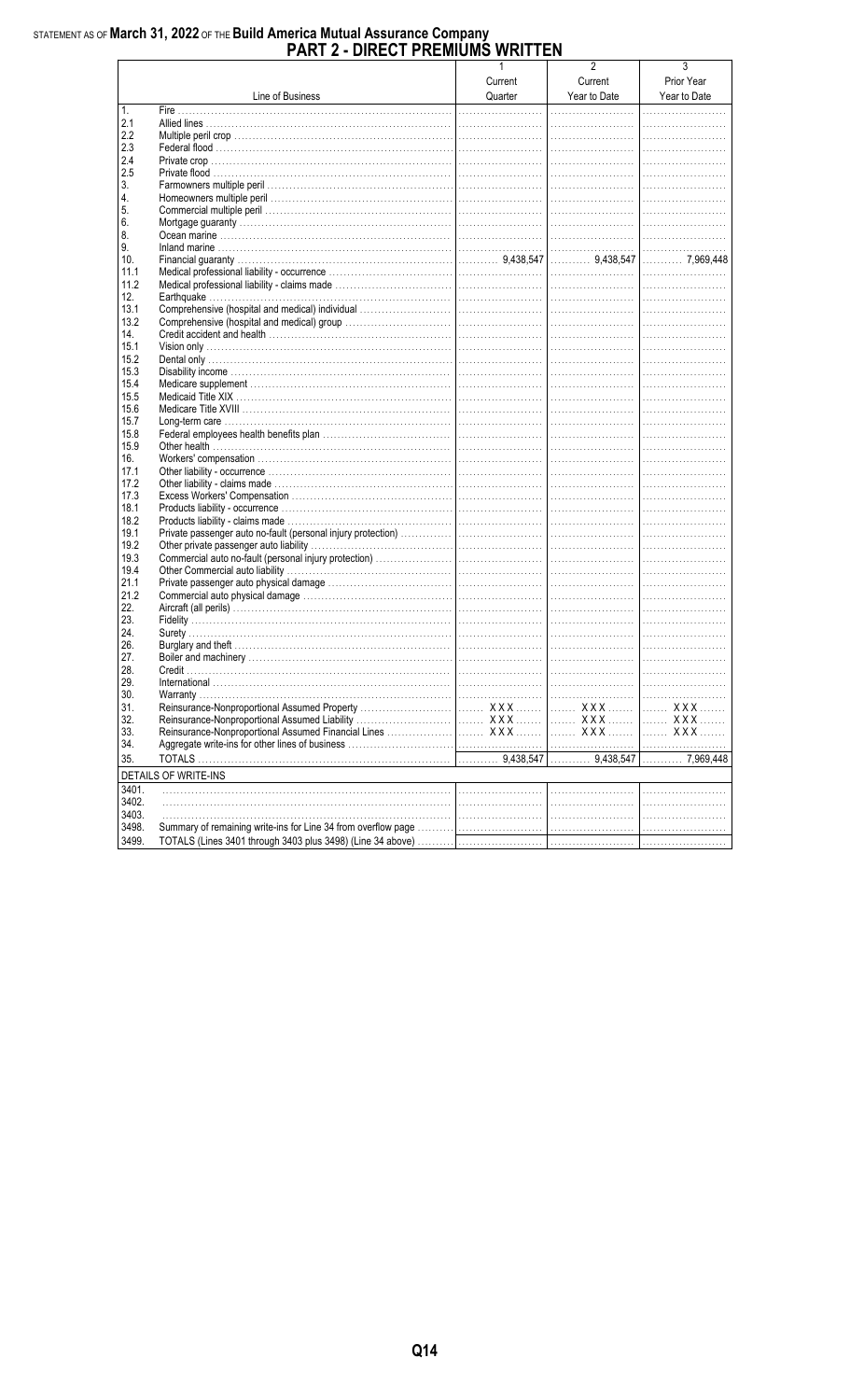## **PART 3 (000 omitted) LOSS AND LOSS ADJUSTMENT EXPENSE RESERVES SCHEDULE**

|      |                           |                     |             |                    |              |             |                 |                  |                    |                  |                     |                  | 12                  | 13                                        |
|------|---------------------------|---------------------|-------------|--------------------|--------------|-------------|-----------------|------------------|--------------------|------------------|---------------------|------------------|---------------------|-------------------------------------------|
|      |                           |                     |             |                    |              |             |                 | Q.S. Date        | Q.S. Date          |                  |                     | Prior Year-End   | Prior Year-End      | Prior Year-End                            |
|      |                           |                     |             |                    | 2022         | 2022 Loss   |                 | Known Case       | Known Case         |                  |                     | Known Case Loss  | <b>IBNR Loss</b>    | <b>Total Loss</b>                         |
|      |                           | Prior               | Prior       | <b>Total Prior</b> | Loss and LAE | and LAE     |                 | Loss and LAE     | Loss and LAE       |                  |                     | and LAE Reserves | and LAE Reserves    | and LAE                                   |
|      |                           | Year-End            | Year-End    | Year-End           | Payments     | Payments    | Total           | Reserves         | Reserves on Claims |                  | Total               | Developed        | Developed           | Reserves                                  |
|      |                           | Known               | <b>IBNR</b> | Loss and           | on Claims    | on Claims   | 2022 Loss       | on Claims        | Reported or        | Q.S. Date        | Q.S. Loss           | (Savings)/       | (Savings)/          | Developed                                 |
|      | Years in Which            | Case Loss           | Loss and    | LAE                | Reported     | Unreported  | and LAE         | Reported and     | Reopened           | <b>IBNR Loss</b> | and LAE             | Deficiency       | Deficiency          | (Savings)/                                |
|      | Losses                    | and LAE             | LAE         | Reserves           | as of Prior  | as of Prior | Payments        | Open as of Prior | Subsequent         | and LAE          | Reserves            | $(Cols. 4 + 7)$  | $(Cols. 5 + 8 + 9)$ | Deficiency                                |
|      | Occurred                  | Reserves            | Reserves    | $(Cols. 1 + 2)$    | Year-End     | Year-End    | $(Cols. 4 + 5)$ | Year-End         | to Prior Year-End  | Reserves         | $(Cols. 7 + 8 + 9)$ | minus Col. 1)    | minus Col. 2)       | $(Cols. 11 + 12)$                         |
|      |                           | .                   | .           | .                  | .            | .           | .               |                  | .                  | .                | .                   |                  |                     | .                                         |
|      | 2020                      | .                   | .           | .                  | .            | .           | .               |                  | .                  | .                | .                   |                  |                     | .                                         |
| 3.   | Subtotals 2020 + Prior    |                     | .           | .                  | .            | .           | .               |                  |                    | .                | .                   | .                |                     | .                                         |
| 4.   | 2021                      | .                   |             |                    |              | .           | .               |                  |                    | .                | .                   |                  |                     | .                                         |
| 15.  | Subtotals $2021 + Prior$  | .                   | .           | .                  | .            | .           | .               |                  |                    |                  | .                   |                  |                     |                                           |
| l 6. |                           | <b>X X X</b>        | <b>XXX</b>  | <b>X X X</b>       |              | .           | .               | XXX              |                    | .                |                     |                  | . X X X             | $XXX$                                     |
|      | Totals                    | .                   | .           | .                  | .            | .           | .               |                  |                    | .                | .                   |                  |                     | .                                         |
|      |                           |                     |             |                    |              |             |                 |                  |                    |                  |                     | Col. 11, Line 7  | Col. 12, Line 7     |                                           |
|      |                           |                     |             |                    |              |             |                 |                  |                    |                  |                     | As % of Col. 1   | As % of Col. 2      | $\vert$ Col. 13, Line 7<br>As % of Col. 3 |
|      |                           |                     |             |                    |              |             |                 |                  |                    |                  |                     | Line 7           | Line 7              | Line 7                                    |
| 8.   | Prior Year-End Surplus As |                     |             |                    |              |             |                 |                  |                    |                  |                     |                  |                     |                                           |
|      | Regards Policyholders.    | $\dots$ 298,108,444 |             |                    |              |             |                 |                  |                    |                  |                     | <b>1</b>         |                     | <u>U.</u>                                 |
|      |                           |                     |             |                    |              |             |                 |                  |                    |                  |                     |                  |                     | Col. 13, Line 7                           |
|      |                           |                     |             |                    |              |             |                 |                  |                    |                  |                     |                  |                     | Line 8                                    |
|      |                           |                     |             |                    |              |             |                 |                  |                    |                  |                     |                  |                     |                                           |
|      |                           |                     |             |                    |              |             |                 |                  |                    |                  |                     |                  |                     |                                           |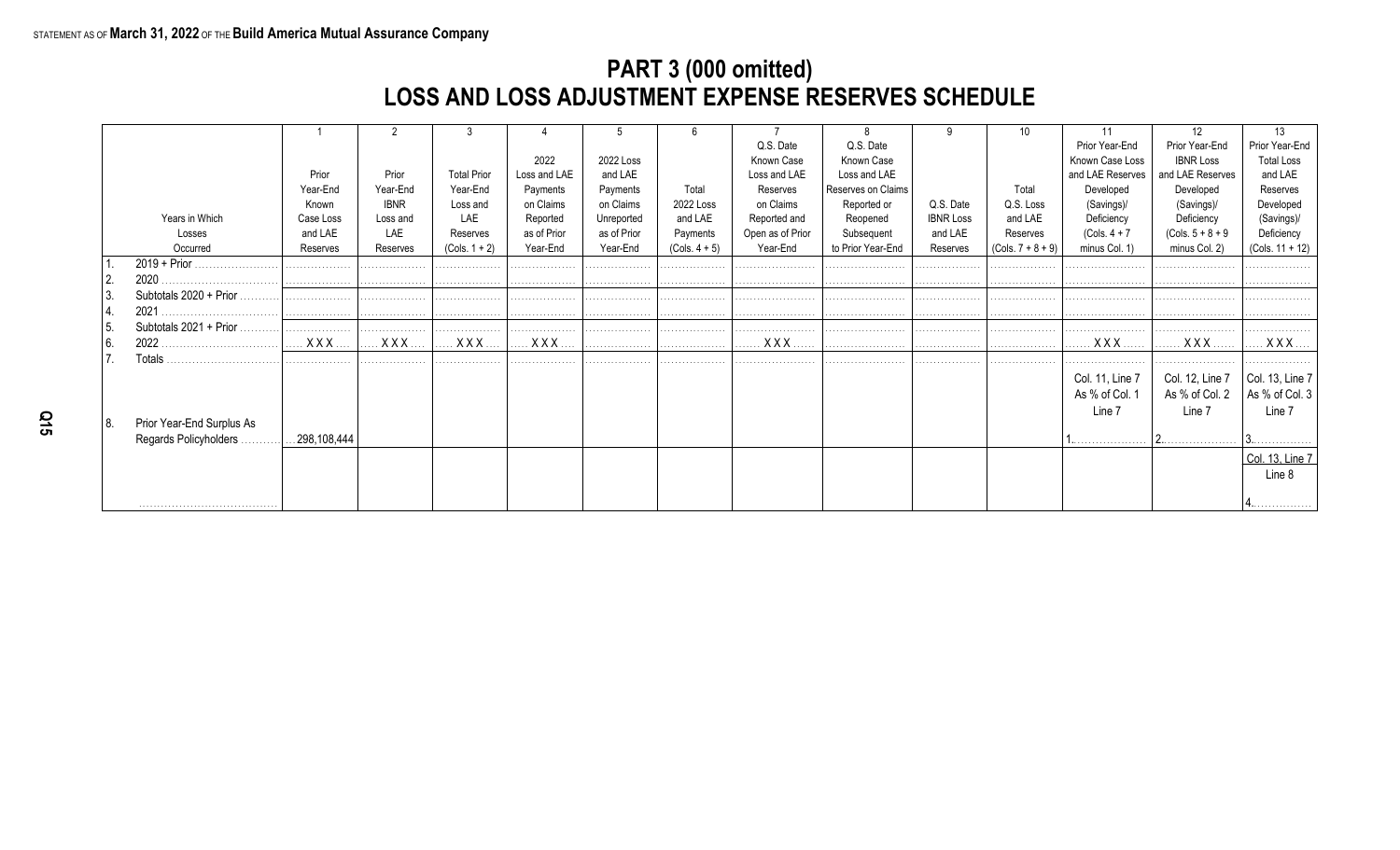# **SUPPLEMENTAL EXHIBITS AND SCHEDULES INTERROGATORIES**

The following supplemental reports are required to be filed as part of your statement filing. However, in the event that your company does not transact the type of business for which the special report must be filed, your response of NO to the specific interrogatory will be accepted in lieu of filing a "NONE" report and a bar code will be printed below. If the supplement is required of your company but is not being filed for whatever reason enter SEE EXPLANATION and provide an explanation following the interrogatory questions.

| $\frac{1}{2}$                                                                                                                        | <b>RESPONSES</b> |
|--------------------------------------------------------------------------------------------------------------------------------------|------------------|
| 1. Will the Trusteed Surplus Statement be filed with the state of domicile and the NAIC with this statement?                         | No.              |
| 2. Will Supplement A to Schedule T (Medical Professional Liability Supplement) be filed with this statement?                         | No               |
| 3. Will the Medicare Part D Coverage Supplement be filed with the state of domicile and the NAIC with this statement?                | No               |
| 4. Will the Director and Officer Insurance Coverage Supplement be filed with the state of domicile and the NAIC with this statement? | No               |
| AUGUST FILING                                                                                                                        |                  |

5. Will the regulator-only (non-public) Communication of Internal Control Related Matters Noted in Audit be filed with the state of domicile and electronically with the NAIC (as a regulator-only non-public document) by August 1? The response for 1st and 3rd quarters should be N/A. A NO response resulting with a bar code is only appropriate in the 2nd quarter.  $N/A$ 

Explanations:

Bar Codes:

Trusteed Surplus Statement 14380202249000001 2022 Document Code: 490





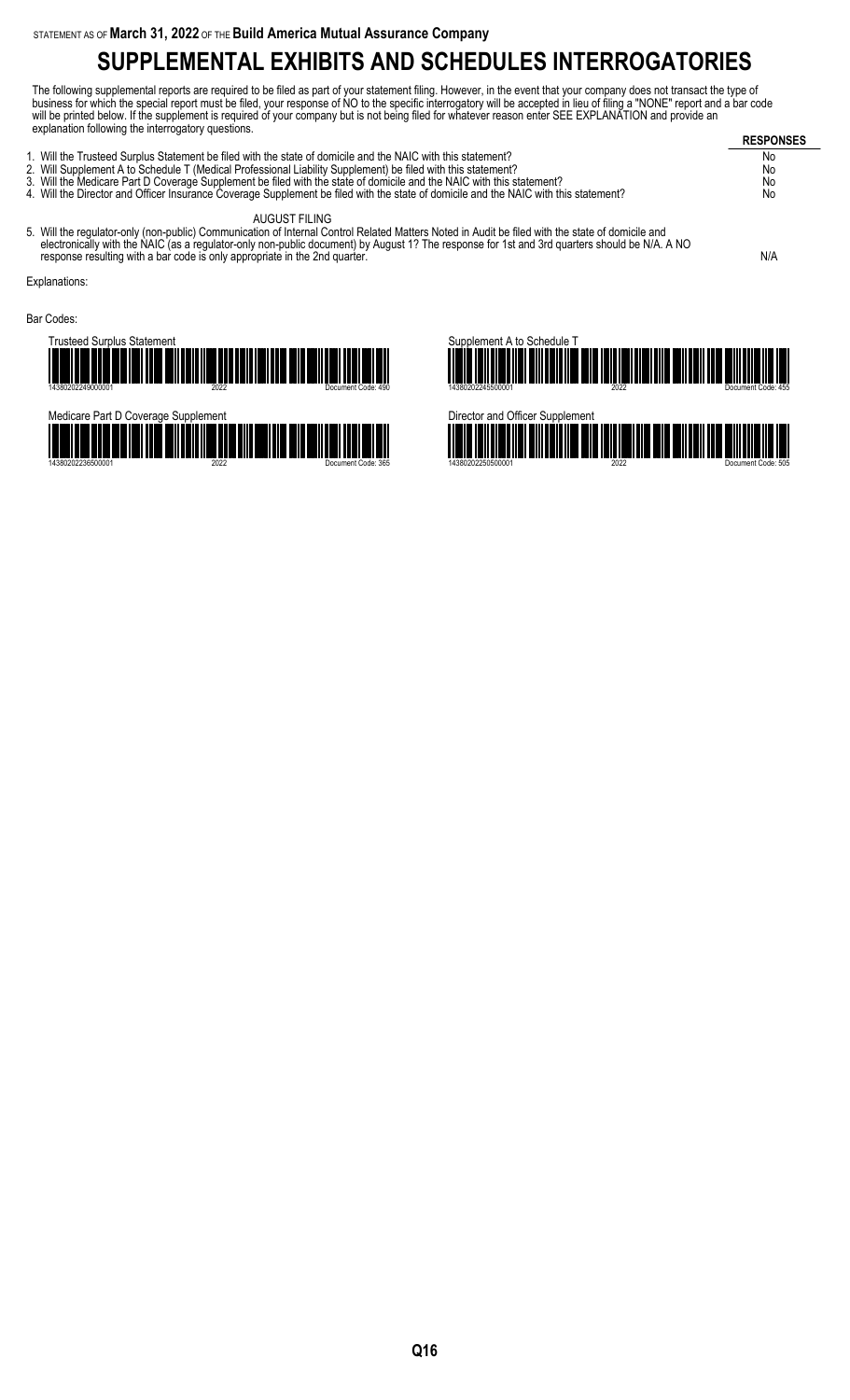## **OVERFLOW PAGE FOR WRITE-INS**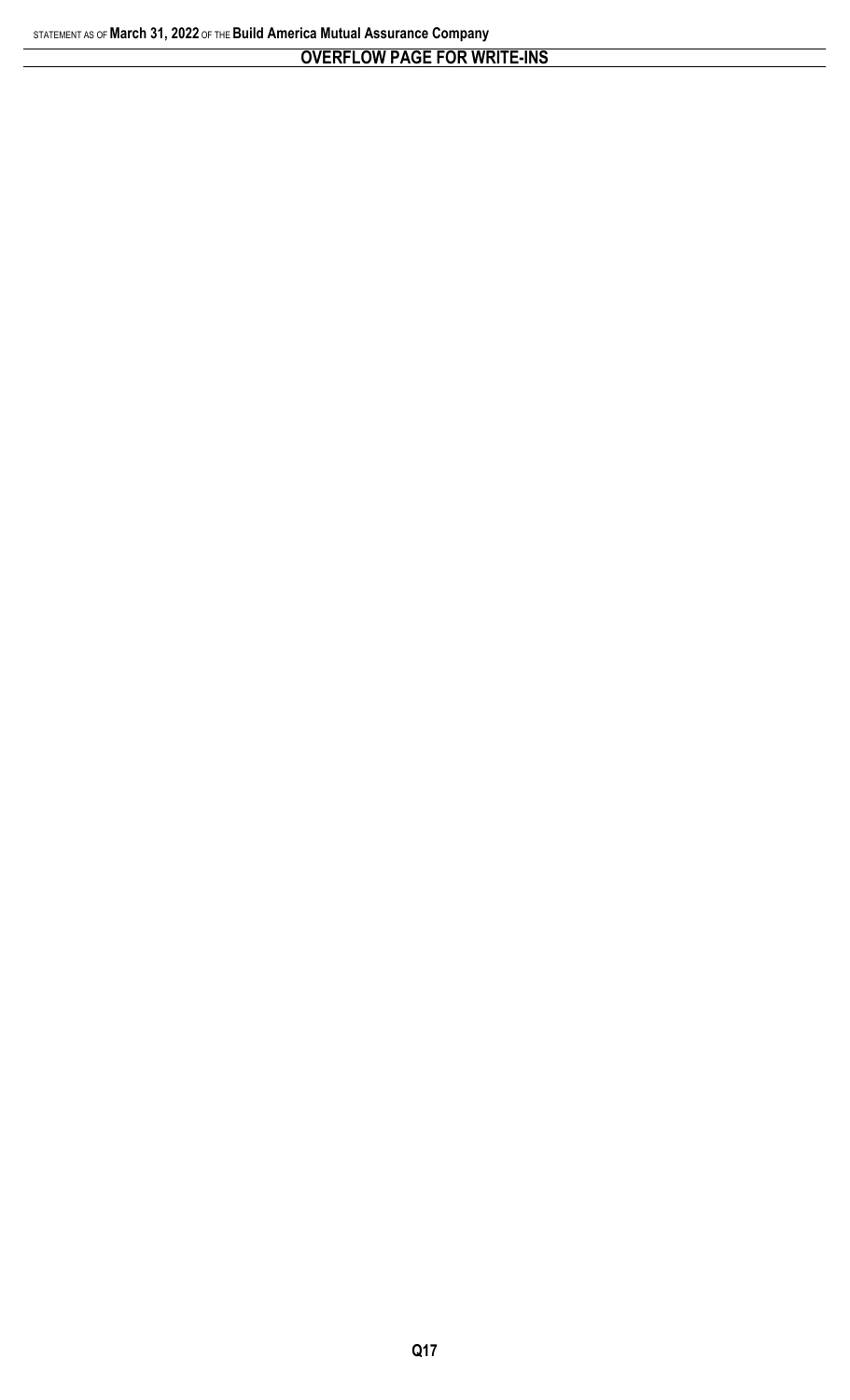## STATEMENT AS OF **March 31, 2022** OF THE **Build America Mutual Assurance Company SCHEDULE A - VERIFICATION**

**Real Estate**

|      |                                                                                                                                        |              | Prior Year Ended |
|------|----------------------------------------------------------------------------------------------------------------------------------------|--------------|------------------|
|      |                                                                                                                                        | Year To Date | December 31      |
|      |                                                                                                                                        |              |                  |
|      | Cost of acquired:                                                                                                                      |              |                  |
|      | 2.1                                                                                                                                    |              |                  |
|      | $2.2^{\circ}$                                                                                                                          |              |                  |
| 3.   |                                                                                                                                        |              |                  |
| 4.   |                                                                                                                                        |              |                  |
| 5.   | Total gain (loss) on disposals<br>Deduct amounts received on disposals<br>Total foreign exchange change in book/adjusted carrying va   |              |                  |
| l 6. |                                                                                                                                        |              |                  |
| 7.   | Deduct current year's other-than-temporary impairment recotomers expansion contains and contained a contained the contained processes. |              |                  |
| 8.   | Deduct current year's depreciation.                                                                                                    |              |                  |
| 9.   |                                                                                                                                        |              |                  |
| 10.  | Deduct total nonadmitted amounts                                                                                                       |              |                  |
|      |                                                                                                                                        |              |                  |

#### **SCHEDULE B - VERIFICATION Mortgage Loans**

|               |                                                                                                                                     |              | Prior Year Ended |
|---------------|-------------------------------------------------------------------------------------------------------------------------------------|--------------|------------------|
|               |                                                                                                                                     | Year To Date | December 31      |
|               |                                                                                                                                     |              |                  |
| <sup>2.</sup> | Cost of acquired:                                                                                                                   |              |                  |
|               | 2.1                                                                                                                                 |              |                  |
|               | $2.2^{\circ}$                                                                                                                       |              |                  |
| 3.            |                                                                                                                                     |              |                  |
| 14.           | Accrual of discount                                                                                                                 |              |                  |
| 5.            |                                                                                                                                     |              |                  |
| 6.            | Total gain (loss) on disposals<br>Deduct amounts received on disposals<br>Deduct amortization of premium and mortgage interest poin |              |                  |
| 17.           |                                                                                                                                     |              |                  |
| 8.            |                                                                                                                                     |              |                  |
| 9.            | Total foreign exchange change in book value/recorded inve                                                                           |              |                  |
| 10.           |                                                                                                                                     |              |                  |
| 11.           | Book value/recorded investment excluding accrued interest at end of current period (Lines $1 + 2 + 3 + 4 + 5 + 1$ )                 |              |                  |
|               |                                                                                                                                     |              |                  |
| 12.           |                                                                                                                                     |              |                  |
| 13.           |                                                                                                                                     |              |                  |
| 14.           |                                                                                                                                     |              |                  |
| 15.           |                                                                                                                                     |              |                  |

#### **SCHEDULE BA - VERIFICATION Other Long-Term Invested Assets**

|      |                                                                                                                                                                                                                                |              | Prior Year Ended |
|------|--------------------------------------------------------------------------------------------------------------------------------------------------------------------------------------------------------------------------------|--------------|------------------|
|      |                                                                                                                                                                                                                                | Year To Date | December 31      |
|      |                                                                                                                                                                                                                                |              |                  |
| 2.   | Cost of acquired:                                                                                                                                                                                                              |              |                  |
|      | 2.1                                                                                                                                                                                                                            |              |                  |
|      | $2.2^{\circ}$                                                                                                                                                                                                                  |              |                  |
| l 3. | Capitalized deferred interest and other with the continuum contract and other with the contract of the contract of the contract of the contract of the contract of the contract of the contract of the contract of the contrac |              |                  |
| 14.  |                                                                                                                                                                                                                                |              |                  |
| 5.   |                                                                                                                                                                                                                                |              |                  |
| l 6. |                                                                                                                                                                                                                                |              |                  |
| 7.   |                                                                                                                                                                                                                                |              |                  |
| 8.   | Deduct amortization of premium and depreciation measurements are according to the contract of premium and depreciation measurements and $\sim$                                                                                 |              |                  |
| l 9. |                                                                                                                                                                                                                                |              |                  |
| 10.  |                                                                                                                                                                                                                                |              |                  |
| 11.  |                                                                                                                                                                                                                                |              |                  |
| 12.  | Deduct total nonadmitted amounts                                                                                                                                                                                               |              |                  |
| 13.  |                                                                                                                                                                                                                                |              |                  |

#### **SCHEDULE D - VERIFICATION Bonds and Stocks**

|      | טאט פווע שנושע                   |              |                  |
|------|----------------------------------|--------------|------------------|
|      |                                  |              |                  |
|      |                                  |              | Prior Year Ended |
|      |                                  | Year To Date | December 31      |
|      |                                  |              |                  |
|      |                                  |              |                  |
| 3.   |                                  |              | .256.642         |
| 4.   |                                  |              |                  |
| l 5. |                                  |              |                  |
| 16.  |                                  |              |                  |
| 7.   |                                  |              |                  |
| 8.   |                                  |              |                  |
| I9.  |                                  |              |                  |
| 10.  |                                  |              |                  |
| 11.  |                                  |              |                  |
| 12.  | Deduct total nonadmitted amounts |              |                  |
| 13.  |                                  |              | 456.434.826      |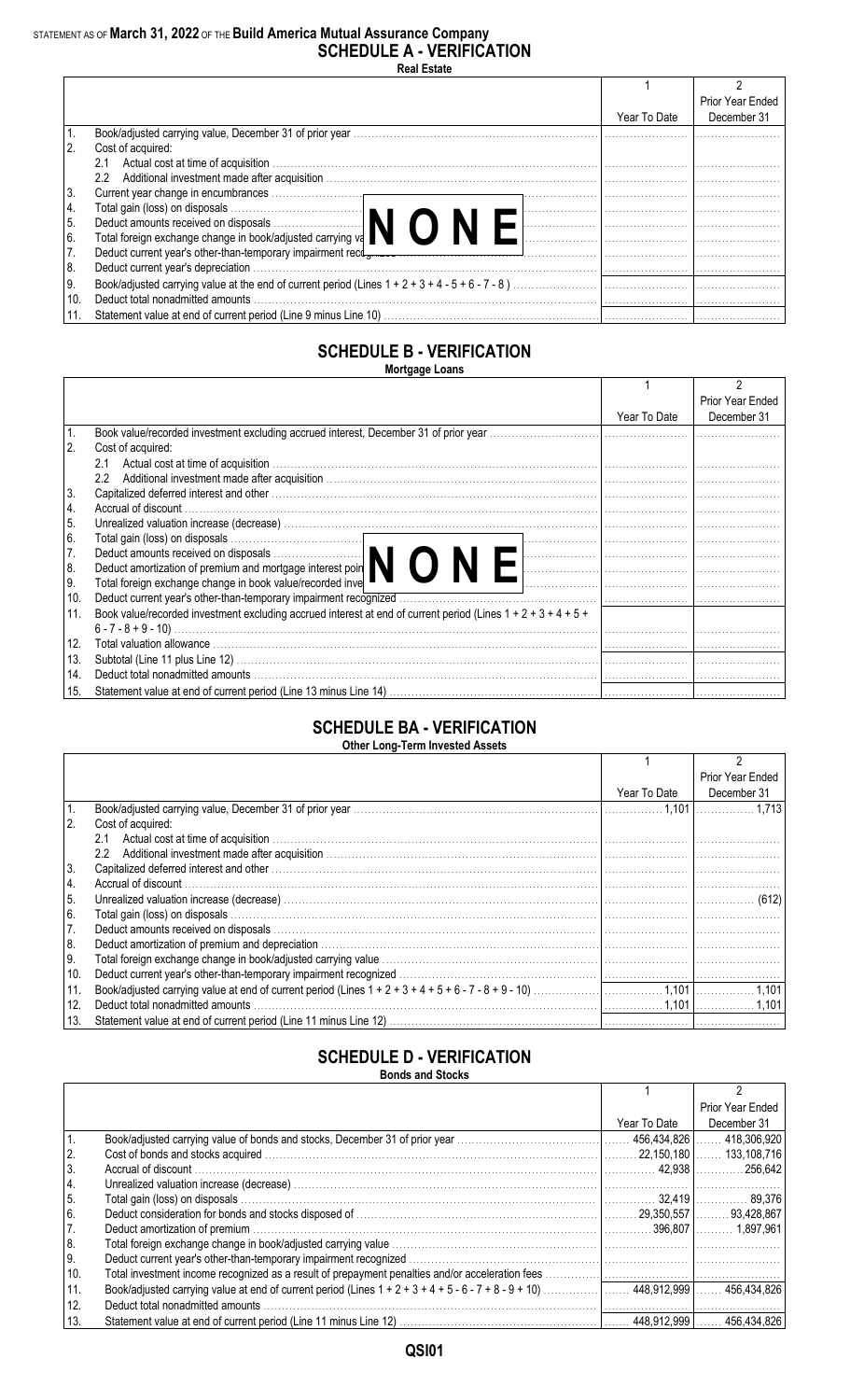Showing the Acquisitions, Dispositions and Non-Trading Activity

During the Current Quarter for all Bonds and Preferred Stock by NAIC Designation

|              |                         | Book/Adjusted          |                |                |                                                                   | Book/Adjusted         | Book/Adjusted         | Book/Adjusted         | Book/Adjusted         |
|--------------|-------------------------|------------------------|----------------|----------------|-------------------------------------------------------------------|-----------------------|-----------------------|-----------------------|-----------------------|
|              |                         | <b>Carrying Value</b>  | Acquisitions   | Dispositions   | Non-Trading                                                       | <b>Carrying Value</b> | <b>Carrying Value</b> | <b>Carrying Value</b> | <b>Carrying Value</b> |
|              |                         | Beginning of           | During Current | During Current | <b>Activity During</b>                                            | End of                | End of                | End of                | December 31           |
|              | <b>NAIC Designation</b> | <b>Current Quarter</b> | Quarter        | Quarter        | <b>Current Quarter</b>                                            | <b>First Quarter</b>  | Second Quarter        | <b>Third Quarter</b>  | Prior Year            |
| <b>BONDS</b> |                         |                        |                |                |                                                                   |                       |                       |                       |                       |
|              | NAIC $1(a)$             |                        |                |                | $\vert$ 22,150,180 $\vert$ 28,917,138 $\vert$ 1,142,859 $\vert$ . | $\ldots$ 442,405,502  |                       |                       | 448,029,601           |
| 2.           |                         |                        |                |                |                                                                   |                       |                       |                       | 8,313,225             |
| 3.           | NAIC $3(a)$             |                        |                |                |                                                                   |                       |                       |                       |                       |
| 4.           | NAIC $4(a)$ .           |                        |                |                |                                                                   |                       |                       |                       |                       |
| 5.           | NAIC $5(a)$ .           |                        |                |                |                                                                   |                       |                       |                       |                       |
| 6.           | NAIC $6(a)$             |                        |                |                |                                                                   |                       |                       |                       |                       |
| 17.          | Total Bonds.            |                        |                |                |                                                                   |                       |                       |                       | .456,342,826          |
|              | <b>PREFERRED STOCK</b>  |                        |                |                |                                                                   |                       |                       |                       |                       |
| 18.          | NAIC <sub>1</sub>       |                        |                |                |                                                                   |                       |                       |                       |                       |
| l 9.         | NAIC <sub>2</sub>       |                        |                |                |                                                                   |                       |                       |                       |                       |
| ່ 10.        | NAIC <sub>3</sub>       |                        |                |                |                                                                   |                       |                       |                       |                       |
| 11.          | NAIC <sub>4</sub>       |                        |                |                |                                                                   |                       |                       |                       |                       |
| 12.          | NAIC <sub>5</sub>       |                        |                |                |                                                                   |                       |                       |                       |                       |
| 13.          | NAIC 6                  |                        |                |                |                                                                   |                       |                       |                       |                       |
| 14.          |                         |                        |                |                |                                                                   |                       |                       |                       |                       |
| 15.          |                         |                        |                |                |                                                                   |                       |                       |                       | ∣…… 456,342,826       |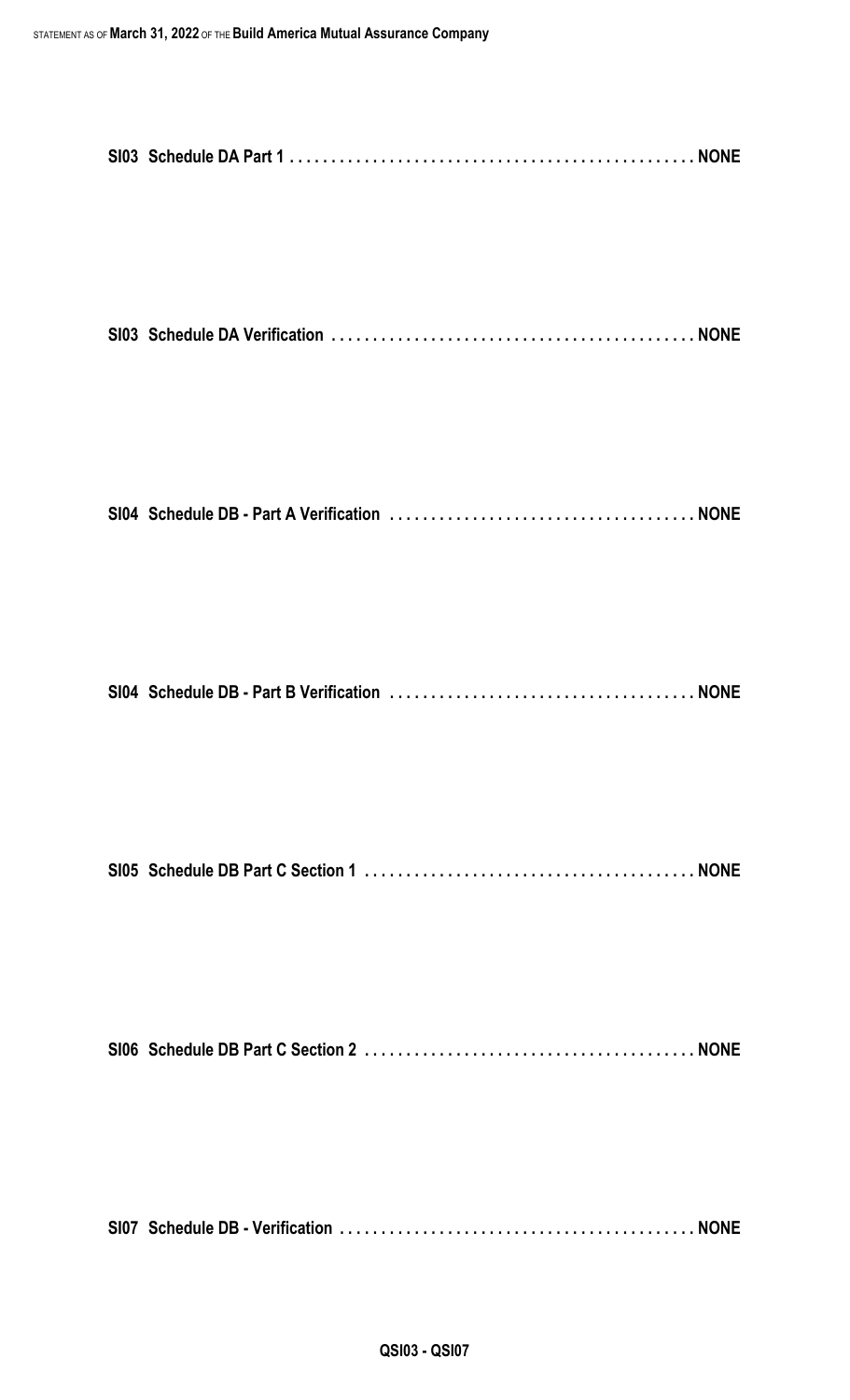## **SCHEDULE E - PART 2 - VERIFICATION**

**(Cash Equivalents)**

|                |              | Prior Year Ended |
|----------------|--------------|------------------|
|                | Year To Date | December 31      |
|                |              |                  |
| $\overline{2}$ |              |                  |
| l 3.           |              |                  |
| 4.             |              |                  |
| 5.             |              |                  |
| 6.             |              |                  |
| 17.            |              |                  |
| 8.             |              |                  |
| ∣9.            |              |                  |
| 10.            |              |                  |
| 11.            |              |                  |
| 12.            |              |                  |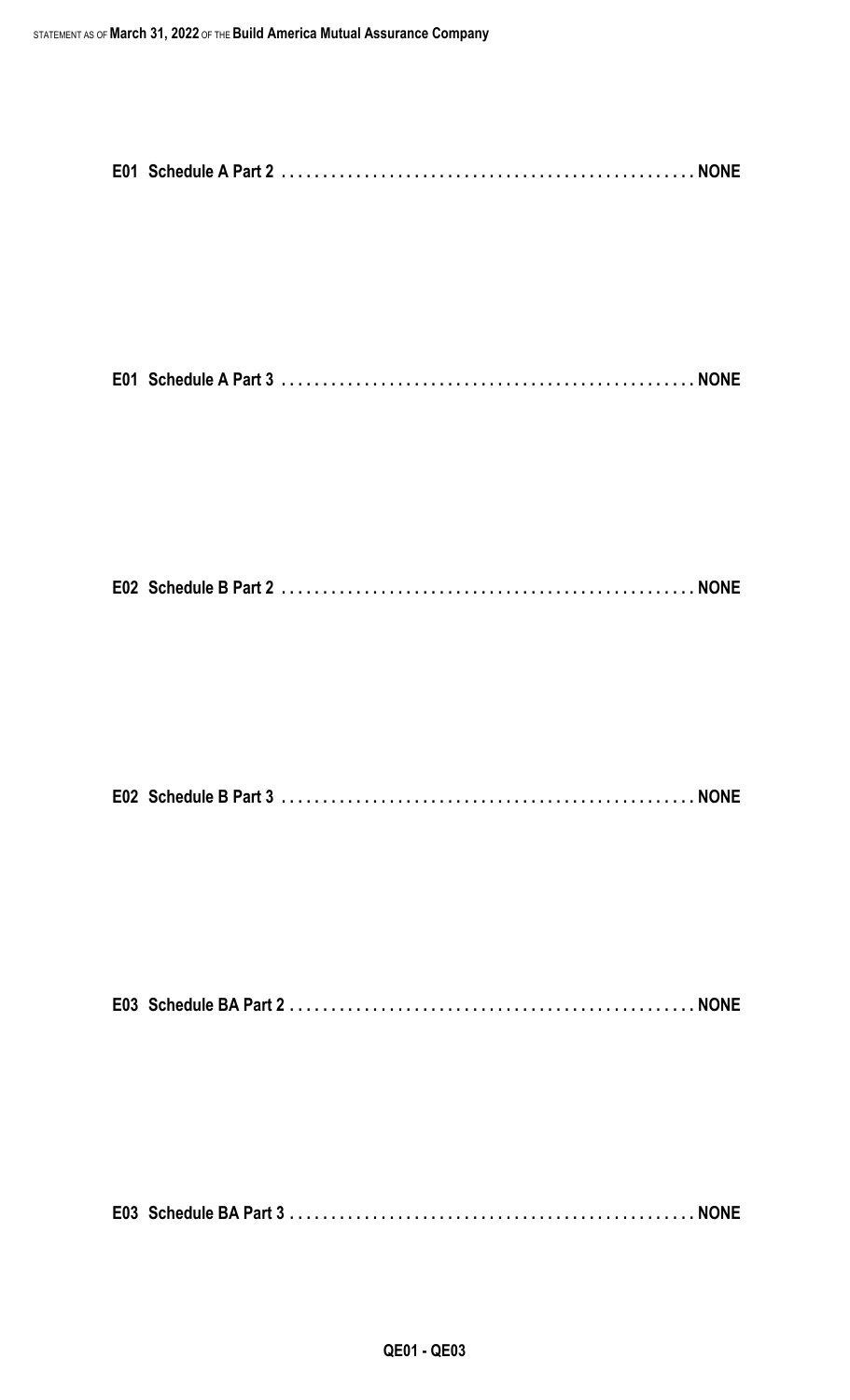**Show All Long-Term Bonds and Stock Acquired During the Current Quarter**

|                |                                                            |         |                  |                                |                 |                    |                        |                  | NAIC Designation,            |
|----------------|------------------------------------------------------------|---------|------------------|--------------------------------|-----------------|--------------------|------------------------|------------------|------------------------------|
|                |                                                            |         |                  |                                |                 |                    |                        | Paid for Accrued | <b>NAIC Designation</b>      |
| <b>CUSIP</b>   |                                                            |         |                  | Name of                        | Number of       |                    |                        | Interest and     | Modifier and SVO             |
| Identification | Description                                                | Foreian | Date Acquired    | Vendor                         | Shares of Stock | <b>Actual Cost</b> | Par Value              | <b>Dividends</b> | <b>Administrative Symbol</b> |
|                | Bonds - U.S. Special Revenue, Special Assessment           |         |                  |                                |                 |                    |                        |                  |                              |
|                | 3132DM3S2   FHLMC POOL SD0809 3.000% 01/01/52              |         | . 01/14/2022.    | Citigroup Global Markets       | <b>XXX</b>      | 5,987,147          | 5,788,178              | 8.682            |                              |
|                | 3140M2SF0   FNMA POOL BU1417 3.000% 01/01/52.              |         | . 01/27/2022.    |                                | XXX             | .7,762,687         | .7,600,000             |                  |                              |
|                |                                                            |         |                  |                                | $XXX$           | 13,749,834         | 13,388,178             | 27,682           | XXX.                         |
|                | <b>Bonds - Industrial and Miscellaneous (Unaffiliated)</b> |         |                  |                                |                 |                    |                        |                  |                              |
|                | 06051GKM0   BANK OF AMERICA CORP SERIES MTN 3.384%         |         | . 03/21/2022     |                                |                 | 1,100,583          | 1.100.000              | . 103            |                              |
| 14317CAC6      |                                                            |         | $. 01/19/2022$ . | JPMORGAN CHASE BANK            | <b>XXX</b>      | 2,499,592          | 2,500,000<br>.         |                  |                              |
| 43811JAD9      | HONDA AUTO RECEIVABLES OWNER SERIES 2021    .              |         | . 03/04/2022.    | TORONTO DOMINION SECURTIES (US | XXX.            | 2,421,973          | 2,500,000              | . 878            |                              |
| 89236TJZ9      |                                                            |         | . 03/23/2022     |                                | $XXX$           | 2,378,198          | 2,390,000              | . 468            | 1.EFE                        |
|                |                                                            |         |                  |                                | $XXX$           | 8.400.346          | 8.490.000              | 1.449            | XXX.                         |
|                | 2509999997 Subtotal - Bonds - Part 3                       |         |                  |                                | XXX.            | 22.150.180         | 21,878,178             | 29.131           | XXX.                         |
|                |                                                            |         |                  |                                | XXX.            | <b>XXX</b>         | <b>XXX</b>             | XXX.             | XXX.                         |
|                | 2509999999 Subtotal - Bonds                                |         |                  |                                | XXX.            | 22,150,180         | 21,878,178             | 29,131           | XXX.                         |
|                |                                                            |         |                  |                                | XXX.            | <b>XXX</b>         | XXX                    | XXX.             | XXX.                         |
|                | 4509999999 Subtotal - Preferred Stocks.                    |         |                  |                                | <b>XXX</b>      |                    | <b>XXX</b>             |                  | <b>XXX</b>                   |
|                |                                                            |         |                  |                                | <b>XXX</b>      | <b>XXX</b>         | <b>XXX</b>             | . XXX            | XXX                          |
|                | 5989999999 Subtotal - Common Stocks.                       |         |                  |                                | XXX.            |                    | <b>XXX</b>             |                  | XXX.                         |
|                | 5999999999 Subtotal - Preferred and Common Stocks.         |         |                  |                                | $XXX$           |                    | $XXX$                  |                  | $XXX$                        |
|                |                                                            |         |                  |                                | XXX             |                    | 22,150,180 $\vert$ XXX | 29,131           | XXX                          |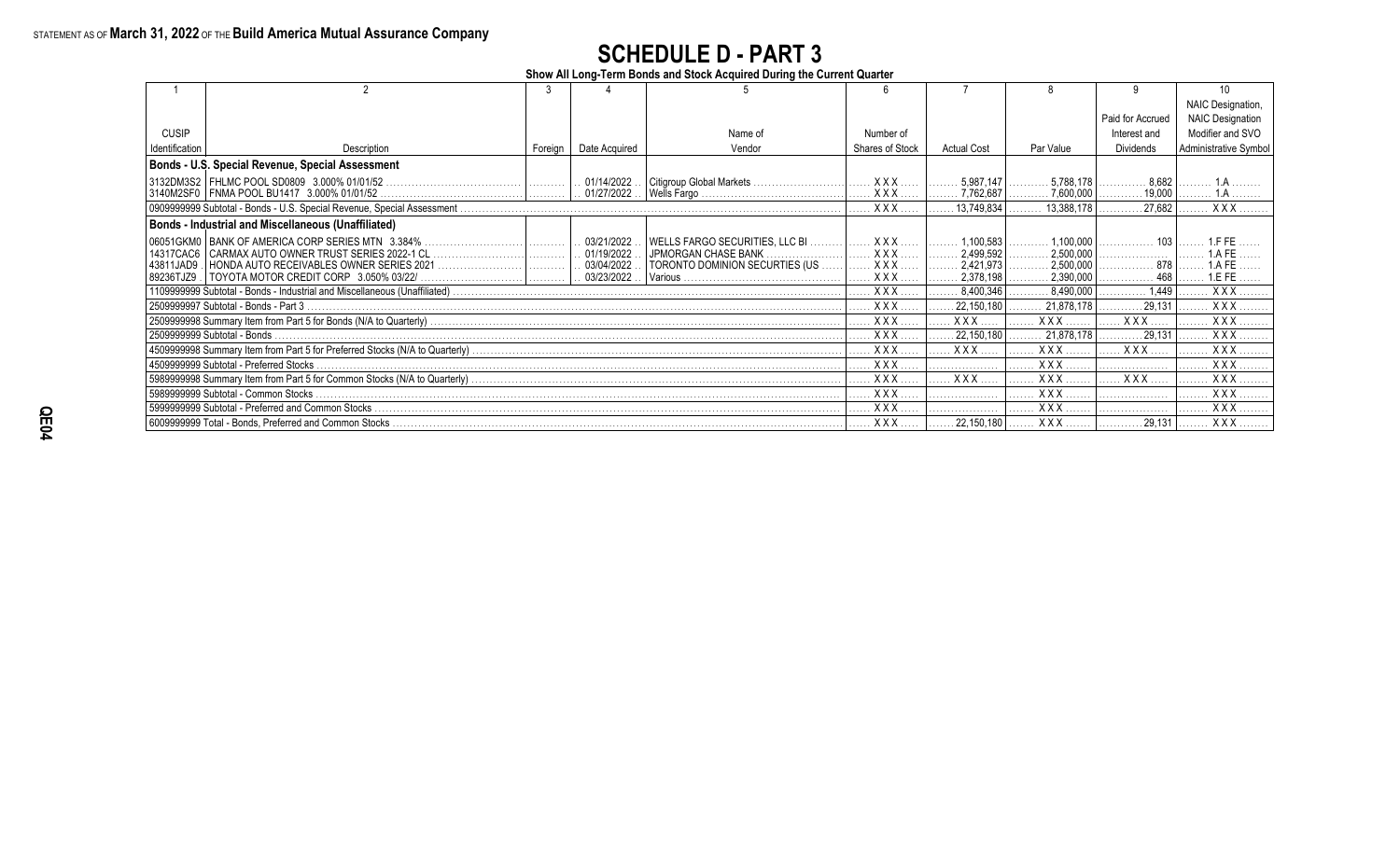**Show All Long-Term Bonds and Stocks Sold, Redeemed or Otherwise Disposed of**

**During the Current Quarter**

|                |                                                                                                  | 3  |                       | $5^{\circ}$                       |            |                          | 8                     | 9                              | 10                     |            |                              | Change in Book/Adjusted Carrying Value |                            |                  | 16                            | 17          | 18               | 19                | 20                         | 21                  | 22              |
|----------------|--------------------------------------------------------------------------------------------------|----|-----------------------|-----------------------------------|------------|--------------------------|-----------------------|--------------------------------|------------------------|------------|------------------------------|----------------------------------------|----------------------------|------------------|-------------------------------|-------------|------------------|-------------------|----------------------------|---------------------|-----------------|
|                |                                                                                                  | F  |                       |                                   |            |                          |                       |                                |                        | 11         | 12                           | 13                                     | 14                         | 15               |                               |             |                  |                   |                            |                     | <b>NAIC</b>     |
|                |                                                                                                  |    |                       |                                   |            |                          |                       |                                |                        |            |                              | Current                                |                            |                  |                               |             |                  |                   |                            |                     | Designation,    |
|                |                                                                                                  |    |                       |                                   |            |                          |                       |                                | Prior Year             |            |                              | Year's                                 |                            | Total            | Book/                         |             |                  |                   | Bond Interest/             |                     | <b>NAIC</b>     |
|                |                                                                                                  |    |                       |                                   |            |                          |                       |                                | Book/                  | Unrealized |                              | Other Than                             | Total                      | Foreign          | Adjusted                      | Foreign     |                  |                   | Stock                      | Stated              | Designation     |
|                |                                                                                                  |    |                       |                                   | Number     |                          |                       |                                | Adjusted               | Valuation  | Current Year's               | Temporary                              | Change in                  | Exchange         | <b>Carrying Value</b>         | Exchange    | Realized         | Total             | Dividends                  | Contractua          | Modifier and    |
| <b>CUSIP</b>   |                                                                                                  | g  | Disposal              | Name of                           | of Shares  |                          | Par                   | Actual                         | Carrying               | Increase/  | (Amortization)               | Impairment                             | <b>B./A.C.V.</b>           | Change in        | at Disposal                   | Gain (Loss) | Gain (Loss)      | Gain (Loss)       | Received                   | Maturity            | SVO Admini-     |
| Identification | Description                                                                                      | n. | Date                  | Purchaser                         | of Stock   | Consideration            | Value                 | Cost                           | Value                  | (Decrease) | Accretion                    | Recognized                             | $(11 + 12 - 13)$           | <b>B./A.C.V.</b> | Date                          | on Disposal | on Disposal      | on Disposal       | During Year                | Date                | strative Symbol |
|                | Bonds - U.S. Governments                                                                         |    |                       |                                   |            |                          |                       |                                |                        |            |                              |                                        |                            |                  |                               |             |                  |                   |                            |                     |                 |
| 36176XKU2      | GNMA POOL 779107 4.000%<br>04/15/42                                                              |    | 03/01/2022 Paydown    |                                   | XXX.       | .2.252<br>.              | $\ldots \ldots 2,252$ | 2,470                          | $\ldots \ldots 2,408$  |            | (156)                        |                                        | (156)                      |                  | 2.252                         |             |                  |                   | 15                         | 04/15/2042          | 1.A             |
| 36179MC24      | GNMA POOL MA0089 4.000%                                                                          |    |                       |                                   | XXX.       | .55,345                  | 55,345                |                                |                        |            | (5.196)                      |                                        | (5.196)                    |                  | 55,345                        |             |                  |                   | 345                        | 05/20/2042          |                 |
| 36179ME30      | 05/20/42<br>GNMA POOL MA0154 3.500%                                                              |    | 03/01/2022 Paydowr    |                                   |            |                          |                       | $\ldots$ . 60,910              | 60,542                 |            |                              |                                        |                            |                  |                               |             |                  |                   |                            |                     |                 |
| 36179MG61      | 06/20/42<br>GNMA POOL MA0221 4.000%                                                              |    | 03/01/2022 Paydown    |                                   | XXX.       | $\ldots 52,487$          | .52,487<br>.          | $\ldots \ldots 56,895$         | $\ldots$ 56,599        |            | (4.112)                      |                                        | (4.112)                    |                  | 52.487<br>.                   |             |                  |                   | 293                        | 06/20/2042          |                 |
|                | 17/20/42                                                                                         |    | 03/01/2022   Paydown  |                                   | $XXX$      | $\ldots$ . 107,332       | 107,332               | $\ldots$ . 115,986             | $\ldots$ 115,424       |            | (8,092)                      |                                        | (8,092)                    |                  | $\ldots$ . 107,332            |             |                  |                   | 654                        | 07/20/2042          |                 |
| 36179MMX5      | GNMA POOL MA0374 2.500%<br>09/20/27                                                              |    | 03/01/2022 Paydowr    |                                   | $XXX$      | $\ldots$ . 108,105       | 108,105               | 114,558                        | $\ldots$ 111,875       |            | (3.769)                      |                                        | (3,769)                    |                  | $\ldots$ . 108,105            |             |                  |                   |                            | 09/20/2027          |                 |
| 36179QPH8      | GNMA POOL MA2224 4.000%<br>09/20/44                                                              |    | 03/01/2022 Paydown    |                                   | <b>XXX</b> | $\ldots$ 126,766         | 126,766               | $\ldots$ 134.689               | 134.377                |            | . (7.611)                    |                                        | (7.611)                    |                  | 126,766                       |             |                  |                   |                            | 09/20/2044          |                 |
| 38381VH45      | <b>GOVERNMENT NATIONAL</b>                                                                       |    |                       |                                   |            |                          |                       |                                |                        |            |                              |                                        |                            |                  |                               |             |                  |                   |                            |                     |                 |
| 38381VV56      | MORTGAGE SERIES 2019<br><b>GOVERNMENT NATIONAL</b>                                               |    | 03/01/2022   Paydown  |                                   | XXX        | 52,038                   | 52,038                | $\ldots$ 51,948                | $\ldots$ 51,953        |            |                              |                                        | 85                         |                  | 52,038                        |             |                  |                   | 277                        | 12/20/2048          |                 |
| 9128285V8      | MORTGAGE SERIES 2019<br>US TREASURY N B 2.500%                                                   |    | 03/01/2022 Paydowr    |                                   | <b>XXX</b> | 28,64                    | 28,641                | .30,421                        | 30,088                 |            | (1.447                       |                                        | (1.447)                    |                  | 28.64                         |             |                  |                   | 136                        | 06/20/2049          |                 |
|                | 01/15/22                                                                                         |    | 01/15/2022   Maturity |                                   | <b>XXX</b> | 3.900.000                | 3.900.000             | .3.972.516                     | 3.901.107              |            | . (1.107)                    |                                        | (1.107)                    |                  | 3.900.000                     |             |                  |                   | 48.750                     | 01/15/2022          |                 |
| 912828J76      | US TREASURY N B 1.750%<br>03/31/22                                                               |    |                       | 02/14/2022 CITADEL SECURITIES LLC | XXX.       | 1,397,615                | 1,395,000             | $\ldots$ 1,401,539             | 1,395,614              |            | (311)                        |                                        | (311)                      |                  | 1,395,304                     |             | 2.312            | $\ldots$ . 2.312  | 9.255                      | 03/31/2022          |                 |
| 912828J76      | US TREASURY N B 1.750%                                                                           |    |                       |                                   | XXX        |                          |                       |                                |                        |            |                              |                                        |                            |                  |                               |             |                  |                   |                            |                     |                 |
|                | $03/31/22$<br>0109999999 Subtotal - Bonds - U.S. Governments                                     |    | 03/31/2022   Maturity |                                   | XXX        | . . 255,000<br>6.085.581 | 255,000<br>6.082.966  | $\ldots$ 256,195<br>.6,198,127 | 255,112<br>.6,115,099  | .<br>.     | $\ldots$ . (112)<br>(31.828) |                                        | $\ldots$ (112)<br>(31.828) |                  | $\ldots$ 255,000<br>6.083.270 |             | $\ldots$ . 2,312 | . 2,312           | $\ldots$ . 2,231<br>63.205 | 03/31/2022<br>. XXX | 1.A<br>XXX.     |
|                | <b>Bonds - U.S. Political Subdivisions of States. Territories and Possessions</b>                |    |                       |                                   |            |                          |                       |                                |                        |            |                              |                                        |                            |                  |                               |             |                  |                   |                            |                     |                 |
| 429326F89      | HIDALGO CNTY TX SERIES C                                                                         |    |                       |                                   |            |                          |                       |                                |                        |            |                              |                                        |                            |                  |                               |             |                  |                   |                            |                     |                 |
|                | 2.973% 08/15/                                                                                    |    |                       | 02/10/2022   SWBC - ISCM          | XXX        | . 1,400,553              | $\ldots$ . 1,385,000  | .1414,099                      | 1,390,831              |            | $\ldots$ (1,110)             |                                        | (1, 110)                   |                  | 1,389,721                     |             | 10,832           | $\ldots$ . 10,832 | 20,474                     | 08/15/2022          | 1.D FE          |
|                | 0709999999 Subtotal - Bonds - U.S. Political Subdivisions of States, Territories and Possessions |    |                       |                                   | <b>XXX</b> | 1,400,553                | .1,385,000            | 1,414,099                      | 1,390,831              | .          | $\ldots$ (1,110)             | .                                      | (1, 110)                   | .                | 1,389,721                     | .           | 10,832           | 10,832<br>.       | 20,474                     | XXX                 | XXX.            |
|                | Bonds - U.S. Special Revenue, Special Assessment                                                 |    |                       |                                   |            |                          |                       |                                |                        |            |                              |                                        |                            |                  |                               |             |                  |                   |                            |                     |                 |
| 3128M9DF6      | FHLMC GOLD POOL G07002<br>4.500% 12/01/41                                                        |    |                       | 03/01/2022 Paydown                | $XXX$      | $\ldots$ 33,297          | .33,297               | 35,893                         | $\ldots \ldots 35,685$ |            | (2,388)                      |                                        | (2,388)                    |                  | 33.297                        |             |                  |                   | 236                        | 12/01/2041          | 1 A             |
| 3128MDKE2      | FHLMC GOLD POOL G14593<br>4.000% 05/01/27                                                        |    | 03/01/2022 Paydown    |                                   | $XXX$      | 42.202                   | 42.202                | 43.996                         | 43.718                 |            | (1.516)                      |                                        | (1.516)                    |                  | 42.202                        |             |                  |                   | 273 I                      | 05/01/2027          |                 |
| 3128MJQK9      | FHLMC GOLD POOL G08457                                                                           |    |                       |                                   |            |                          |                       |                                |                        |            |                              |                                        |                            |                  |                               |             |                  |                   |                            |                     |                 |
| 3128MMV59      | .500% 08/01/41<br>FHLMC GOLD POOL G18635                                                         |    | 03/01/2022 Paydown    |                                   | XXX.       | $\ldots \ldots 38,690$   | . 38,690              | 41,495                         | $\ldots$ . 41.307      |            | (2.617)                      |                                        | (2.617)                    |                  | 38,690                        |             |                  |                   | 244                        | 08/01/2041          |                 |
| 3128MMVU4      | 2.500% 03/01/32<br>FHLMC GOLD POOL G18626                                                        |    | 03/01/2022   Paydown  |                                   | XXX        | $\ldots$ . 116,118       | 116,118               | $\ldots$ . 116,717             | $\ldots$ 116,625       |            | (507                         |                                        | (507)                      |                  | $\ldots$ . 116.118            |             |                  |                   | 462                        | 03/01/2032          |                 |
|                | $2.500\%$ 12/01/31                                                                               |    | 03/01/2022 Paydown    |                                   | <b>XXX</b> | 163,625                  | 163,625               | 164,022                        | 163,944                |            | (319)                        |                                        | (319)                      |                  | 163.62                        |             |                  |                   | 650                        | 12/01/2031          |                 |
| 3128MMWZ2      | FHLMC GOLD POOL G18663<br>$3.000\%$ 10/01/32                                                     |    | 03/01/2022 Paydown    |                                   | <b>XXX</b> | $\ldots$ . 129,028       | 129,028               | $\ldots$ . 130,573             | 130,409                |            | . (1.381)                    |                                        | (1,381)                    |                  | $\ldots$ 129.028              |             |                  |                   | 622                        | 10/01/2032          |                 |
| 3128MMXN8      | FHLMC GOLD POOL G18684<br>$3.000\%$ 04/01/33                                                     |    | 03/01/2022 Paydown    |                                   | <b>XXX</b> | $\ldots$ 45,499          | . 45,499              | 45,193                         | $\ldots$ 45,209        |            | 290                          |                                        | . 290                      |                  | 45.499                        |             |                  |                   | 217                        | 04/01/2033          |                 |
| 31307CLJ5      | FHLMC POOL J23929 2.500%                                                                         |    |                       |                                   |            |                          |                       |                                |                        |            | .                            |                                        |                            |                  | 1.1.1.1                       |             |                  |                   | .                          |                     |                 |
| 31307S2E2      | 05/01/28<br>.<br>FHLMC GOLD POOL J36173                                                          |    |                       | 03/01/2022 Paydown                | <b>XXX</b> | 209,865                  | 209,865               | 205,405<br>.                   | 206,921                |            | 2.943                        |                                        | 2.943                      |                  | 209.865                       |             |                  |                   |                            | 05/01/2028          |                 |
|                | $2.500\%$ 01/01/32                                                                               |    | 03/01/2022 Paydown    |                                   | XXX        | $\ldots$ 111,941         | 111,941               | 112.920                        | 112,752                |            | (811)                        |                                        | $\ldots$ (811)             |                  | 111.94                        |             |                  |                   |                            | 01/01/2032          |                 |
| 3132D53W0      | FHLMC POOL SB8013 2.500%<br>09/01/34<br>.                                                        |    | 03/01/2022 Paydown    |                                   | XXX.       | . 32,389                 | 32,389                | $\ldots \ldots 32,796$         | 32,771                 |            | (382)                        |                                        | (382)                      |                  | 32,389                        |             |                  |                   |                            | 09/01/2034          |                 |
| 3132D9CA0      | FHLMC POOL SC0065 3.500%                                                                         |    | 03/01/2022 Paydown    |                                   | XXX.       | . 331,334                | 331,334               | 353,777                        | 353,514                |            | (22, 180)                    |                                        | (22, 180)                  |                  | 331,334                       |             |                  |                   | 1.570                      | 08/01/2040          |                 |
| 3132DM3S2      | FHLMC POOL SD0809 3.000%                                                                         |    |                       |                                   |            |                          |                       |                                |                        |            |                              |                                        |                            |                  |                               |             |                  |                   |                            |                     |                 |
| 3133KJ7M8      | FHLMC POOL RA3600 2.500%                                                                         |    | 03/01/2022 Pavdowr    |                                   | XXX.       | .53,949                  | 53,949                | 55,803                         |                        |            | (1,855)                      |                                        | (1,855)                    |                  | 53.949                        |             |                  |                   | 159                        | 01/01/2052          |                 |
| 3133KJL67      | $10/01/50$ .<br>FHLMC POOL RA3049 2.000%                                                         |    | 03/01/2022 Paydowr    |                                   | XXX.       | 352,655                  | 352,655               | 373,622                        | 373,407                |            | (20.752)                     |                                        | (20, 752)                  |                  | 352,655                       |             |                  |                   | 1.290                      | 10/01/2050          |                 |
|                | 07/01/50                                                                                         |    | 03/01/2022 Paydown    |                                   | <b>XXX</b> | $\ldots$ . 37,159        | . 37,159              | $\ldots \ldots 38,407$         | 38,393                 |            | $\ldots$ (1,234)             |                                        | (1,234)                    |                  | 37,159                        |             |                  |                   |                            | 07/01/2050          |                 |
| 3136B6HH9      | FANNIE MAE SERIES 2019-58<br>CLASSLP 3.0 .                                                       |    | 03/01/2022            | Paydowr                           | <b>XXX</b> | $\ldots$ 63,829          | 63,829                | 65.553                         | 64.476                 |            |                              |                                        | (647)                      |                  | 63.829                        |             |                  |                   |                            | 10/25/2049          |                 |
| 3136B9BV8      | FANNIE MAE SERIES 2020-10<br>CLASS DA 3.5                                                        |    | 03/01/2022 Paydowr    |                                   |            | 47,117                   | 47,117                | 51,939                         | 51,254                 |            |                              |                                        | (4, 137)                   |                  |                               |             |                  |                   | 251                        | 03/25/2060          |                 |
|                |                                                                                                  |    |                       |                                   |            |                          |                       |                                |                        |            |                              |                                        |                            |                  |                               |             |                  |                   |                            |                     |                 |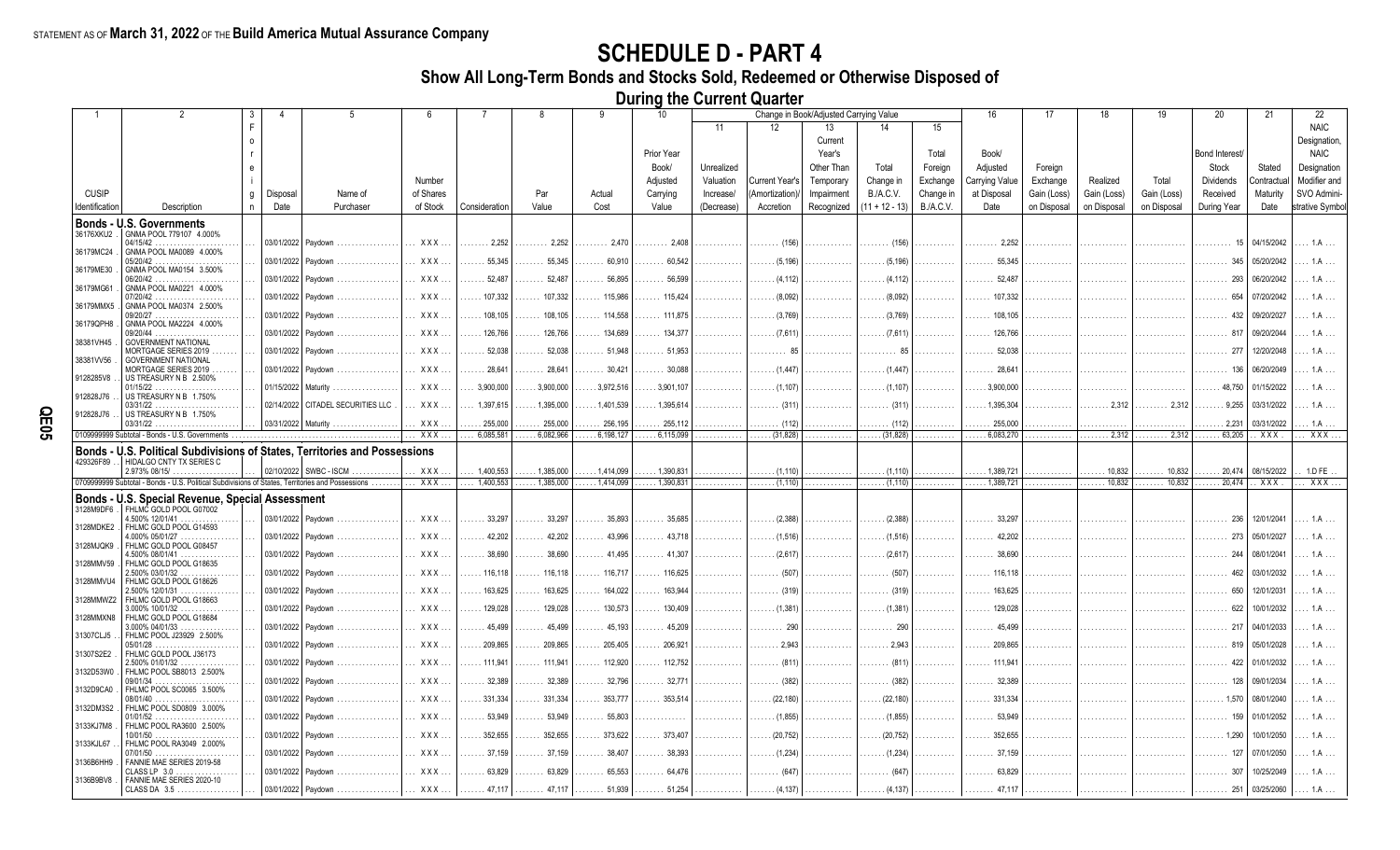**Show All Long-Term Bonds and Stocks Sold, Redeemed or Otherwise Disposed of**

**During the Current Quarter**

|                |                                                                        | 3        | 4        | -5                             | 6          | 7                      | 8            | 9                      | 10                 |                         |                       | Change in Book/Adjusted Carrying Value |                    |                       | 16                         | 17                  | 18          | 19          | 20                        | 21                    | 22                          |
|----------------|------------------------------------------------------------------------|----------|----------|--------------------------------|------------|------------------------|--------------|------------------------|--------------------|-------------------------|-----------------------|----------------------------------------|--------------------|-----------------------|----------------------------|---------------------|-------------|-------------|---------------------------|-----------------------|-----------------------------|
|                |                                                                        | F        |          |                                |            |                        |              |                        |                    | 11                      | 12                    | 13                                     | 14                 | 15                    |                            |                     |             |             |                           |                       | <b>NAIC</b>                 |
|                |                                                                        | $\Omega$ |          |                                |            |                        |              |                        |                    |                         |                       | Current                                |                    |                       |                            |                     |             |             |                           |                       | Designation,                |
|                |                                                                        |          |          |                                |            |                        |              |                        | Prior Year         |                         |                       | Year's                                 |                    | Total                 | Book/                      |                     |             |             | Bond Interest/            |                       | <b>NAIC</b>                 |
|                |                                                                        |          |          |                                | Number     |                        |              |                        | Book/<br>Adiusted  | Unrealized<br>Valuation | <b>Current Year's</b> | Other Than                             | Total<br>Change in | Foreign               | Adjusted<br>Carrying Value | Foreign<br>Exchange | Realized    | Total       | Stock<br><b>Dividends</b> | Stated<br>Contractual | Designation<br>Modifier and |
| <b>CUSIP</b>   |                                                                        | g        | Disposal | Name of                        | of Shares  |                        | Par          | Actual                 | Carrying           | Increase/               | (Amortization)        | Temporary<br>Impairment                | B.A.C.V.           | Exchange<br>Change in | at Disposal                | Gain (Loss)         | Gain (Loss) | Gain (Loss) | Received                  | Maturity              | SVO Admini-                 |
| Identification | Description                                                            | n        | Date     | Purchaser                      | of Stock   | Consideration          | Value        | Cost                   | Value              | (Decrease)              | Accretion             | Recognized                             | $(11 + 12 - 13)$   | <b>B./A.C.V.</b>      | Date                       | on Disposal         | on Disposal | on Disposal | During Year               | Date                  | strative Symbo              |
| 3136BD2M9      | FANNIE MAE SERIES 2021-6                                               |          |          |                                |            |                        |              |                        |                    |                         |                       |                                        |                    |                       |                            |                     |             |             |                           |                       |                             |
|                | CLASS ML 3.50                                                          |          |          | 03/01/2022 Paydown             | XXX.       | .24,487                | . 24,487     | $\ldots$ . 26,466      | $\ldots$ 25,710    |                         | (1.223)               |                                        | (1, 223)           |                       | 24,487                     |                     |             |             | 129                       | 06/25/2050            | $\ldots$ 1.A $\ldots$       |
| 3137AVA64      | FREDDIE MAC SERIES 4120 CLASS<br>CG 1.500                              |          |          | 03/01/2022 Paydown             | <b>XXX</b> | $\ldots$ . 26.143      | 26.143       | $\ldots$ 25.81         | 25.857             |                         |                       |                                        |                    |                       | 26.143                     |                     |             |             |                           | 09/15/2032            | . 1.A .                     |
| 3137AX3M3      | FREDDIE MAC SERIES 4142 CLASS<br>AQ 1.500<br>.                         |          |          | 03/01/2022 Paydown             | <b>XXX</b> | 28,202                 | 28,202       | 27,855                 | 27,890             |                         |                       |                                        | 312                |                       | 28,202                     |                     |             |             |                           | 12/15/2032            | . 1.A .                     |
| 3137FNBV       | FREDDIE MAC SERIES 4908 CLASS<br>BD 3.000                              |          |          | 03/01/2022 Paydown             | <b>XXX</b> | 16.662                 | 16,662       | 17.195                 | 16.979             |                         |                       |                                        | (317)              |                       | 16.662                     |                     |             |             |                           | 04/25/2049            | . 1.A .                     |
| 3137FNFU9      | FREDDIE MAC SERIES 4911 CLASS<br>MB 3.000                              |          |          | 03/01/2022 Paydown             | <b>XXX</b> | $\ldots 53.386$        | 53.386       | 54.789                 | 53.874             |                         | (488)                 |                                        | (488)              |                       | 53.386                     |                     |             |             |                           | 09/25/2049            | 1 A                         |
| 3138EJJR0      | FNMA POOL AL2071 5.500%<br>03/01/40                                    |          |          | 03/01/2022   Paydown           | XXX.       | . 33,611               | . 33,611     | . 36,982               | . 36,657           |                         | (3.047)               |                                        | (3.047)            |                       | $\ldots$ . 33,61           |                     |             |             |                           | 03/01/2040            | . 1.A                       |
| 3138LVWX7      | FNMA POOL A05161 3.500%                                                |          |          |                                | XXX.       |                        |              |                        |                    |                         | (947)                 |                                        | (947)              |                       |                            |                     |             |             |                           |                       |                             |
| 3138WJEY0      | 06/01/27<br>FNMA POOL AS8250 2.000%                                    |          |          | 03/01/2022 Paydown             |            | $\ldots \ldots 32.471$ | . 32.471     | 34.891                 | 33.418             |                         |                       |                                        |                    |                       | 32,47                      |                     |             |             |                           | 06/01/2027            | . 1.A                       |
| 31402CU67      | FNMA POOL 725205 5.000%                                                |          |          | 03/01/2022 Paydown             | XXX.       | $\ldots$ 176.603       | 176,603      | . 177.527              | 177,357            |                         | (754)                 |                                        | (754)              |                       | 176,603                    |                     |             |             |                           | 11/01/2031            | $\ldots$ 1.A.               |
| 31403DGY9      | FNMA POOL 745515 5.000%                                                |          |          | 03/01/2022 Paydown             | XXX.       | . 25,501               | .25,501<br>. | $\ldots$ . 28,059      | 27,551             | .                       | (2,050)               |                                        | (2,050)            | .                     | $\ldots \ldots 25,501$     |                     |             |             |                           | 03/01/2034            | 1.A .                       |
| 3140FMTD8      | $35/01/36$<br>FNMA POOL BE2347 3.000%                                  |          |          | 03/01/2022 Paydown             | XXX.       | $\ldots \ldots 36,864$ | . 36,864     | $\ldots \ldots 40.297$ | . 39,866           |                         | (3,002)               |                                        | (3,002)            | .                     | $\ldots \ldots 36,864$     |                     |             |             |                           | 05/01/2036            | . 1.A .                     |
| 3140FMTE6      | 02/01/32.<br>FNMA POOL BE2348 3.000%                                   |          |          | 03/01/2022 Paydown             | <b>XXX</b> | 194,452                | 194,452      | $\ldots$ . 199,921     | 198,352            |                         | (3,900)               |                                        | (3,900)            | .                     | 194,452                    |                     |             |             | 1.296                     | 02/01/2032            | . 1.A                       |
| 3140LNQ26      | FNMA POOL BT0472 2.000%                                                |          |          | 03/01/2022   Paydown           | <b>XXX</b> | .210,184               | 210,184      | $\ldots$ . 215,964     | 215,404            |                         | (5, 220)              |                                        | (5, 220)           |                       | 210,184                    |                     |             |             |                           | 02/01/2032            | . 1.A                       |
| 3140M2SF0      | 07/01/51<br>FNMA POOL BU1417 3.000%                                    |          |          | 03/01/2022 Paydown             | XXX.       | $\ldots$ 111,816       | 111,816      | $\ldots$ . 113,528     | 113,506<br>1.1.1.1 |                         | (1.690)               |                                        | (1,690)            |                       | $\ldots$ .111,816          |                     |             |             |                           | 07/01/2051            | . 1.A                       |
| 3140Q9T94      | 01/01/52<br>.<br>FNMA POOL CA2375 4.000%                               |          |          | 03/01/2022 Paydown             | XXX.       | $\ldots$ 41,250        | 41,250<br>.  | $\ldots \ldots$ 42,133 | .                  | .                       | (883)                 |                                        | (883)              | .                     | $\ldots$ . 41.250          |                     |             |             |                           | 01/01/2052            | . 1.A .                     |
| 3140QDA20      | 09/01/48<br>FNMA POOL CA5424 3.000%                                    |          |          | 03/01/2022   Paydown           | XXX.       | . 37,899               | 37,899       | $\ldots \ldots 38,746$ | . 38,712           |                         | (813)                 |                                        | (813)              |                       | 37,899                     |                     |             |             |                           | 09/01/2048            | . 1.A .                     |
| 3140X53Y7      | 03/01/50<br>.<br>FNMA POOL FM2614 3.000%                               |          |          | 03/01/2022 Paydown             | XXX.       | 150,440                | 150,440      | 158,221<br>.           | 158,123            |                         | (7.683)               |                                        | (7,683)            |                       | 150,440                    |                     |             |             |                           | 03/01/2050            | . 1.A                       |
| 3140X6H38      | 03/01/50<br>.<br>FNMA POOL FM2949 2.500%                               |          |          | 03/01/2022 Paydown             | XXX.       | $\ldots$ . 77.342      | .77.342      | . 82.007               | .81.970            |                         | (4.627)               |                                        | (4.627)            |                       | 77.34                      |                     |             |             |                           | 03/01/2050            | . 1.A .                     |
| 3140X74D8      | 04/01/50<br>FNMA POOL FM4419 2.500%                                    |          |          | 03/01/2022 Paydown             | <b>XXX</b> | $\ldots$ 31,508        | . 31,508     | . 33,507               | .33,490            |                         | (1.982)               |                                        | (1,982)            |                       | 31,508                     |                     |             |             |                           | 04/01/2050            | 1 A                         |
| 3140XARA2      | 09/01/50<br>FNMA POOL FM6780 2.500%                                    |          |          | 03/01/2022   Paydown           | <b>XXX</b> | $\ldots$ . 219,978     | 219,978      | 229,808<br>.           | 229,64             |                         | (9.664)               |                                        | (9.664)            |                       | 219,978                    |                     |             |             |                           | 09/01/2050            | .1A                         |
| 3140XCHM3      | 04/01/51<br>FNMA POOL FM8335 2.500%                                    |          |          | 03/01/2022 Paydown             | <b>XXX</b> | . 272.793              | 272.793      | 283.32                 | 283.17'            |                         | (10.378)              |                                        | (10, 378)          |                       | 272.793                    |                     |             |             |                           | 04/01/2051            | 1 A                         |
| 31410KJY1      | FNMA POOL 889579 6.000%                                                |          |          | 03/01/2022 Paydown             | XXX.       | $\ldots$ . 106.519     | 106.519      | . 111.578              | . 111.513          |                         | (4.994)               |                                        | (4.994)            |                       | $\ldots$ 106.51            |                     |             |             |                           | 07/01/2041            | . . 1.A                     |
| 31410KXL3      | 05/01/38<br>FNMA POOL 889983 6.000%                                    |          |          | 03/01/2022 Paydown             | XXX        | 14.770<br>.            | 14.770       | 16,279                 | $\ldots$ . 16,116  |                         | (1.346)               |                                        | (1.346)            |                       | 14.77                      |                     |             |             |                           | 05/01/2038            | . 1.A                       |
| 31412QFE4      | 10/01/38<br>FNMA POOL 931765 4.500%                                    |          |          | 03/01/2022 Paydown             | <b>XXX</b> | 15,616                 | 15,616       | $\ldots$ . 17.294      | $\ldots$ . 17.128  |                         | (1.513)               |                                        | (1,513)            |                       | 15.61                      |                     |             |             | 150                       | 10/01/2038            | 1 A                         |
| 31417C7D1      | 08/01/39<br>FNMA POOL AB6291 3.000%                                    |          |          | 03/01/2022 Paydown             | <b>XXX</b> | $\ldots$ . 70,595      | 70,595       | $\ldots \ldots$ 75,360 | $\ldots$ . 75,083  |                         | (4.488)               |                                        | (4.488)            |                       | $\ldots$ . 70.595          |                     |             |             |                           | 08/01/2039            | 1 A                         |
| 31418CJH8      | 09/01/27<br>FNMA POOL MA2963 2.500%                                    |          |          | 03/01/2022   Paydown           | XXX        | $\ldots$ . 105,449     | 105,449      | . 111,199              | 108,591<br>.       |                         | (3, 143)              |                                        | (3, 143)           |                       | $\ldots$ . 105,449         |                     |             |             |                           | 09/01/2027            | $\ldots$ 1.A                |
| 31418DET5      | 14/01/32<br>FNMA POOL MA3745 3.500%                                    |          |          | 03/01/2022 Paydown             | <b>XXX</b> | $\ldots$ . 169,263     | 169,263      | 170,691                | $\ldots$ .170,464  |                         | (1,201)               |                                        | (1, 201)           |                       | $\ldots$ 169.263           |                     |             |             |                           | 04/01/2032            | $\ldots$ 1.A.               |
| 31418DP97      | 07/01/49.<br>.<br>FNMA POOL MA4047 2.000%                              |          |          | 03/01/2022 Paydown             | <b>XXX</b> | 45.016                 | 45.016       | 47.545                 | 47.422             |                         | (2.406)               |                                        | (2.406)            |                       | 45.01                      |                     |             |             | 255                       | 07/01/2049            | . 1.A .                     |
| 31418DZ88      | 06/01/50<br>FNMA POOL MA4366 2.500%                                    |          |          | 03/01/2022 Paydown             | <b>XXX</b> | $\ldots \ldots 92,934$ | 92,934       | 94,720                 | $\ldots$ . 94,702  |                         | (1.768)               |                                        | (1.768)            |                       | 92,934                     |                     |             |             | 287                       | 06/01/2050            | . 1.A                       |
| 709235F83      | 06/01/41<br>PENNSYLVANIA ST UNIV SERIES                                |          |          | 03/01/2022   Paydown           | XXX.       | $\ldots$ 265.768       | 265.768      | $\ldots$ . 277,229     | 277,016            |                         | (11.248)              |                                        | (11.248)           |                       | 265.768                    |                     |             |             | 1.074                     | 06/01/2041            | . 1.A                       |
|                | $B$ 2.100% 0                                                           |          |          | 02/10/2022 JPMORGAN CHASE BANK | <b>XXX</b> | 2.688.743              | .2.670.000   | .2,670,000             | .2.670.000         |                         |                       |                                        |                    |                       | 2.670.000                  |                     | 18.743      | 18.743      | 25,387                    | 09/01/2022            | . 1.CFE                     |
|                | 0909999999 Subtotal - Bonds - U.S. Special Revenue, Special Assessment |          |          |                                | XXX        | 7,184,962              | .7,166,219   | .7,327,040             | .7,215,948         |                         | (147, 670)            |                                        | (147, 670)         |                       | 7,166,219                  |                     | 18,743      | 18,743      | 45,372                    | . XXX                 | XXX                         |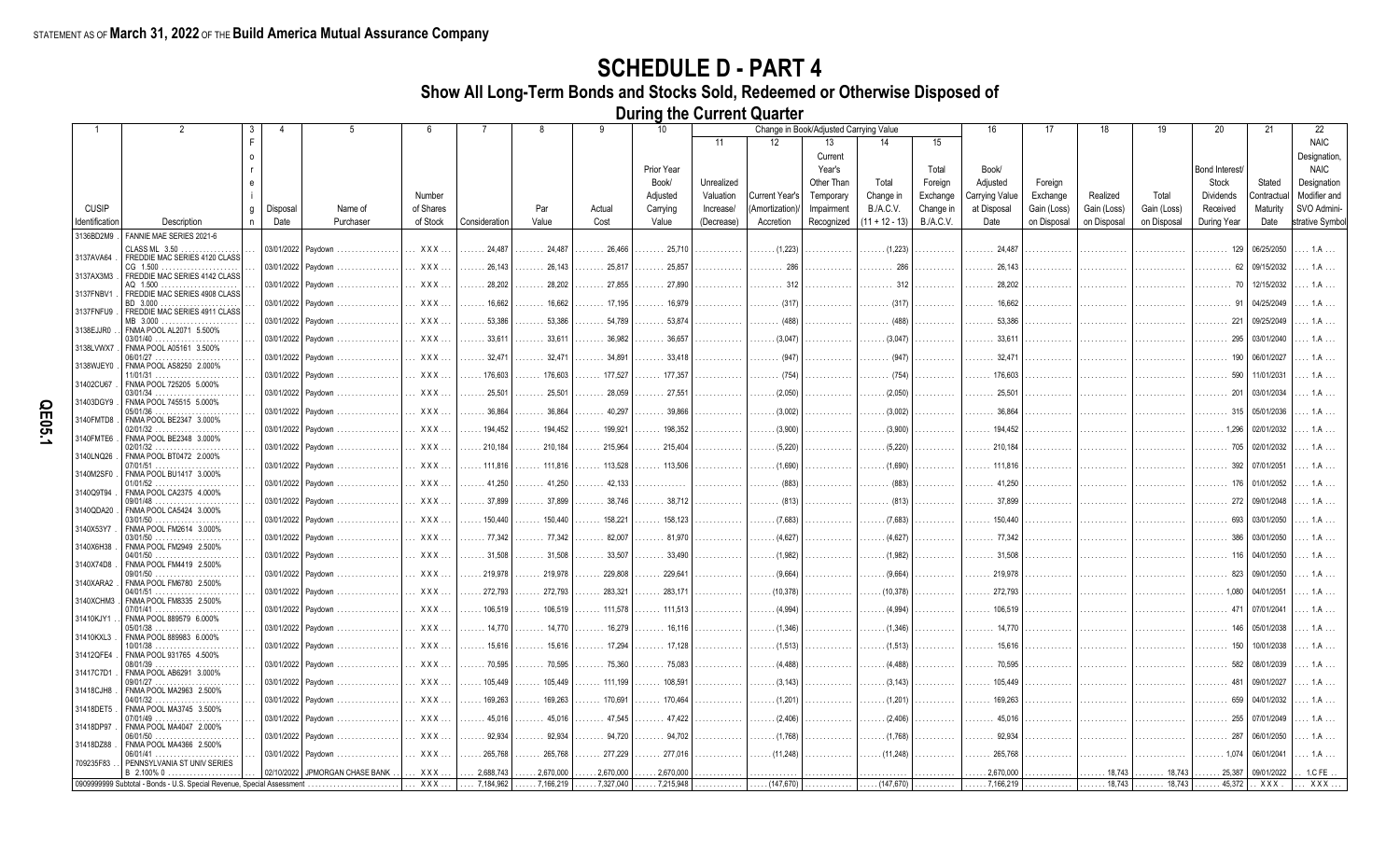**Show All Long-Term Bonds and Stocks Sold, Redeemed or Otherwise Disposed of**

**During the Current Quarter**

|                             |                                                                            |                 |                              |                                |                     |                      |                         |                         |            |                       | Change in Book/Adjusted Carrying Value |                         |                  |                       |             |                          |                        |                                    |            |                |
|-----------------------------|----------------------------------------------------------------------------|-----------------|------------------------------|--------------------------------|---------------------|----------------------|-------------------------|-------------------------|------------|-----------------------|----------------------------------------|-------------------------|------------------|-----------------------|-------------|--------------------------|------------------------|------------------------------------|------------|----------------|
|                             |                                                                            |                 |                              |                                |                     |                      |                         |                         |            | 12                    | 13                                     |                         |                  |                       |             |                          |                        |                                    |            | <b>NAIC</b>    |
|                             |                                                                            |                 |                              |                                |                     |                      |                         |                         |            |                       | Current                                |                         |                  |                       |             |                          |                        |                                    |            | Designation    |
|                             |                                                                            |                 |                              |                                |                     |                      |                         | Prior Year              |            |                       | Year's                                 |                         | Total            | Book/                 |             |                          |                        | <b>Bond Interest</b>               |            | <b>NAIC</b>    |
|                             |                                                                            |                 |                              |                                |                     |                      |                         | Book/                   | Unrealized |                       | Other Than                             | Total                   | Foreian          | Adiusted              | Foreian     |                          |                        | Stock                              | Stated     | Designation    |
|                             |                                                                            |                 |                              | Number                         |                     |                      |                         | Adjusted                | Valuation  | Current Year's        | Temporan                               | Change in               | Exchange         | Carrying Value        | Exchange    | Realized                 | Total                  | <b>Dividends</b>                   | Contractua | Modifier and   |
| <b>CUSIP</b>                |                                                                            | Disposal        | Name of                      | of Shares                      |                     | Par                  | Actual                  | Carrying                | Increase/  | (Amortization)        | Impairmen                              | <b>B./A.C.V.</b>        | Change in        | at Disposal           | Gain (Loss) | Gain (Loss)              | Gain (Loss)            | Received                           | Maturity   | SVO Admini-    |
| Identification              | Description                                                                | Date            | Purchaser                    | of Stock                       | Consideration       | Value                | Cost                    | Value                   | (Decrease) | Accretion             | Recognized                             | $(11 + 12 - 13)$        | B./A.C.V         | Date                  | on Disposal | on Disposal              | on Disposal            | During Year                        | Date       | strative Symbo |
|                             | <b>Bonds - Industrial and Miscellaneous (Unaffiliated)</b>                 |                 |                              |                                |                     |                      |                         |                         |            |                       |                                        |                         |                  |                       |             |                          |                        |                                    |            |                |
| 02007JAD9                   | ALLY AUTO RECEIVABLES TRUST                                                |                 |                              |                                |                     |                      |                         |                         |            |                       |                                        |                         |                  |                       |             |                          |                        |                                    |            |                |
|                             | SERIES 2018-                                                               |                 | 03/15/2022 Paydown           | XXX                            | $\ldots$ . 691.835  | $\ldots$ . 691,835   | $\ldots \ldots 688,565$ | $\ldots \ldots 691,587$ | .          |                       | .                                      | . 248                   | .                | 691.835<br>.          | .           |                          | .                      | . 4.431 07/17/2023                 |            | 1.AFE.         |
| 05531FAX1                   | <b>BB&amp;T CORPORATION SERIES</b>                                         |                 |                              |                                |                     |                      |                         |                         |            |                       |                                        |                         |                  |                       |             |                          |                        |                                    |            |                |
| 06050TMJ8                   | MTN 2.750% 04/<br>BANK OF AMERICA NA 3.335%                                |                 | $03/01/2022$ Call $100.0000$ | $\mathbf{X} \times \mathbf{X}$ | 2.000.000           | .2.000.000           | $\ldots$ .1.996.680     | 1.999.796               | .          | .                     | .                                      | 134<br>.                | .                | $\ldots$ . 1.999.930  |             |                          |                        | $\ldots \ldots 22.917$ 04/01/2022  |            | 1.G FE         |
|                             | 01/25/23                                                                   | 01/25/2022 Call | 100.0000<br>.                | $\mathbf{X} \times \mathbf{X}$ | . 2,000,000         | $\ldots$ . 2,000,000 | . 2,000,000             | $\ldots$ . 2,000,000    |            |                       |                                        |                         |                  | $\ldots$ . 2.000.000  |             |                          |                        | $\ldots$ . 33.350                  | 01/25/2023 | 1.D FE         |
| 06051GEM7                   | BANK OF AMERICA CORP 5.700%                                                |                 |                              |                                |                     |                      |                         |                         |            |                       |                                        |                         |                  |                       |             |                          |                        |                                    |            |                |
| 254683CK9                   | 01/24/22<br>DISCOVER CARD EXECUTION                                        |                 | 01/24/2022 Maturity          | <b>XXX</b>                     | $\ldots 1.500.000$  | $\ldots$ . 1.500.000 | $\ldots$ . 1.662.930    | $\ldots$ 1.502.680      |            | (2.680)               | .                                      | $\ldots \ldots (2.680)$ | .                | $\ldots$ . 1.500.000  |             |                          |                        | $\ldots \ldots$ 42.750 01/24/2022  |            | 1. G F E       |
|                             | NOTE T SERIES 20                                                           |                 | $ 01/15/2022 $ Pavdown       | $\mathbf{XXX}$                 | .2.500.000          | $\ldots$ . 2.500.000 | $\ldots$ . 2.557.227    | $\ldots$ . 2.500.628    | .          |                       | .                                      | $\ldots \ldots$ (628)   | .                | $\ldots$ . 2.500.000  |             |                          |                        | . 6.333   07/15/2024               |            | . 1AFE         |
| 65478NAD7                   | NISSAN AUTO RECEIVABLES                                                    |                 |                              |                                |                     |                      |                         |                         |            |                       |                                        |                         |                  |                       |             |                          |                        |                                    |            |                |
| 69353RFB9                   | OWNE SERIES 2018<br>PNC BANK NA SERIES BKNT                                |                 | 03/15/2022 Pavdown           | XXX                            | $\ldots$ . 286.626  | $\ldots$ . 286,627   | $\ldots$ . 293.208      | $\ldots$ . 287.320      | .          | $\ldots \ldots$ (694) | .                                      | $\ldots \ldots$ (694)   | .                | $\ldots$ . 286.627    |             |                          | .                      | 1.501   06/15/2023                 |            | 1.A FE         |
|                             | 2.625% 02/17/2                                                             |                 | 01/18/2022 Call 100.0000     | $\ldots$ XXX                   | 2.500.000           | $\ldots$ . 2.500.000 | $\ldots$ . 2.499.759    | $\ldots$ . 2.499.513    | .          |                       |                                        |                         |                  | $\ldots$ . 2.499.539  | .           | .                        |                        | $\ldots$ 27.526 02/17/2022         |            | 1.FFE          |
| 89233P5T9                   | TOYOTA MOTOR CREDIT CORP<br>SERIES MTN 3.                                  |                 | 01/12/2022   Maturity        | XXX                            | 2.800.000           | . 2.800.000          | .2.936.052              | .2.800.966              |            |                       |                                        | $\ldots \ldots$ (966)   |                  | $\ldots$ . 2.800.000  |             |                          |                        | . 46.200∣ 01/12/2022               |            | 1.EFE          |
| 94974BFC9                   | <b>WELLS FARGO &amp; COMPANY</b>                                           |                 |                              |                                |                     |                      |                         |                         | .          | $\ldots \ldots$ (966) | .                                      |                         | .                |                       |             |                          |                        |                                    |            |                |
|                             | SERIES MTN 3.500                                                           |                 | 03/08/2022   Maturity        | . . <b>XXX</b>                 | $\ldots$ , 401.000  | $\ldots$ . 401.000   |                         | $\ldots$ . 401.698      | .          |                       | .                                      |                         | .                | $\ldots$ 401.000      |             |                          |                        | $\ldots \ldots 7,018$   03/08/2022 |            | 2.A FE         |
|                             | 1109999999 Subtotal - Bonds - Industrial and Miscellaneous (Unaffiliated)  |                 |                              | <b>XXX</b>                     | 14.679.461          | 14.679.462           | 15,051,561              | 14.684.188              |            | (5,258)               | .                                      | (5,258)                 | .                | .14.678.931           |             | 531                      | . 531                  | . 192.026                          | . xxx      | <b>XXX</b>     |
|                             | 2509999997 Subtotal - Bonds - Part 4                                       |                 |                              | $\ldots$ XXX                   | 29.350.557          | .29.313.647          | 29,990,827              | .29,406,066             | .          | $\ldots$ (185,866)    | .                                      | $\ldots$ (185.866)      | .                | . 29.318.141          | .           | $\ldots \ldots 32,418$   | $\ldots$ . 32.418      | .321.077                           | . XXX      | <b>XXX</b>     |
|                             | 2509999998 Summary Item from Part 5 for Bonds (N/A to Quarterly)           |                 |                              | <b>XXX</b>                     | XXX.                | XXX                  | XXX                     | XXX                     | XXX        | XXX                   | . XXX.                                 | . XXX.                  | $.$ $XXX$        | . XXX .               | <b>XXX</b>  | <b>XXX</b>               | . XXX                  | XXX.                               | . XXX      | XXX.           |
| 2509999999 Subtotal - Bonds |                                                                            |                 |                              | $\ldots$ XXX                   | 29.350.557          | $\ldots$ 29.313.647  | .29.990.827             | . 29.406.066            | .          | $\ldots$ (185,866)    | .                                      | $\ldots$ (185,866)      | .                | $\ldots$ 29,318,141   | .           | $\ldots \ldots 32,418$   | $\ldots \ldots 32.418$ | $\ldots$ 321.077                   | . XXX      | XXX.           |
|                             | 450999998 Summary Item from Part 5 for Preferred Stocks (N/A to Quarterly) |                 |                              | XXX                            | XXX                 | $.$ XXX              | $\ldots$ XXX            | . XXX                   | . XXX.     | <b>XXX</b>            | . XXX.                                 | . XXX                   | $\mathbf{XXX}$ . | . XXX.                | XXX         | . XXX.                   | $\ldots$ XXX           | XXX.                               | XXX        | XXX.           |
|                             | 4509999999 Subtotal - Preferred Stocks                                     |                 |                              | <b>XXX</b>                     | .                   | $\ldots$ XXX         | .                       | .                       | .          | .                     | .                                      | .                       | .                | .                     | .           | .                        |                        | .                                  | . XXX      | XXX            |
|                             | 598999998 Summary Item from Part 5 for Common Stocks (N/A to Quarterly)    |                 |                              | $\ldots$ XXX                   | XXX                 | . XXX                | XXX                     | . XXX                   | . XXX.     | <b>XXX</b>            | . XXX.                                 | . XXX                   | $.$ $XXX$        | XXX.                  | <b>XXX</b>  | . XXX                    | XXX                    | $.$ $XXX.$                         | . XXX      | . XXX          |
|                             | 5989999999 Subtotal - Common Stocks                                        |                 |                              | . XXX                          | .                   | XXX                  | .                       | .                       |            |                       |                                        |                         |                  |                       |             |                          |                        |                                    | . XXX      | XXX.           |
|                             | 5999999999 Subtotal - Preferred and Common Stocks                          |                 |                              | $\mathbf{X} \times \mathbf{X}$ |                     | $.$ XXX              |                         | .                       |            |                       | .                                      |                         | .                |                       |             |                          |                        |                                    | $.$ $XXX$  | . XXX.         |
|                             |                                                                            |                 |                              | XXX                            | $\ldots$ 29,350,557 | XXX                  | $\ldots$ . 29,990,827   | $\ldots$ . 29,406,066   | .          | $\ldots$ (185,866)    | .                                      | $\ldots$ (185,866)      | .                | $\ldots$ . 29,318,141 | .           | $  \dots \dots 32,418  $ | $\ldots \ldots 32,418$ | . 321,077                          | XXX        | XXX            |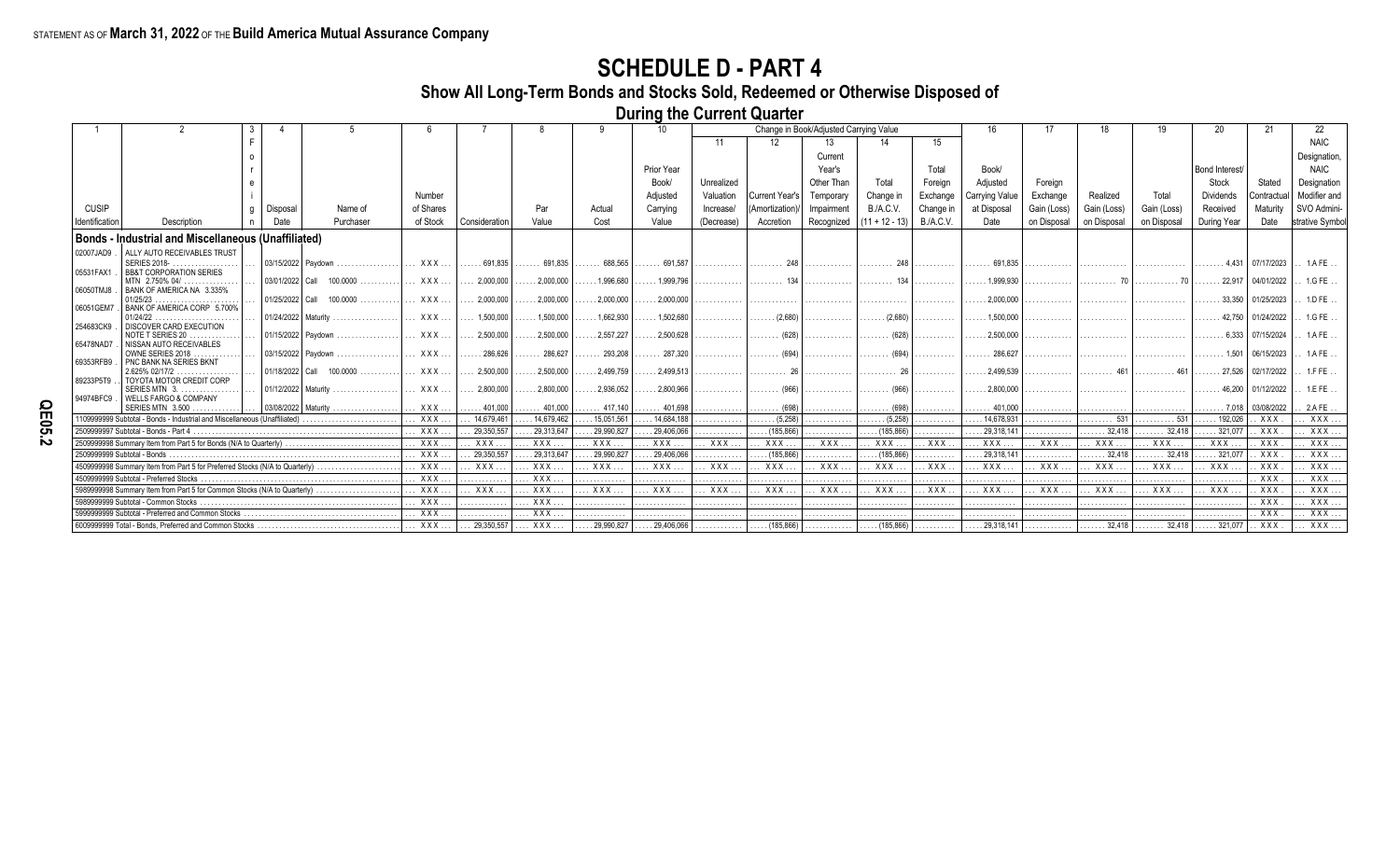**E07 Schedule DB Part B Section 1 . . . . . . . . . . . . . . . . . . . . . . . . . . . . . . . . . . . . . . . . NONE**

**E08 Schedule DB Part D Section 1 . . . . . . . . . . . . . . . . . . . . . . . . . . . . . . . . . . . . . . . . NONE**

**E09 Schedule DB Part D Section 2 - Collateral Pledged By Reporting Entity . . . . . . NONE**

**E09 Schedule DB Part D Section 2 - Collateral Pledged To Reporting Entity . . . . . . NONE**

**E10 Schedule DB Part E . . . . . . . . . . . . . . . . . . . . . . . . . . . . . . . . . . . . . . . . . . . . . . . . NONE**

**E11 Schedule DL - Part 1 - Securities Lending Collateral Assets . . . . . . . . . . . . . . . . NONE**

**E12 Schedule DL - Part 2 - Securities Lending Collateral Assets . . . . . . . . . . . . . . . . NONE**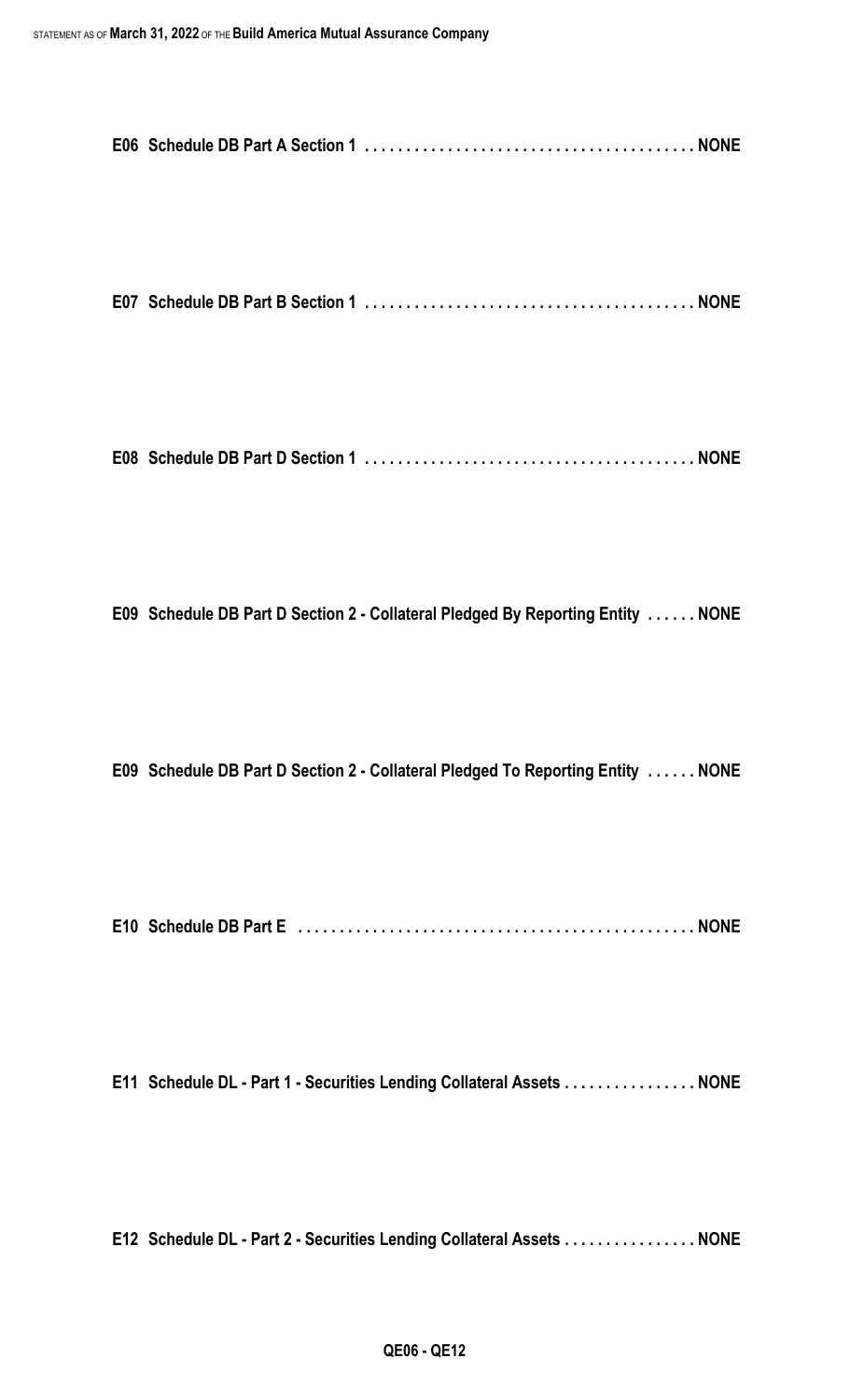## STATEMENT AS OF **March 31, 2022** OF THE **Build America Mutual Assurance Company SCHEDULE E - PART 1 - CASH**

| <b>Month End Depository Balances</b>                                         |            |                               |                              |            |                                   |             |                        |            |  |  |  |  |
|------------------------------------------------------------------------------|------------|-------------------------------|------------------------------|------------|-----------------------------------|-------------|------------------------|------------|--|--|--|--|
|                                                                              |            | 3                             | 4                            | 5          | Book Balance at End of Each Month |             |                        |            |  |  |  |  |
|                                                                              |            |                               | Amount                       | Amount of  | During Current Quarter            |             |                        |            |  |  |  |  |
|                                                                              |            |                               | of Interest                  | Interest   | 6                                 |             | 8                      |            |  |  |  |  |
|                                                                              |            |                               | Received                     | Accrued    |                                   |             |                        |            |  |  |  |  |
|                                                                              |            |                               | During                       | at Current |                                   |             |                        |            |  |  |  |  |
|                                                                              |            | Rate of                       | Current                      | Statement  | First                             | Second      | Third                  |            |  |  |  |  |
| Depository                                                                   | Code       | Interest                      | Quarter                      | Date       | Month                             | Month       | Month                  |            |  |  |  |  |
| open depositories                                                            |            |                               |                              |            |                                   |             |                        |            |  |  |  |  |
| First Republic Bank                                                          |            |                               |                              |            | 5,363,011                         | $4.827.597$ | 9,664,772              | XXX        |  |  |  |  |
| Federal Home Loan Bank                                                       |            |                               |                              |            | 15.178                            |             | . 393,954   449,627    | XXX        |  |  |  |  |
|                                                                              |            |                               |                              |            |                                   |             |                        |            |  |  |  |  |
| allowable limit in any one depository (see Instructions) - open depositories | XXXI       | X X X . <i>.</i> .            | the contract of the contract |            |                                   |             |                        | XXX        |  |  |  |  |
| 0199999 Totals - Open Depositories.                                          |            | $XXX$ $\ldots$ $XXX$ $\ldots$ | . 1                          |            | 5,378,189                         |             | $5,221,551$ 10,114,399 | XXX        |  |  |  |  |
| 0299998 Deposits in  0 depositories that do not exceed the                   |            |                               |                              |            |                                   |             |                        |            |  |  |  |  |
| allowable limit in any one depository (see Instructions) - suspended         |            |                               |                              |            |                                   |             |                        |            |  |  |  |  |
| depositories.                                                                | <b>XXX</b> | XXX.                          |                              |            |                                   |             |                        | XXX        |  |  |  |  |
|                                                                              | <b>XXX</b> | $.$ $XXX$ $.$                 |                              |            |                                   |             |                        | XXX        |  |  |  |  |
|                                                                              | <b>XXX</b> | $XXX$                         |                              |            | 5,378,189                         | 5,221,551   | $\ldots$ 10,114,399    | <b>XXX</b> |  |  |  |  |
|                                                                              | <b>XXX</b> | <b>XXX</b>                    | XXX.                         | XXX.       |                                   |             |                        | <b>XXX</b> |  |  |  |  |
|                                                                              | <b>XXX</b> | XXX.                          |                              |            | 5,378,189                         | 5,221,551   | $\dots$ 10,114,399     | XXX        |  |  |  |  |